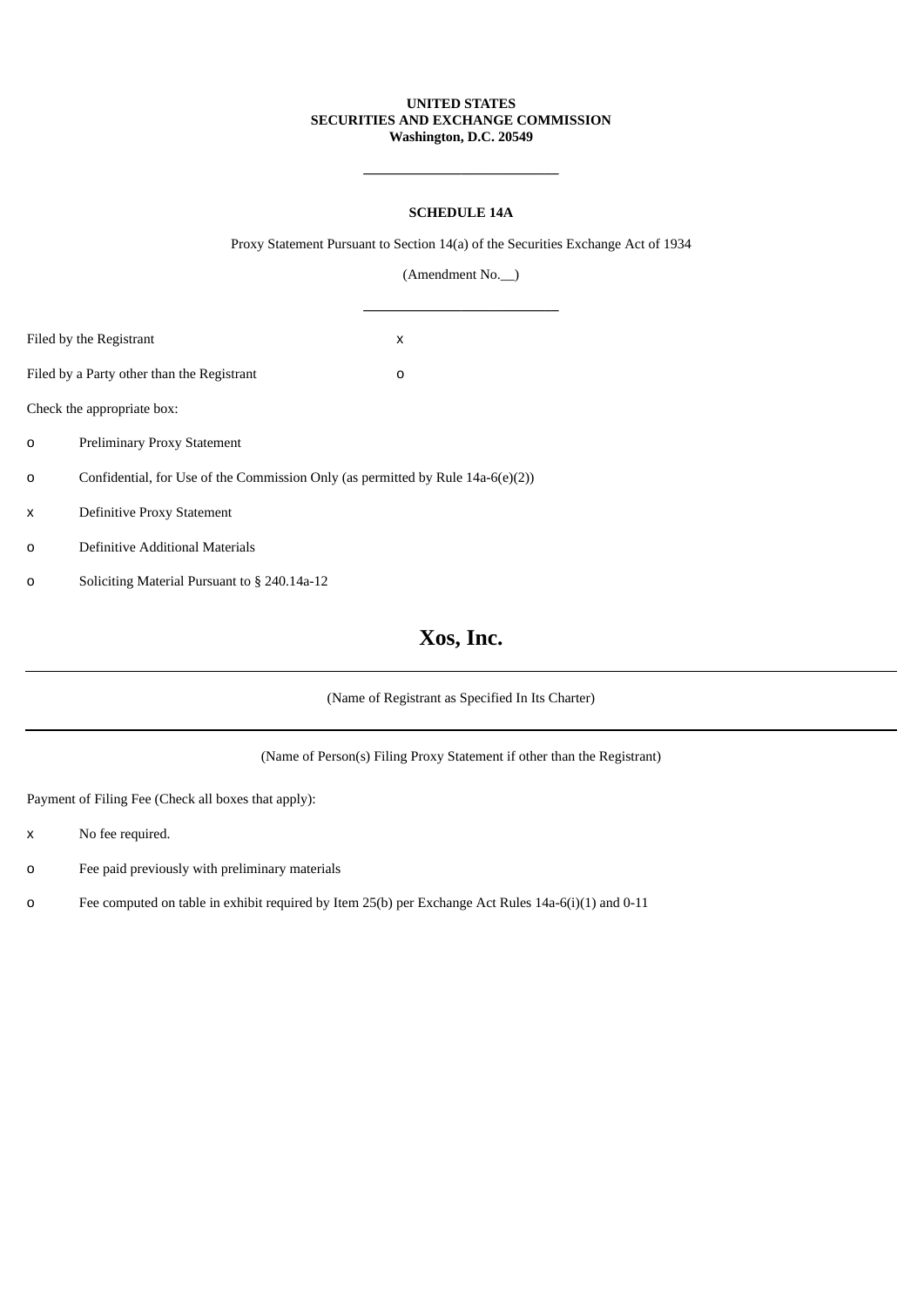# **XOS**

#### May 27, 2022

Dear Fellow Stockholders:

You are cordially invited to attend the 2022 Annual Meeting of Stockholders (the "Annual Meeting") of Xos, Inc., which will be held virtually via webcast at www.virtualshareholdermeeting.com/XOS2022 on July 12, 2022, at 11:00 a.m. Pacific Time.

The matters expected to be acted upon at the meeting are described in detail in the accompanying Notice of Annual Meeting of Stockholders and Proxy **Statement** 

In accordance with U.S. Securities and Exchange Commission rules, we are using the internet as our primary means of furnishing proxy materials to our stockholders. Because we are using the internet, most stockholders will not receive paper copies of our proxy materials. We will instead send our stockholders a notice with instructions for accessing the proxy materials and voting via the internet. This notice also provides information on how our stockholders may obtain paper copies of our proxy materials if they so choose. We believe the use of the internet makes the proxy distribution process more efficient and less costly, and helps in conserving natural resources.

The Proxy Statement, the accompanying form of proxy card, the Notice of Annual Meeting of Stockholders and the 2021 Annual Report to Stockholders/Form 10-K are available at www.proxyvote.com and may also be accessed through our website at www.xostrucks.com under the "Financial Information" section of the "Investors" tab. If you would like to receive a paper or e-mail copy of these documents, you must request one. There is no charge to you for requesting a copy.

Your vote is important. Please cast your vote as soon as possible over the internet, by telephone, or by completing and returning the proxy card to ensure that your shares are represented. Your vote by written proxy will ensure your representation at the Annual Meeting regardless of whether or not you attend. Returning the proxy does not deprive you of your right to attend the Annual Meeting via remote communication and to vote your shares at the Annual Meeting.

On behalf of our Board of Directors and our employees, we thank you for your continued interest in and support of our company. We look forward to the Annual Meeting on July 12, 2022.

Sincerely,

 $222$ 

Dakota Semler *Chair of the Board of Directors and Chief Executive Officer*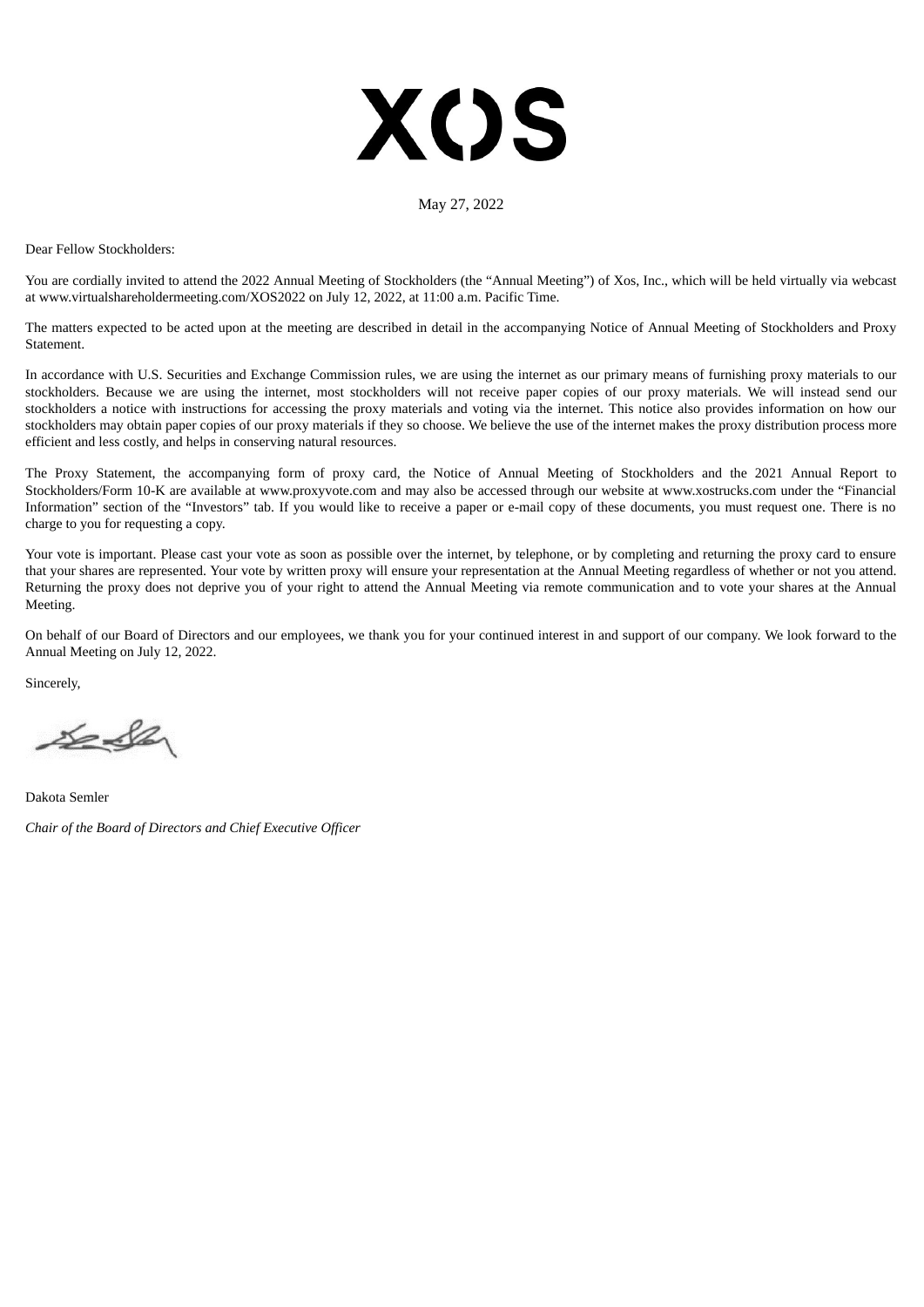#### **XOS, INC.**

**\_\_\_\_\_\_\_\_\_\_\_\_\_\_\_\_\_\_\_\_\_\_\_\_\_\_\_\_\_**

#### 3550 Tyburn Street

#### Los Angeles, CA 90065

#### **NOTICE OF ANNUAL MEETING OF STOCKHOLDERS**

#### **To Be Held On July 12, 2022**

Dear Stockholder:

You are cordially invited to attend the Annual Meeting of Stockholders (the "Annual Meeting") of Xos, Inc., a Delaware corporation (the "Company"). The Annual Meeting will be held on Tuesday; July 12, 2022 at 11:00 a.m. Pacific Time via webcast at www.virtualshareholdermeeting.com/XOS2022. You will not be able to attend the Annual Meeting in person. The Annual Meeting will be held for the following purposes:

**1.** to elect the two Class I nominees for director named herein;

**2.** to ratify the selection by the Audit Committee of the Company's Board of Directors of Grant Thornton LLP as the independent registered public accounting firm of the Company for its fiscal year ending December 31, 2022; and

**3.** to conduct any other business properly brought before the Annual Meeting.

These items of business are more fully described in the Proxy Statement accompanying this Notice.

The record date for the Annual Meeting is May 16, 2022. Only stockholders of record at the close of business on that date may vote at the Annual Meeting or any adjournment thereof.

#### **IMPORTANT NOTICE REGARDING THE AVAILABILITY OF PROXY MATERIALS FOR THE ANNUAL MEETING OF STOCKHOLDERS TO BE HELD ON July 12, 2022.**

This Notice of Annual Meeting of Stockholders, the Proxy Statement, accompanying form of proxy card and our Annual Report to **Stockholders/Form 10-K for the fiscal year ended December 31, 2021 are available at www.proxyvote.com.**

By Order of the Board of Directors

Lite Room

Christen Romero

General Counsel and Secretary

Los Angeles, California

May 27, 2022

You are cordially invited to attend the Annual Meeting online. Whether or not you expect to attend the Annual Meeting, please complete, date, sign and return the proxy mailed to you, or vote over the telephone or the internet as instructed in these materials, as promptly as possible in order to ensure your representation at the Annual Meeting. Even if you have voted by proxy, you may still vote online if you attend the Annual Meeting. Please note, however, that if your shares are held of record by a broker, bank or other nominee and you wish to vote at the Annual **Meeting, you must obtain a proxy issued in your name from that record holder.**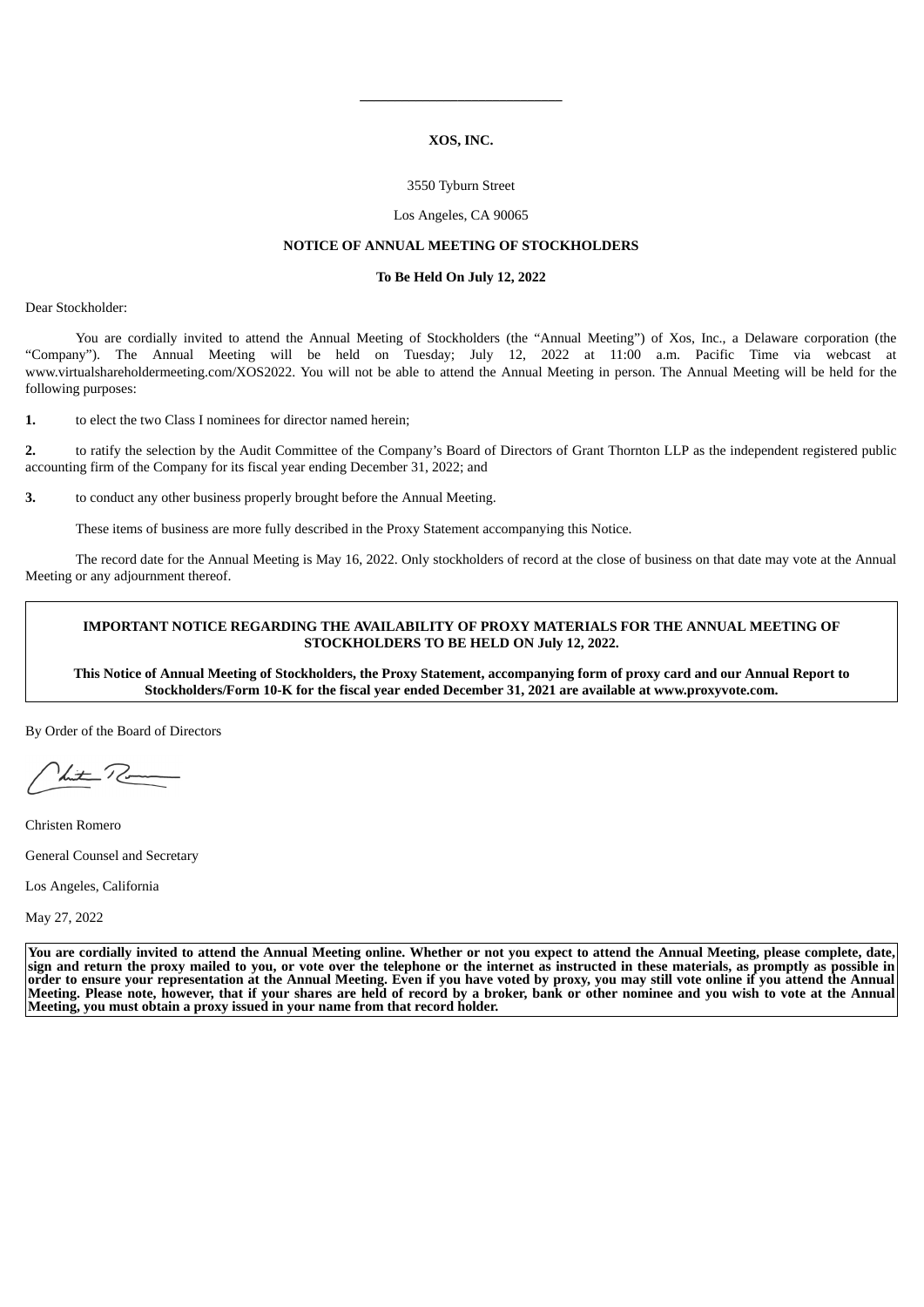# **XOS, INC.**

## 3550 Tyburn Street

## Los Angeles, CA 90065

# **PROXY STATEMENT**

## **FOR THE 2022 ANNUAL MEETING OF STOCKHOLDERS**

## July 12, 2022

## **ANNUAL MEETING AGENDA**

| <b>Proposals</b>                                                                                                                                                        | Page | <b>Voting Standard</b>                                                                                                                                                                                                                                                                                                                                        | Board<br>Recommendation |
|-------------------------------------------------------------------------------------------------------------------------------------------------------------------------|------|---------------------------------------------------------------------------------------------------------------------------------------------------------------------------------------------------------------------------------------------------------------------------------------------------------------------------------------------------------------|-------------------------|
| Election of two Class I Directors                                                                                                                                       |      | Plurality of the votes of the shares present in person, by remote<br>communication or represented by proxy duly authorized at the Annual<br>Meeting and entitled to vote in the election of directors. Only votes For each director nominee<br>"For" will affect the outcome of the vote; "withhold" votes will have no<br>effect on the outcome of the vote. |                         |
| Ratification of the selection of Grant<br>Thornton LLP as the Company's<br>independent registered public<br>accounting firm for fiscal year<br>ending December 31, 2022 | 19   | Affirmative vote of the holders of a majority of the voting power of the<br>shares present in person, by remote communication or represented by<br>proxy at the Annual Meeting and voting affirmatively or negatively<br>(excluding abstentions and broker non-votes) on this matter.                                                                         | For                     |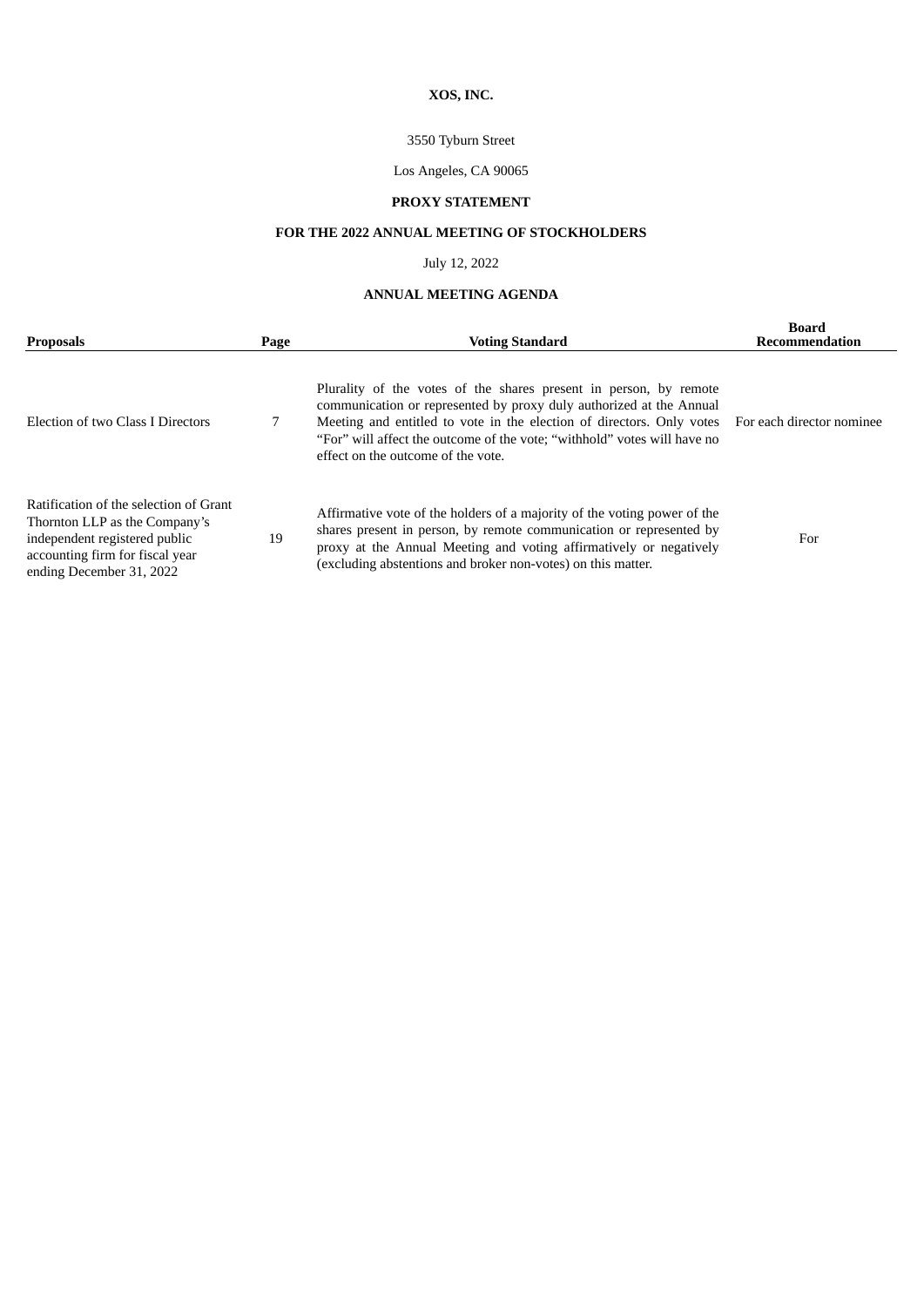## **TABLE OF CONTENTS**

<span id="page-4-0"></span>

| QUESTIONS AND ANSWERS ABOUT THESE PROXY MATERIALS AND VOTING                          | $\mathbf{1}$   |
|---------------------------------------------------------------------------------------|----------------|
| Proposal 1 Election Of Directors                                                      | $\overline{7}$ |
| INFORMATION REGARDING THE BOARD OF DIRECTORS AND CORPORATE GOVERNANCE                 | 11             |
| Independence of The Board of Directors                                                | 11             |
| <b>Board Leadership Structure</b>                                                     | 11             |
| Role of the Board in Risk Oversight                                                   | 12             |
| Meetings of The Board of Directors                                                    | 12             |
| Information Regarding Committees of the Board of Directors                            | 12             |
| <b>Audit Committee</b>                                                                | 13             |
| <b>Compensation Committee</b>                                                         | 15             |
| Nominating and Corporate Governance Committee                                         | 16             |
| Communications With The Board Of Directors                                            | 17             |
| Code of Conduct for Employees, Executive Officers and Directors                       | 18             |
| <b>Corporate Governance Guidelines</b>                                                | 18             |
| <b>Hedging Policy</b>                                                                 | 18             |
| Proposal 2 Ratification of Selection of Independent Registered Public Accounting Firm | 19             |
| SECURITY OWNERSHIP OF CERTAIN BENEFICIAL OWNERS AND MANAGEMENT                        | 24             |
| Delinquent Section 16(a) Reports                                                      | 26             |
| <b>EXECUTIVE COMPENSATION</b>                                                         | 27             |
| Outstanding Equity Awards 2021 Fiscal Year-End                                        | 30             |
| <b>Director Compensation</b>                                                          | 31             |
| <b>Equity Compensation Plan Information</b>                                           | 33             |
| TRANSACTIONS WITH RELATED PERSONS AND INDEMNIFICATION                                 | 34             |
| Related Person Transactions Policy and Procedures                                     | 34             |
| <b>Certain Related Person Transactions</b>                                            | 34             |
| Indemnification                                                                       | 37             |
| HOUSEHOLDING OF PROXY MATERIALS                                                       | 38             |
| <b>OTHER MATTERS</b>                                                                  | 39             |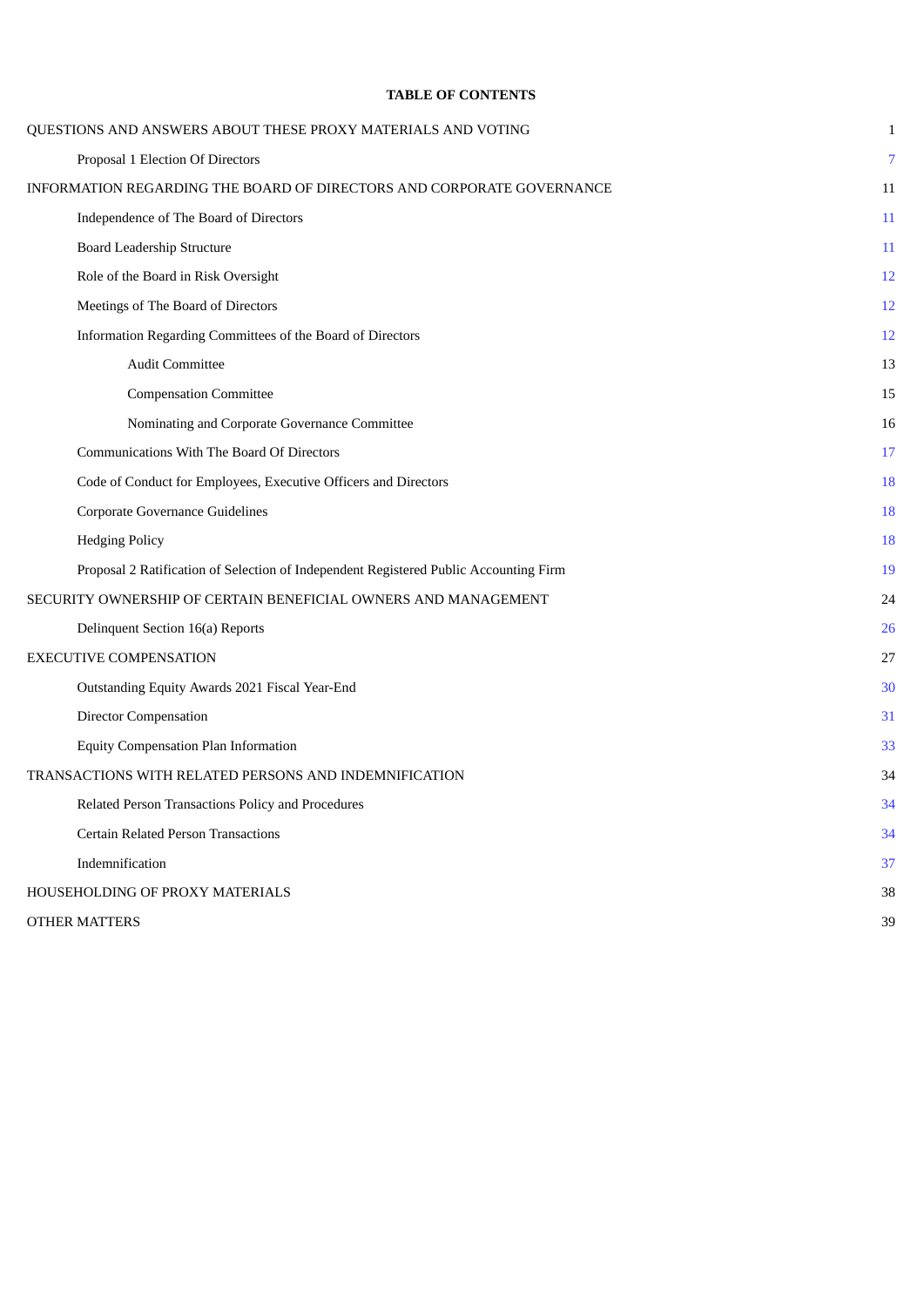#### **QUESTIONS AND ANSWERS ABOUT THESE PROXY MATERIALS AND VOTING**

#### **Why did I receive a notice regarding the availability of proxy materials on the internet?**

Pursuant to rules adopted by the U.S. Securities and Exchange Commission (the "SEC"), we have elected to provide access to our proxy materials over the internet. Accordingly, we have sent you a Notice of Internet Availability of Proxy Materials (the "Notice") because the Board of Directors (the "Board") of Xos, Inc. is soliciting your proxy to vote at the 2022 Annual Meeting of Stockholders, including at any adjournments or postponements of the Annual Meeting. All stockholders will have the ability to access the proxy materials on the website referred to in the Notice or request to receive a printed set of the proxy materials. Instructions on how to access the proxy materials over the internet or to request a printed copy may be found in the Notice. As used in this Proxy Statement, references to "we," "us," "our," "Xos" and the "Company" refer to Xos, Inc. and its subsidiaries. Information contained on, or that can be accessed through, our website is not incorporated by reference into this proxy statement and references to our website address in this proxy statement are inactive textual references only.

We intend to mail the Notice on or about May 27, 2022 to all stockholders of record entitled to vote at the Annual Meeting.

#### **Will I receive any other proxy materials?**

No, you will not receive any other proxy materials by mail unless you request a paper copy of proxy materials. To request that a full set of the proxy materials be sent to your specified postal address, please go to www.ProxyVote.com or call 1-800-579-1639 or send an email to sendmaterial@proxyvote.com. Please have your proxy card in hand when you access the website or call and follow the instructions provided.

#### **How do I attend the Annual Meeting?**

You are entitled to attend the Annual Meeting if you were a stockholder as of the close of business on May 16, 2022, referred to as the "record date," or hold a valid proxy for the Annual Meeting. To be admitted to the Annual Meeting, you will need to visit www.virtualshareholdermeeting.com/XOS2022 and enter the 16-digit Control Number found next to the label "Control Number" on your Notice or proxy card, or in the email sending you the Proxy Statement. If you are a beneficial stockholder, you should contact the bank, broker or other institution where you hold your account well in advance of the Annual Meeting if you have questions about obtaining your control number/ proxy to vote.

Whether or not you participate in the Annual Meeting, it is important that you vote your shares.

We encourage you to access the Annual Meeting before it begins and allow reasonable time for the check-in procedures. Online check-in will start approximately 15 minutes before the Annual Meeting. The Annual Meeting will begin promptly at 11:00 a.m. Pacific Time on July 12, 2022.

## **What if I cannot find my Control Number?**

Please note that if you do not have your Control Number and you are a registered stockholder, you will be able to login as a guest. To view the meeting webcast visit www.virtualshareholdermeeting.com/XOS2022 and register as a guest. If you login as a guest, you will not be able to vote your shares or ask questions during the Annual Meeting.

If you are a beneficial owner (that is, you hold your shares in an account at a bank, broker or other holder of record), you will need to contact that bank, broker or other holder of record to obtain your Control Number prior to the Annual Meeting.

#### **Will a list of record stockholders as of the record date be available?**

A list of our record stockholders as of the close of business on the record date will be made available to stockholders during the meeting at www.virtualshareholdermeeting.com/XOS2022. In addition, for the ten days prior to the Annual Meeting, the list will be available for examination by any stockholder of record for a legally valid purpose at our corporate headquarters during regular business hours. To access the list of record stockholders beginning July 2, 2022 and until the Annual Meeting, stockholders should email investors@xostrucks.com.

#### **Where can we get technical assistance?**

If you have difficulty accessing the Annual Meeting, please call the phone number which will appear on the login screen where technicians will be available to help you.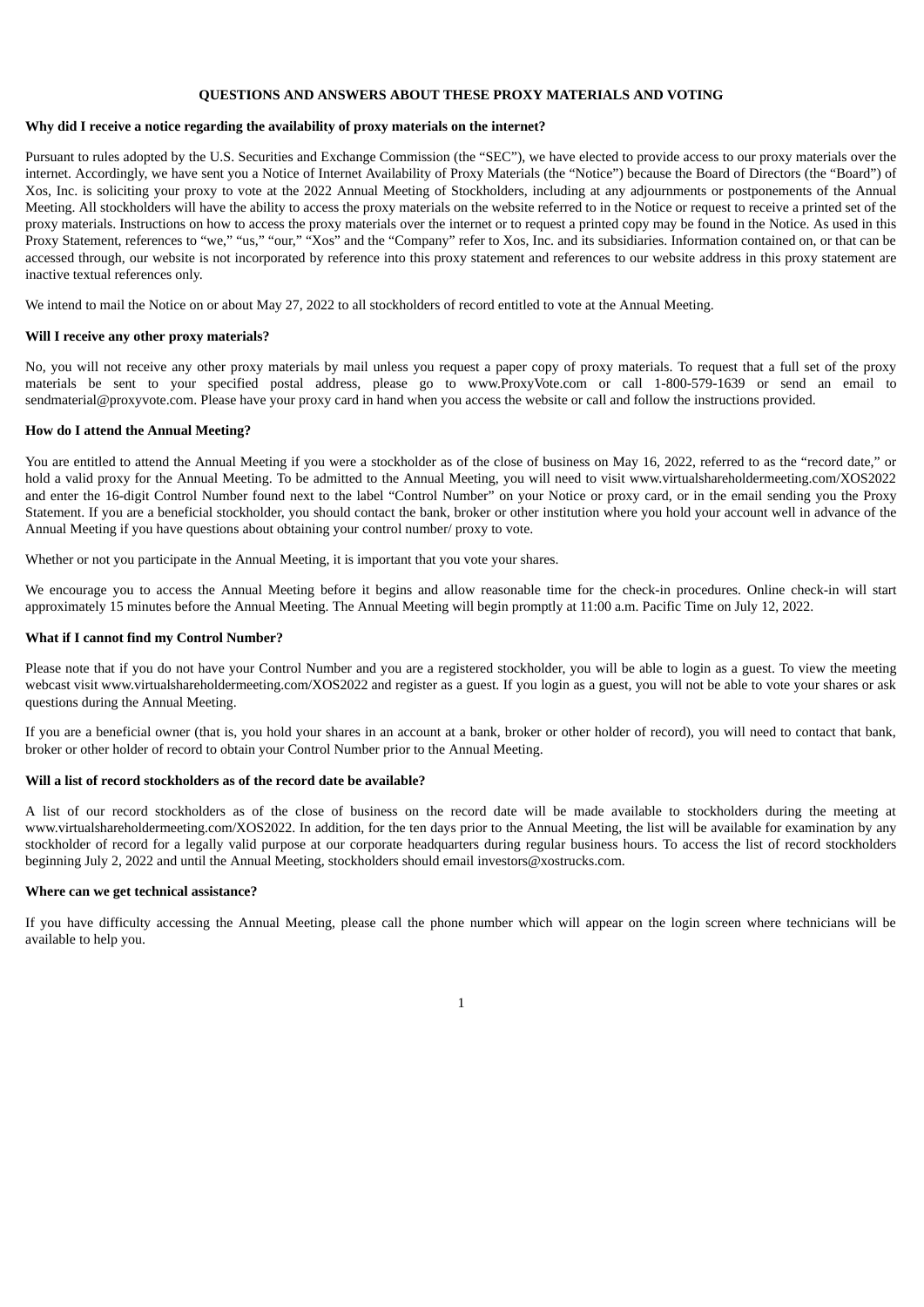#### **For the Annual Meeting, how do we ask questions of management and the Board?**

We plan to have a Q&A session at the Annual Meeting and will include as many stockholder questions as the allotted time permits. Questions may be submitted during the annual meeting through *www.virtualshareholdermeeting.com/XOS2022*.

#### **Who can vote at the Annual Meeting?**

Only stockholders of record at the close of business on May 16, 2022 will be entitled to vote at the Annual Meeting. On the record date, there were 163,828,393 shares of the Company's common stock, par value \$0.0001 per share (the "Common Stock"), outstanding and entitled to vote.

#### *Stockholder of Record: Shares Registered in Your Name*

If on May 16, 2022 your shares were registered directly in your name with the Company's transfer agent, American Stock Transfer & Trust Company, LLC, then you are a stockholder of record. As a stockholder of record, you may vote online at the Annual Meeting or vote by proxy. Whether or not you plan to attend the Annual Meeting, we urge you to vote by proxy over the telephone, vote by proxy through the internet, or vote by proxy using a proxy card that you may request or that we may elect to deliver at a later time to ensure your vote is counted.

#### *Beneficial Owner: Shares Registered in the Name of a Broker or Bank*

If on May 16, 2022 your shares were held, not in your name, but rather in an account at a brokerage firm, bank or other similar organization, then you are the beneficial owner of shares held in "street name" and the Notice is being forwarded to you by that organization. The organization holding your account is considered to be the stockholder of record for purposes of voting at the Annual Meeting. As a beneficial owner, you have the right to direct your broker, bank or other agent regarding how to vote the shares in your account. You are also invited to attend the Annual Meeting. You may access the meeting and vote by logging in with your Control Number at *www.virtualshareholdermeeting.com/XOS2022.* However, since a beneficial owner is not the stockholder of record, you may not vote your shares live at the Annual Meeting unless you follow your broker, bank or other nominee's procedures for obtaining a legal proxy.

#### **What am I voting on?**

#### **There are two matters scheduled for a vote:**

- Election of two Class I directors (Proposal 1); and
- Ratification of selection by the Audit Committee of the Board (the "Audit Committee") of Grant Thornton LLP ("Grant Thornton") as independent registered public accounting firm of the Company for its fiscal year ending December 31, 2022 (Proposal 2).

#### **What if another matter is properly brought before the Annual Meeting?**

The Board knows of no other matters that will be presented for consideration at the Annual Meeting. If any other matters are properly brought before the Annual Meeting, it is the intention of the persons named in the accompanying proxy to vote on those matters in accordance with their best judgment.

#### **How do I vote?**

You may either vote "For" all the nominees to the Board or you may "Withhold" your vote for any nominee you specify. For the ratification of selection by the Audit Committee of Grant Thornton as independent registered public accounting firm of the Company for its fiscal year ending December 31, 2022, you may vote "For" or "Against" or abstain from voting.

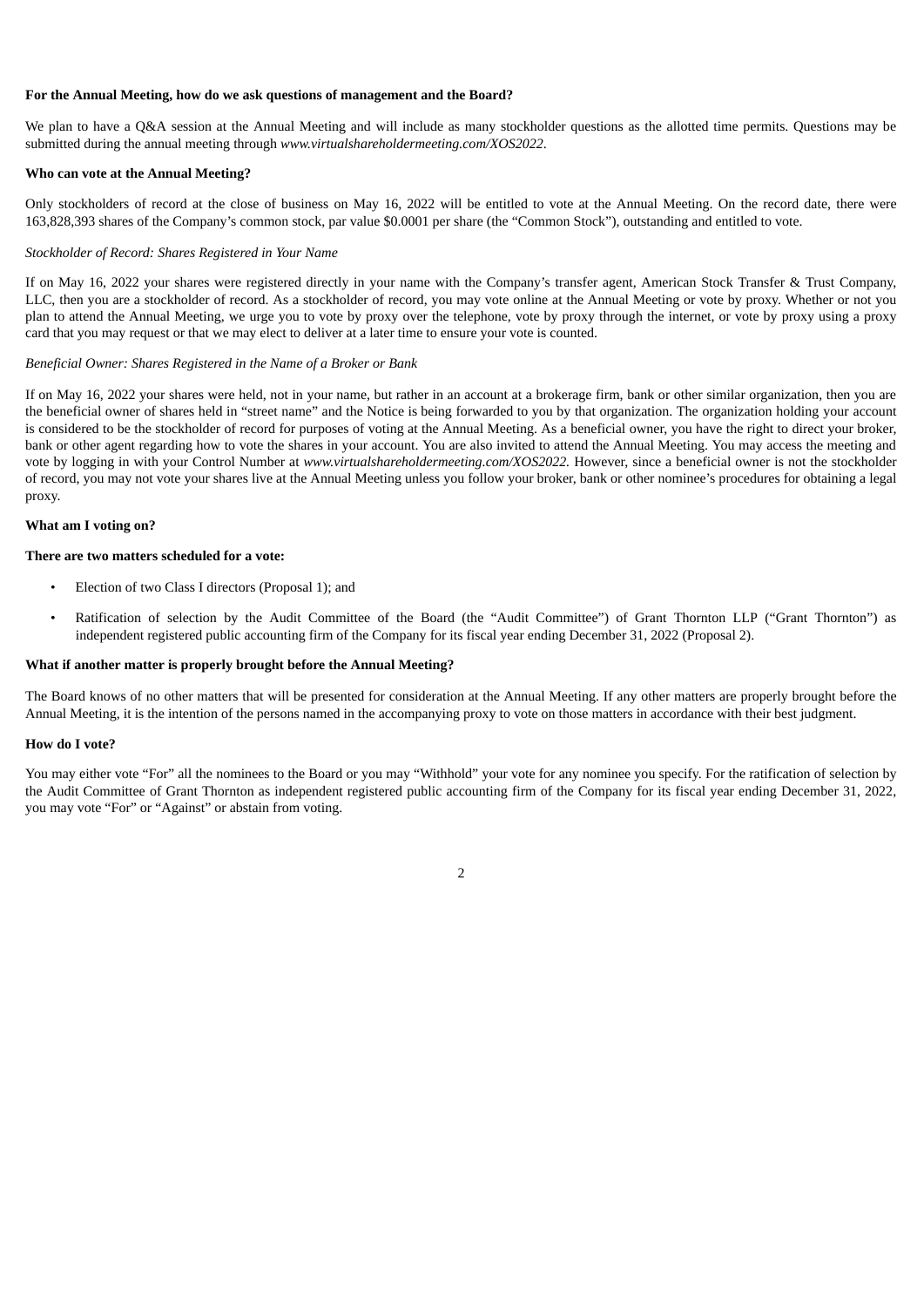#### The procedures for voting are fairly simple:

#### *Stockholder of Record: Shares Registered in Your Name*

If you are a stockholder of record, you may vote online at the Annual Meeting, vote by proxy over the telephone, vote by proxy through the internet or vote by proxy using a proxy card that you may request or that we may elect to deliver at a later time. Whether or not you plan to attend the Annual Meeting, we urge you to vote by proxy to ensure your vote is counted. You may still attend the meeting and vote at the Annual Meeting even if you have already voted by proxy.

- To vote *during* the Annual Meeting, if you are a stockholder of record as of the record date, follow the instructions at *www.virtualshareholdermeeting.com/XOS2022.* You will need to enter the 16-digit Control Number found on your Notice or in the email sending you the Proxy Statement.
- To vote *prior* to the Annual Meeting (until 8:59 p.m. Pacific Time on July 11, 2022), you may vote via the Internet at; by telephone; or by completing and returning your proxy card, as described below.
	- To vote using the proxy card, simply complete, sign and date the proxy card, that may have been delivered to you and return it promptly in the envelope provided. If you return your signed proxy card to us before the Annual Meeting, we will vote your shares as you direct.
	- To vote over the telephone, dial toll-free 1-800-690-6903 using a touch-tone phone and follow the recorded instructions. You will be asked to provide the company number and Control Number from the Notice. Your telephone vote must be received by 8:59 p.m., Pacific Time on July 11, 2022 to be counted.
	- To vote through the internet prior to the Annual Meeting, go to *www.proxyvote.com* and follow the instructions to submit your vote on an electronic proxy card. You will be asked to provide the company number and Control Number from the Notice. Your internet vote must be received by 8:59 p.m. Pacific Time on July 11, 2022 to be counted.

## *Beneficial Owner: Shares Registered in the Name of Broker or Bank*

If you are a beneficial owner of shares registered in the name of your broker, bank or other agent, you should have received a voting instruction form containing voting instructions from that organization rather than from Xos. You must follow the voting instructions provided by your broker, bank or other nominee in order to direct your broker, bank or other nominee on how to vote your shares. Beneficial owner of shares held in street name should generally be able to vote by returning a voting instruction form, or by telephone or on the internet. However, the availability of telephone and internet voting will depend on the voting process of your broker, bank or other nominee. As discussed above, if you are a beneficial owner of shares held in street name, you may not vote your shares live at the Annual Meeting unless you obtain a legal proxy from your broker, bank or other nominee.

Internet proxy voting will be provided to allow you to vote your shares online, with procedures designed to ensure the authenticity and correctness of your proxy yote instructions. However, please be aware that you must bear any costs associated with your internet access, such as **usage charges from internet access providers and telephone companies.**

#### **How many votes do I have?**

On each matter to be voted upon, you have one vote for each share of Common Stock you own as of May 16, 2022.

#### If I am a stockholder of record and I do not vote, or if I return a proxy card or otherwise vote without giving specific voting instructions, what **happens?**

If you are a stockholder of record and do not vote by completing your proxy card, by telephone, through the internet or online at the Annual Meeting, your shares will not be voted.

If you return a signed and dated proxy card or otherwise vote without marking voting selections, your shares will be voted, as applicable, "For" the election of both nominees for Class I directors and "For" the ratification of selection by the Audit Committee of Grant Thornton as independent registered public accounting firm of the Company for its fiscal year ending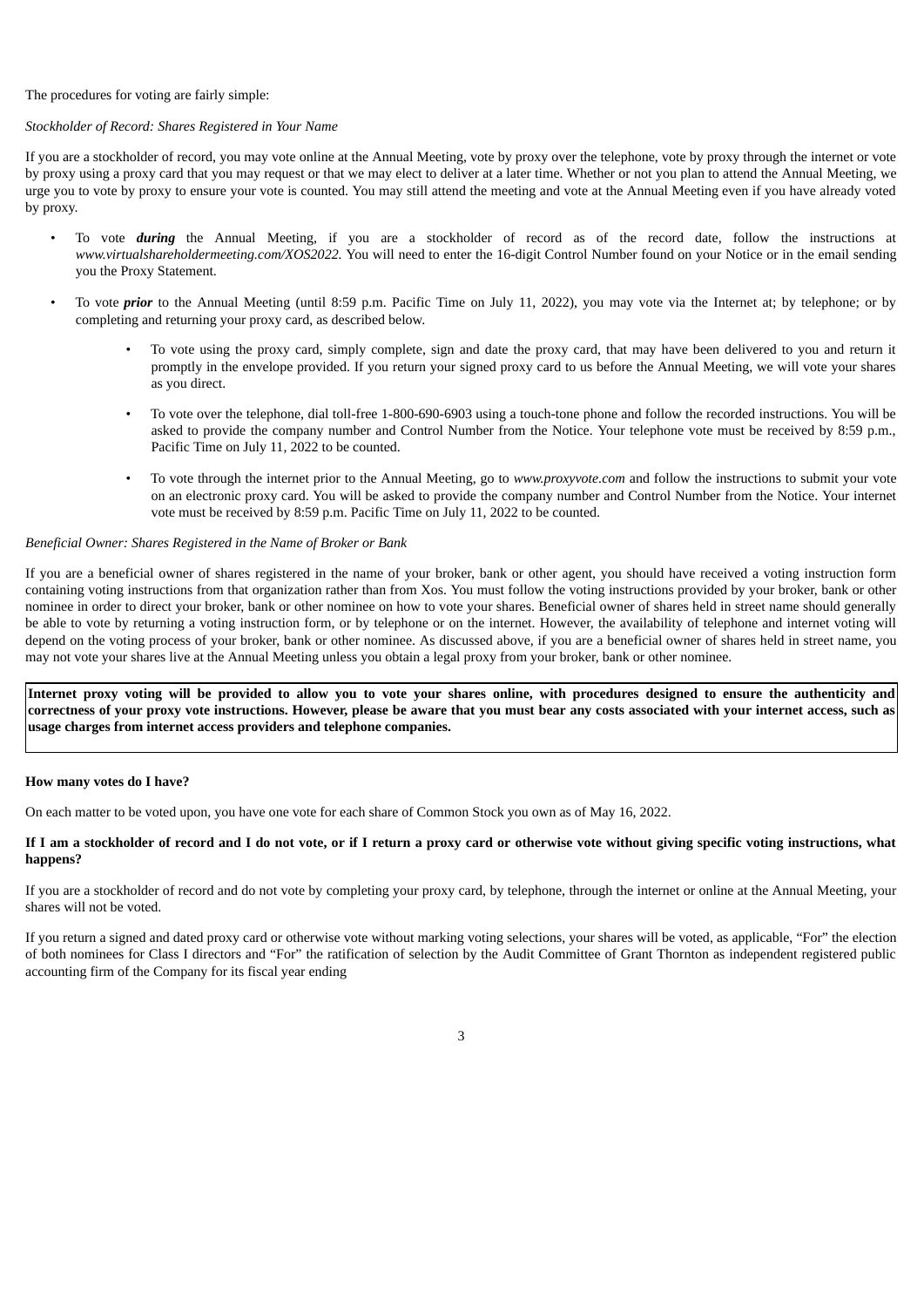December 31, 2022. If any other matter is properly presented at the Annual Meeting, your proxyholder (one of the individuals named on your proxy card) will vote your shares using his or her best judgment.

#### If I am a beneficial owner of shares held in street name and I do not provide my broker or bank with voting instructions, what happens?

If you are a beneficial owner of shares held in street name and you do not instruct your broker, bank or other agent how to vote your shares, your broker, bank or other agent may still be able to vote your shares in its discretion. Under the rules of the New York Stock Exchange (the "NYSE"), brokers, banks and other securities intermediaries that are subject to the NYSE rules may use their discretion to vote your "uninstructed" shares with respect to matters considered to be "routine" under the NYSE rules, but not with respect to "non-routine" matters. All brokers registered as members with the NYSE are subject to NYSE rules and, accordingly, the NYSE Rules apply to the voting of all shares held in a brokerage account, including shares of a company like ours listed on Nasdaq. In this regard, Proposal 1 is considered to be "non-routine" under the NYSE rules meaning that your broker may not vote your shares on this proposal in the absence of your voting instructions. However, Proposal 2 is considered to be a "routine" matter under the NYSE rules, meaning that if you do not return voting instructions to your broker by its deadline, your shares may be voted by your broker in its discretion on Proposal 2.

#### If you are a beneficial owner of shares held in street name, and you do not plan to attend the Annual Meeting, in order to ensure your shares are voted in the way you would prefer, you must provide voting instructions to your broker, bank or other agent by the deadline provided in the materials you *receive from your broker, bank or other agent***.**

#### **Who is paying for this proxy solicitation?**

We will pay for the entire cost of soliciting proxies. In addition to these proxy materials, our directors and employees may also solicit proxies in person, by telephone, or by other means of communication. Directors and employees will not be paid any additional compensation for soliciting proxies. We may also reimburse brokerage firms, banks and other agents for the cost of forwarding proxy materials to beneficial owners.

#### **What does it mean if I receive more than one Notice?**

If you receive more than one Notice, your shares may be registered in more than one name or in different accounts. Please follow the voting instructions on the Notices to ensure that all of your shares are voted.

#### **Can I change my vote after submitting my proxy?**

#### *Stockholder of Record: Shares Registered in Your Name*

Yes. You can revoke your proxy at any time before the final vote at the Annual Meeting. If you are the record holder of your shares, you may revoke your proxy in any one of the following ways:

- You may submit another properly completed proxy card with a later date.
- You may grant a subsequent proxy by telephone or through the internet.
- You may send a timely written notice that you are revoking your proxy to Xos' General Counsel at 3550 Tyburn Street Los Angeles, CA 90065. Such notice will be considered timely if it is received at the indicated address by the close of business on the business day one week preceding the date of the Annual Meeting.
- You may attend the Annual Meeting and vote online. Simply attending the Annual Meeting will not, by itself, revoke your proxy.

Your most current proxy card or telephone or internet proxy is the one that is counted.

*Beneficial Owner: Shares Registered in the Name of Broker or Bank*

If your shares are held by your broker, bank or other agent, you should follow the instructions provided by your broker, bank or other agent.

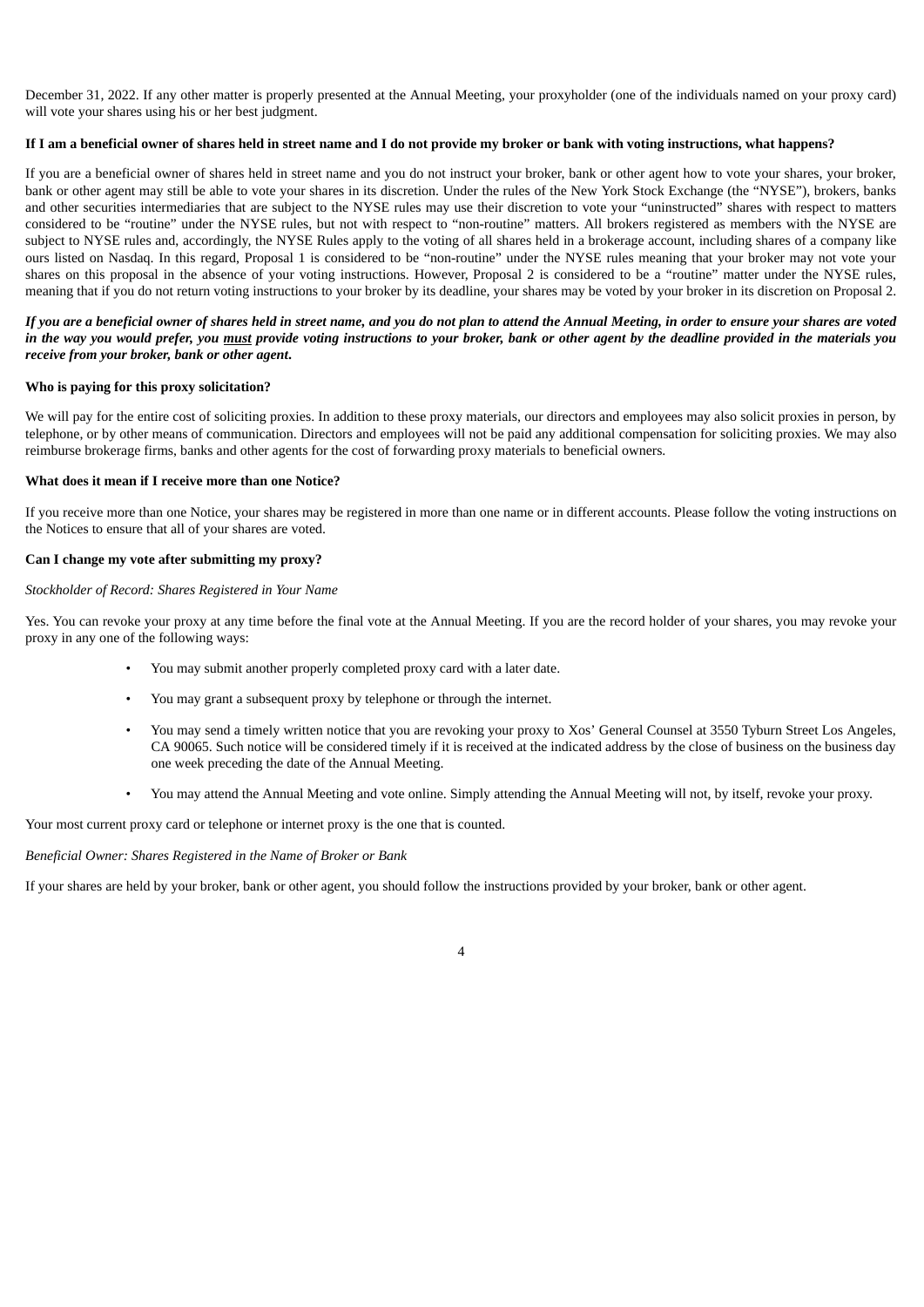#### **When are stockholder proposals and director nominations due for next year's Annual Meeting?**

Any stockholder proposal pursuant to Rule 14a-8 of the rules promulgated under the Securities Exchange Act of 1934 (the "Exchange Act"), to be considered for inclusion in our proxy materials for the 2023 Annual Meeting must be in writing and received at our principal executive offices no later than April 13, 2023. However, if our 2023 Annual Meeting of Stockholders is not held between June 12, 2023 and August 11, 2023, then the deadline will be a reasonable time prior to the time that we begin to print and mail our proxy materials.

In addition, any stockholder who wishes to propose a nominee to the Board or propose any other business to be considered by the stockholders (other than a stockholder proposal included in our proxy materials pursuant to Rule 14a-8 of the rules promulgated under the Exchange Act) must comply with the advance notice provisions and other requirements of Section 5(b)(ii) of our bylaws, which are on file with the SEC and may be obtained from our General Counsel upon request. These notice provisions require that nominations of persons for election to the Board and the proposal of business to be considered by the stockholders for the 2022 Annual Meeting must be received no earlier than March 14, 2023 and no later than October 10, 2023.

#### **How are votes counted?**

Votes will be counted by the inspector of election appointed for the Annual Meeting, who will separately count, for the proposal to elect directors, votes "For," "Withhold" and broker non-votes; and, with respect to Proposal 2, votes "For" and "Against," abstentions and, if applicable, broker non-votes. An abstention will be counted towards the vote total for Proposal 2 and will have the same effect as an "Against" vote. Broker non-votes on Proposal 1 will have no effect and will not be counted towards the vote total for any of those proposals.

#### **What are "broker non-votes"?**

As discussed above, when a beneficial owner of shares held in street name does not give voting instructions to his or her broker, bank or other securities intermediary holding his or her shares as to how to vote on matters deemed to be "non-routine" under NYSE rules, the broker, bank or other such agent cannot vote the shares. These un-voted shares are counted as "broker non-votes." Proposal 2 is considered to be "non-routine" under NYSE rules and we therefore expect broker non-votes to exist in connection with this proposal.

#### As a reminder, if you are a beneficial owner of shares held in street name, in order to ensure your shares are voted in the way you would prefer, you must provide voting instructions to your broker, bank or other agent by the deadline provided in the materials you receive from your broker, bank or *other agent***.**

#### **How many votes are needed to approve each proposal?**

The following table summarizes the minimum vote needed to approve each proposal and the effect of abstentions and broker non-votes.

| <b>Proposal</b><br><b>Number</b> | <b>Proposal Description</b>                                                                                                    | <b>Vote Required for Approval</b>                                                                                                                                                                      | Effect of<br><b>Abstentions</b> | <b>Effect of</b><br><b>Broker Non-</b><br><b>Votes</b> |
|----------------------------------|--------------------------------------------------------------------------------------------------------------------------------|--------------------------------------------------------------------------------------------------------------------------------------------------------------------------------------------------------|---------------------------------|--------------------------------------------------------|
|                                  | <b>Election of Directors</b>                                                                                                   | Nominees receiving the most "For" votes<br>(plurality); withheld votes and broker non-votes<br>will have no effect.                                                                                    | Not applicable                  | No effect                                              |
|                                  | the<br>Thornton<br>as<br>independent<br>registered<br>accounting firm for the fiscal year matter.<br>ending December 31, 2022. | Ratification of the selection of Grant "For" votes from the holders of a majority of<br>Company's shares present by remote communication or<br>public represented by proxy and entitled to vote on the | Against                         | Not applicable                                         |

#### **What is the quorum requirement?**

A quorum of stockholders is necessary to hold a valid meeting. A quorum will be present if stockholders holding at least a majority of the outstanding shares entitled to vote are present at the Annual Meeting by remote communication or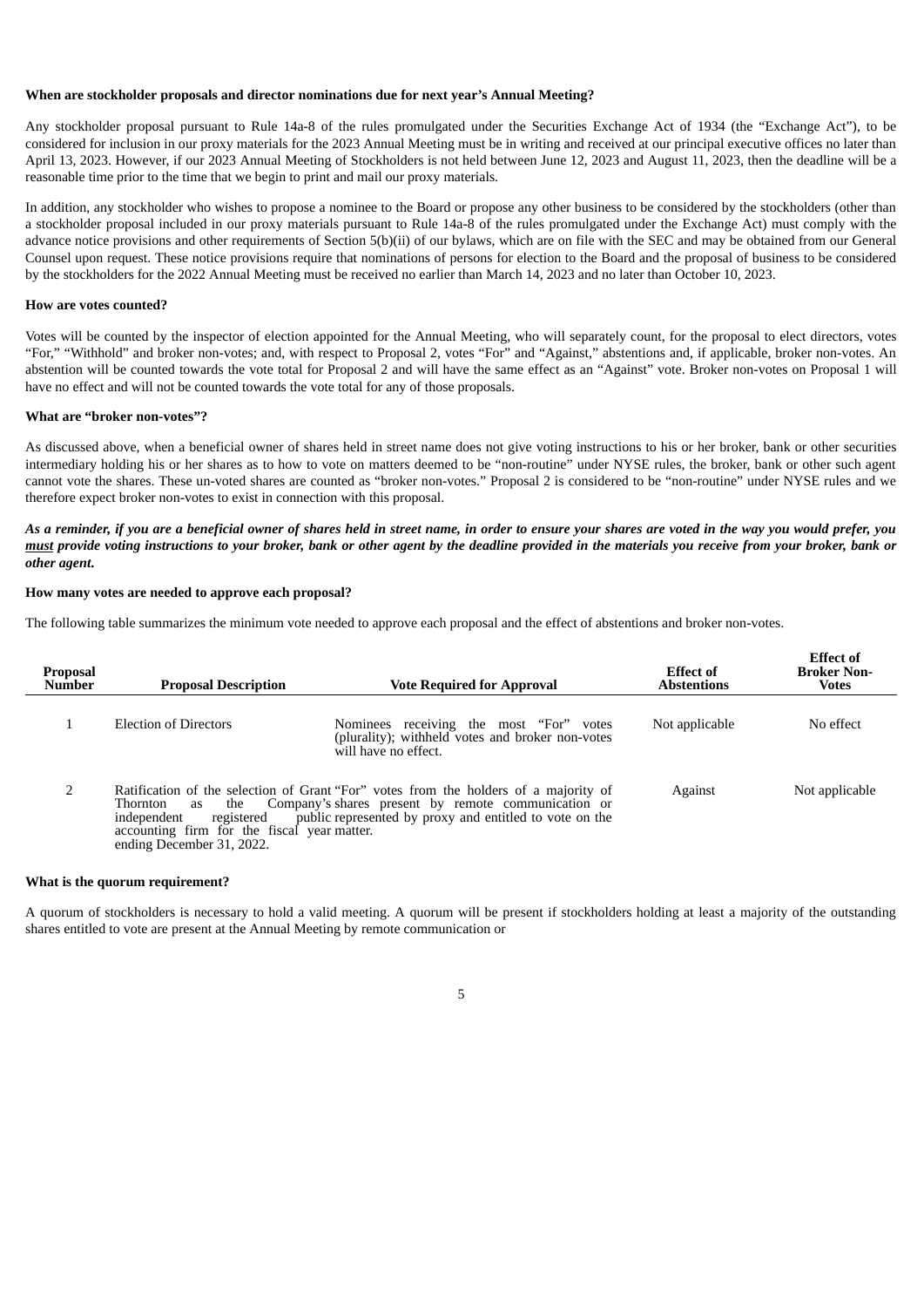represented by proxy. On the record date, there were 163,828,393 shares of common stock outstanding and entitled to vote. **Thus, the holders of** 81,914,197 shares must be present via remote communication or represented by proxy at the Annual Meeting to have a quorum.

Your shares will be counted towards the quorum only if you submit a valid proxy (or one is submitted on your behalf by your broker, bank or other nominee) or if you vote online at the Annual Meeting. Abstentions and broker non-votes will be counted towards the quorum requirement. If there is no quorum, the holders of a majority of shares present at the Annual Meeting or represented by proxy may adjourn the Annual Meeting to another date.

#### **How can I find out the results of the voting at the Annual Meeting?**

<span id="page-10-0"></span>Preliminary voting results will be announced at the Annual Meeting. In addition, final voting results will be published in a current report on Form 8-K that we expect to file within four business days after the Annual Meeting. If final voting results are not available to us in time to file a Form 8-K within four business days after the Annual Meeting, we intend to file a Form 8-K to publish preliminary results and, within four business days after the final results are known to us, file an additional Form 8-K to publish the final results.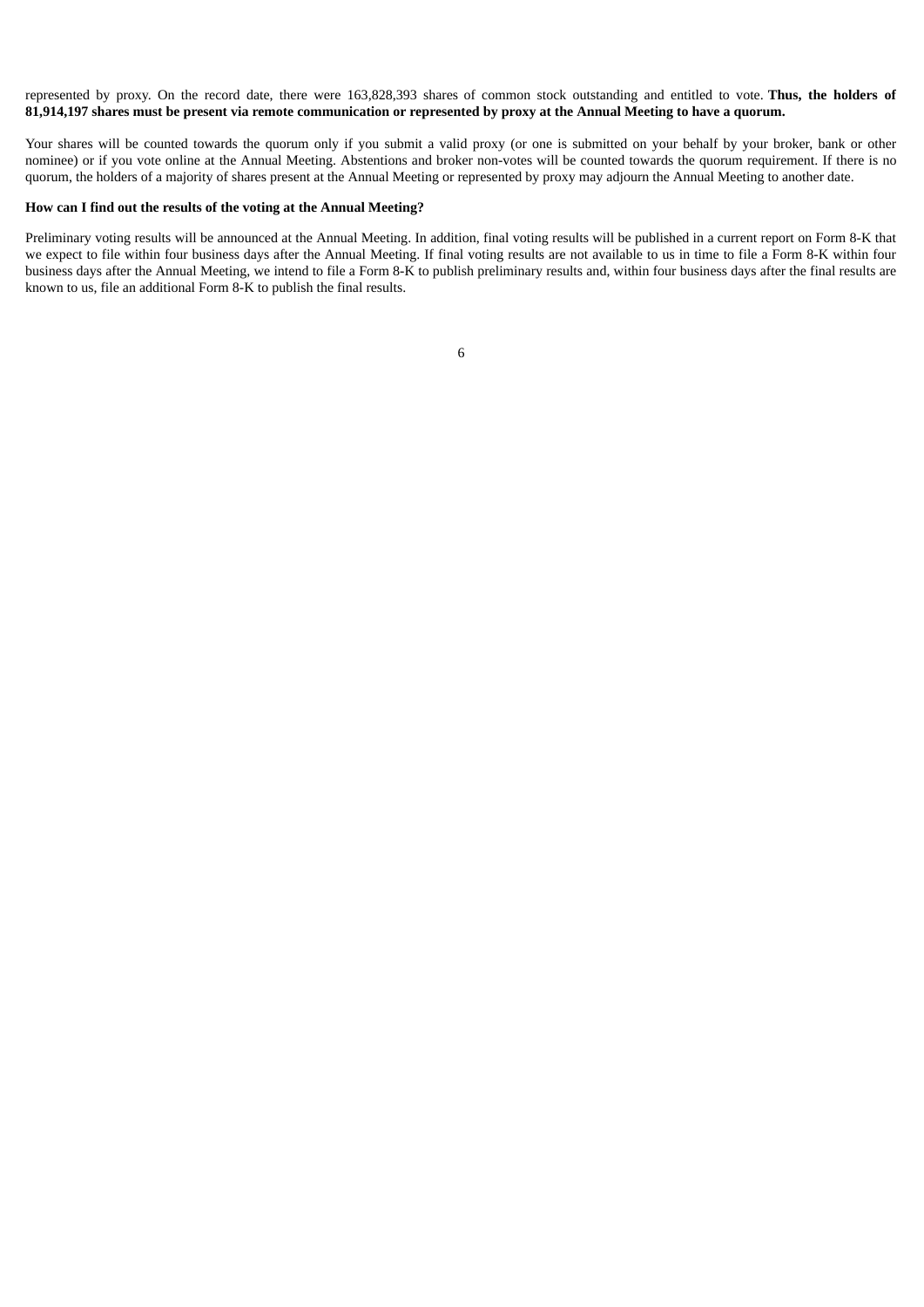#### **PROPOSAL 1**

## **ELECTION OF DIRECTORS**

#### **Classified Board**

Xos' Board is divided into three classes, designated as Class I, Class II and Class III, respectively. Each class consists, as nearly as possible, of one-third of the total number of directors, and each class has a three-year term. Vacancies on the Board may be filled by a majority of the directors then in office, even though less than a quorum of the Board, or by a sole remaining director. A director elected by the Board to fill a vacancy in a class, including vacancies created by an increase in the number of directors, shall serve for the remainder of the full term of that class and until the director's successor is duly elected and qualified.

The Board presently has eight members. There are two Class I directors whose term of office expires in 2022. Each of the nominees listed below is currently a director of the Company who was previously elected by the stockholders. If elected at the Annual Meeting, each of these nominees would serve until the 2025 annual meeting and until his or her successor has been duly elected and qualified, or, if sooner, until the director's death, resignation or removal.

It is the Company's policy to encourage directors and nominees for director to attend the Annual Meeting, either in person or by remote communication. Prior to the completion of the business combination between NextGen Acquisition Corp. ("NextGen") and Xos, Inc., a Delaware corporation, prior to the consummation of the Business Combination ("Legacy Xos") in August 2021 (the "Business Combination"), NextGen, our predecessor, was a specialpurpose acquisition company ("SPAC"), with limited operations. NextGen did not hold a formal annual meeting of stockholders in 2021, but instead held an extraordinary general meeting, which was attended by two members of the NextGen Board of Directors: George Mattson and Gregory Summe, who was a then-current member of the NextGen Board of Directors. Except for George Mattson and Sara Mathew, no other member of our current Board was serving as a director of NextGen's Board of Directors at the time of the 2021 extraordinary general meeting of stockholders.

Directors are elected by a plurality of the votes of the holders of shares present by remote communication or represented by proxy and entitled to vote on the election of directors. Accordingly, the two nominees receiving the highest number of affirmative votes will be elected.

The following is a brief biography of each nominee and each director whose term will continue after the Annual Meeting.

#### **Nominees for Election for a Three-year Term Expiring at the 2025 Annual Meeting**

*Burt R. Jordan, 55*. Mr. Jordan has served as a member of our Board since August 2021. Mr. Jordan has also served as the President and a director of Atlantic Coastal Acquisition Corp. (Nasdaq: ACAH) since December 2020, as the President and a director of Atlantic Coastal Acquisition Corp. II (Nasdaq: ACAB) since December 2020 and as a director of ABC Technologies Inc. (TSX: ABCT) since November 2021. Previously, Mr. Jordan served as an executive at Ford Motor Company (NYSE: F) from 1999 until 2020, where he most recently served as Vice President of Global Purchasing Operations and Supply Chain Sustainability. In this role, Mr. Jordan drove strategy transformation, growth and efficiencies through program delivery, purchasing strategy and supply chain sustainability. In June 2020, Mr. Jordan was named the 2020 Chief Procurement Officer of the Year by the National Minority Supplier Development Council. Mr. Jordan holds a B.B.A. in Business Administration from Alma College.

*Ed Rapp, 65.* Mr. Rapp has served as a member of our Board since August 2021. Prior to his retirement in 2016, Mr. Rapp was a Caterpillar Inc. (NYSE: CAT) Group President. During his time in the Caterpillar Executive Office, Mr. Rapp led Resource Industries, Construction Industries and served as the company's Chief Financial Officer. Mr. Rapp also serves as a director of AbbVie, Inc. (NYSE: ABBV) and previously served as a director of FM Global. Mr. Rapp holds a BSBA in Finance from University of Missouri — Columbia.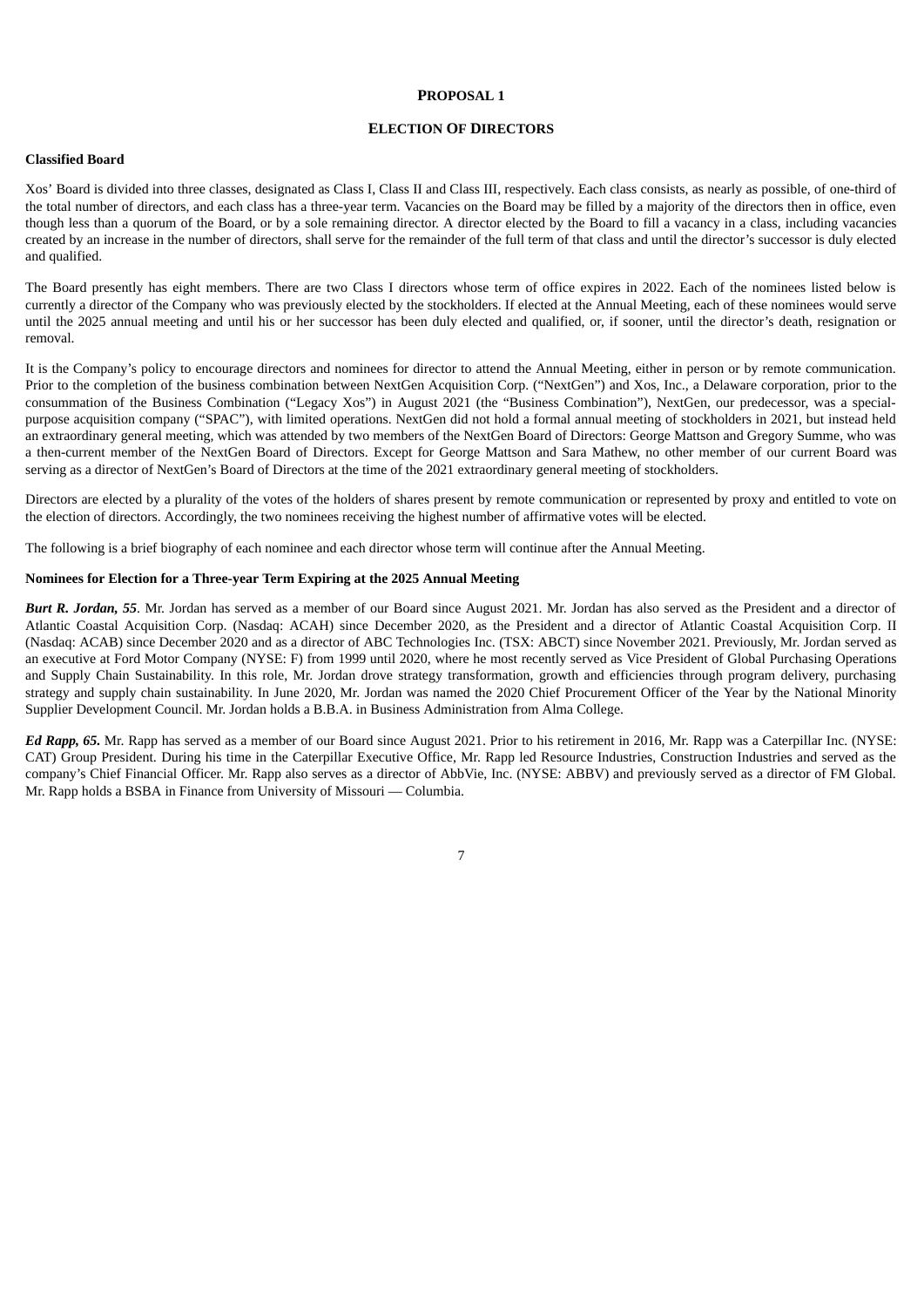## **THE BOARD OF DIRECTORS RECOMMENDS**

#### **A VOTE IN FAVOR OF EACH NAMED NOMINEE.**

#### **Directors Continuing in Office Until the 2023 Annual Meeting**

*Alice K. Jackson, 43.* Ms. Jackson has served as a member of our Board since December 2021. Ms. Jackson has served as the President of Colorado at Xcel Energy Inc. (Nasdaq: XEL), a major U.S. electricity and natural gas company, since May 2018. From September 2016 to May 2018, she served as Associate Vice President of Strategic Revenue Initiatives at Xcel Energy Inc. Ms. Jackson is Chair of the Board of Directors of the Smart Electric Power Alliance, and sits on the boards of the Denver Museum of Nature and Science, Mile High United Way, Denver Metro Chamber of Commerce, Colorado Concern, and the American Red Cross CO/WY Chapter. Ms. Jackson received a B.S. in Management Information Systems from Texas A&M University and completed the Harvard Business School Program for Leadership Development.

*George N. Mattson, 56.* Mr. Mattson has served as a member of our Board since August 2021, prior to which Mr. Mattson served as a director of our predecessor company NextGen Acquisition Corp. since October 2020. Mr. Mattson is a private investor in public and private companies and was the cofounder and co-Chairman of NextGen Acquisition Corp. and NextGen Acquisition Corp. II, both special purpose acquisition companies, prior to their mergers in 2021 with Xos Inc. and Virgin Orbit Holdings, respectively. Mattson served as a Partner and Co-Head of the Global Industrials Group in Investment Banking at Goldman, Sachs & Co. from November 2002 through August 2012. Mr. Mattson joined Goldman Sachs in 1994 and served in a variety of positions before becoming Partner and Co- Head of the Global Industrials Group. Mr. Mattson also serves as a director of Delta Air Lines, Inc. (NYSE: DAL), Virgin Galactic Holdings, Inc. (NYSE: SPCE), and Virgin Orbit Holdings, Inc. (Nasdaq: VORB). Mr. Mattson served as a director of Air France-KLM S.A. (PAR: AF) from 2017 until February 2021 and NextGen Acquisition Corp II from January 2021 to December 2021. Mr. Mattson holds a B.S. degree in Electrical Engineering from Duke University and an M.B.A. from the Wharton School of the University of Pennsylvania.

*Giordano Sordoni, 30.* Mr. Sordoni has served as our Chief Operating Officer and a member of our Board since August 2021. Mr. Sordoni is a Co-Founder of Xos and served as Chief Operating Officer and a director of Legacy Xos from September 2016 to August 2021. Prior to Xos, Mr. Sordoni served as Co-Founder at Calibur Inc., a startup consulting business, advising early-stage businesses, from August 2015 to August 2016. Mr. Sordoni was Director of Marketing at Malibu Family Wines, a wine production company, from July 2014 to June 2016. Mr. Sordoni holds a B.A. in International Business and Marketing from George Washington University.

## **Directors Continuing in Office Until the 2024 Annual Meeting**

*Anousheh Ansari, 55.* Ms. Ansari has served as a member of our Board since December 2021. Ms. Ansari has served as director of Jabil Inc. (Nasdaq: JBL), a leading provider of worldwide manufacturing services and solutions, since January 2016. Ms. Ansari has also served on the board of Sceye Inc. since 2016. Sceye is building a platform for a leading new generation of high-altitude platform stations, or HAPS. In 2018, Ms. Ansari was appointed Chief Executive Officer of X PRIZE Foundation, Inc., a 501(c)(3) nonprofit that designs and implements competition models to solve world challenges. From 2006 to 2018, Ms. Ansari served as the Chief Executive Officer and the Chair of Prodea Systems, Inc., a privately held company that she co-founded, which provides services and applications for in-home smart devices, networked appliances, and mobile lifestyle devices. Prior to Prodea, she co-founded Telecom Technologies, Inc., a company developing software for intelligent systems for the telecommunications market. Ms. Ansari was the first female private space explorer. Ms. Ansari holds a B.S. in Electronics and Computer Engineering from George Mason University and a Master's Degree in Electrical Engineering from George Washington University. She also holds honorary Doctorate degrees from George Mason University and Utah Valley University.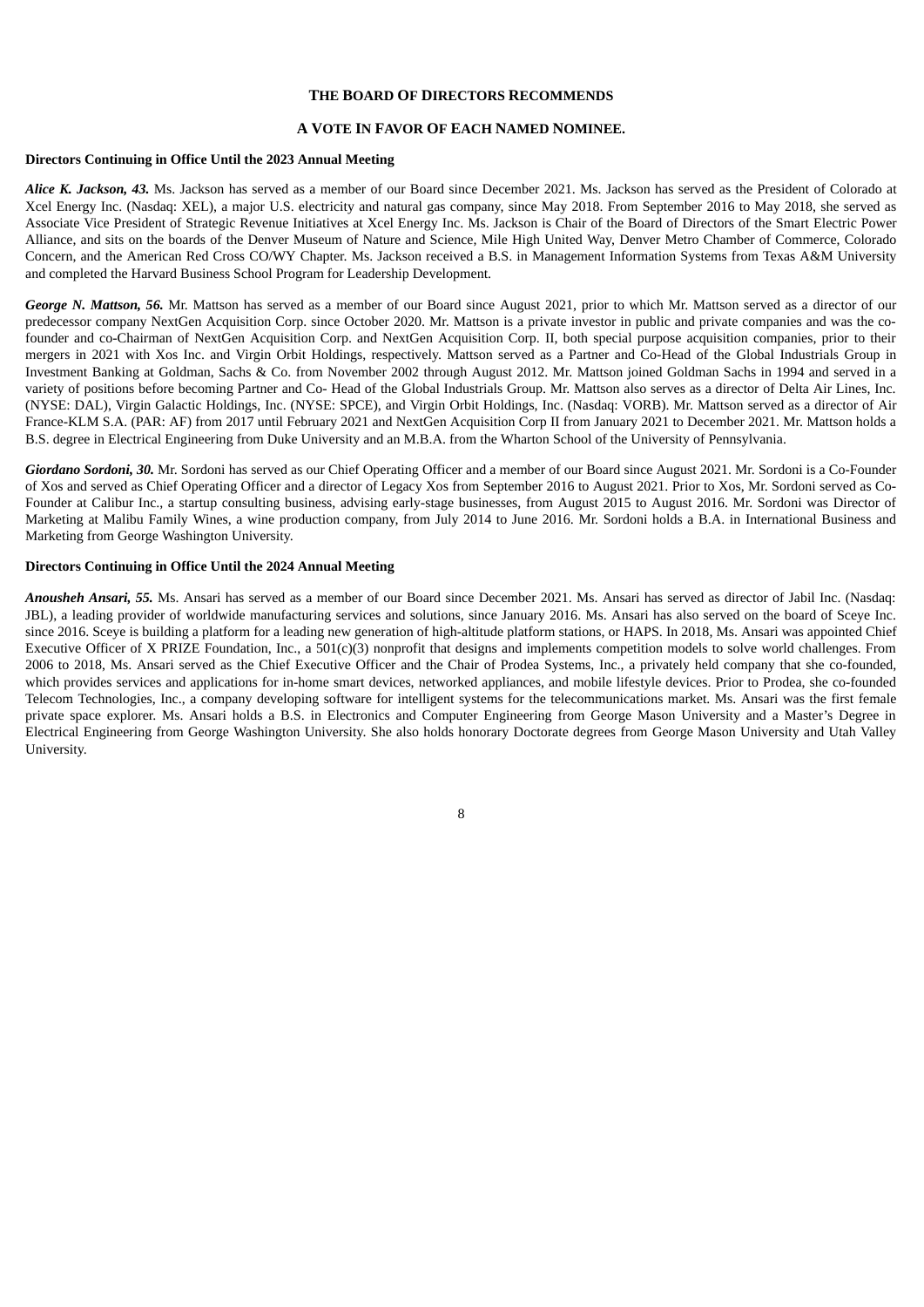*S. Sara Mathew, 66.* Ms. Mathew has served as a member of our Board since August 2021, prior to which Ms. Mathew served as a director of our predecessor company NextGen Acquisition Corp. Ms. Mathew was Chair and Chief Executive Officer of Dun & Bradstreet Corporation (NYSE: DNB) from 2010 to 2013. In this role, she led the transformation of the company into an innovative digital enterprise. Prior to her role as Chair and Chief Executive Officer, she also served as President and Chief Operating Officer, and Chief Financial Officer where she initiated and managed the redesign of the company's accounting processes and controls. Prior to her career at Dun & Bradstreet Corporation, Ms. Mathew spent 18 years at Procter & Gamble (NYSE: P&G) serving as CFO of the Baby Care and Pamper Products businesses and Vice President of Finance in Asia. Previously, Ms. Mathew served on the boards of Shire Pharmaceuticals Limited, Campbell Soup Company (NYSE: CPB), Avon, and Reckitt Benckiser Group. Ms. Mathew is currently serving as a director of the State Street Corporation (NYSE: STT), and as the chair of the board of directors of Freddie Mac. Ms. Mathew received her undergraduate degree from the University of Madras in Chennai, India and holds an M.B.A. in Marketing and Finance from Xavier University in Cincinnati, Ohio.

*Dakota Semler, 30.* Mr. Semler has served as our Chief Executive Officer and Chairman of our Board since August 2021. Mr. Semler is a Co-Founder of Xos and served as Chief Executive Officer and a director of Legacy Xos from September 2016 to August 2021. Prior to Xos, Mr. Semler served as Chief Executive Officer of Malibu Management Services, a hospitality operator and Bucket List Experiences, a tour operator company from 2014 to 2016. Mr. Semler was also an independent contractor for TSG Group, a real estate holding company, from 2014 to 2016. Mr. Semler attended California State University and George Washington University.

#### **Board Membership Criteria**

The Board considers director nominee recommendations from the nominating and corporate governance committee of the Board (the "Nominating and Corporate Governance Committee"). Director candidates should have certain minimum qualifications, including being able to read and understand basic financial statements and having the highest personal integrity and ethics. In considering candidates recommended by the Nominating and Corporate Governance Committee, the Board also considers factors such as: (i) possessing relevant expertise upon which to be able to offer advice and guidance to management; (ii) having sufficient time to devote to our affairs; (iii) demonstrating excellence in his or her field; (iv) having the ability to exercise sound business judgment; (v) experience as a board member or executive officer of another publicly-held company; and (vi) having a diverse personal background, perspective, and experience. The Board reviews candidates for director nomination in the context of the current composition of the Board, our operating requirements and the long-term interests of our stockholders. In conducting this assessment, the Board considers various factors, including, but not limited to, those factors listed in more detail in the section titled "Board Diversity" below.

In the case of new director candidates, our Nominating and Corporate Governance Committee also determines whether the nominee is independent for Nasdaq purposes, which determination is based upon applicable Nasdaq Listing Rules, applicable SEC rules and regulations and the advice of counsel, if necessary. Our Nominating and Corporate Governance Committee would then use its network of contacts to compile a list of potential candidates, but may also engage, if it deems appropriate, a professional search firm. The function of the professional search firm would be to identify potential candidates, including those with diverse attributes as further discussed in the section titled "Board Diversity" below, facilitate meetings with the candidates, conduct diligence regarding the candidate and confirm such candidate's background. After identifying the potential candidates, our Nominating and Corporate Governance Committee, or the third-party search firm, if used, would then conduct any appropriate and necessary inquiries into the backgrounds and qualifications of such possible candidates after considering the function and needs of the Board. Our Nominating and Corporate Governance Committee would then meet to discuss and consider the candidates' qualifications and then selects a nominee for recommendation to the Board by majority vote.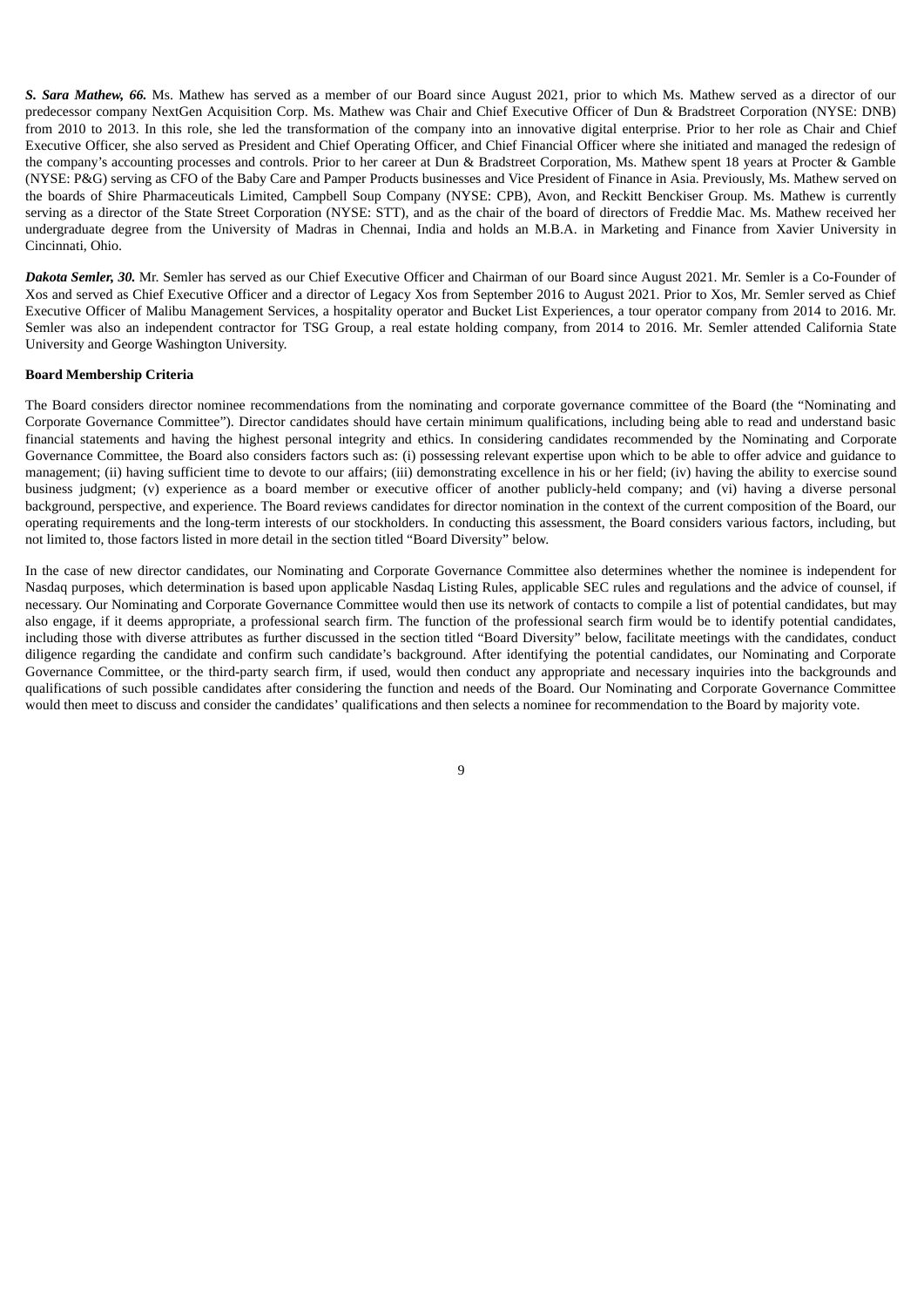Our Nominating and Corporate Governance Committee will consider director candidates recommended by stockholders. Our Nominating and Corporate Governance Committee does not intend to alter the manner in which it evaluates candidates, including the minimum criteria set forth above, based on whether or not the candidate was recommended by a stockholder. Stockholders who wish to recommend individuals for consideration by our Nominating and Corporate Governance Committee to become nominees for election to the Board may do so by delivering a written recommendation to the Nominating and Corporate Governance Committee at the following address: 3550 Tyburn Street Los Angeles, CA 90065, Attn: General Counsel, in accordance with the timeline outlined in the section entitled "When are stockholder proposals due for next year's annual meeting?" under the heading "Questions and Answers About These Proxy Materials and Voting." Submissions must include the full name of the proposed nominee, a description of the proposed nominee's business experience for at least the previous five years, complete biographical information, a description of the proposed nominee's qualifications as a director and a representation that the nominating stockholder is a beneficial or record holder of our stock and has been a holder for at least one year. Any such submission must be accompanied by the written consent of the proposed nominee to be named as a nominee and to serve as a director if elected.

### **Board Diversity**

The Board Diversity Matrix, below, provides the diversity statistics for our Board.

<span id="page-14-0"></span>

| <b>Board Diversity Matrix (As of May 16, 2022)</b> |                                                                                     |   |   |  |  |  |  |
|----------------------------------------------------|-------------------------------------------------------------------------------------|---|---|--|--|--|--|
| <b>Total Number of Directors</b>                   |                                                                                     |   | # |  |  |  |  |
|                                                    | <b>Non-Binary</b><br><b>Did Not Disclose Gender</b><br><b>Female</b><br><b>Male</b> |   |   |  |  |  |  |
| <b>Part I: Gender Identity</b>                     |                                                                                     |   |   |  |  |  |  |
| <b>Directors</b>                                   | 3                                                                                   | 5 | 0 |  |  |  |  |
| Part II: Demographic Background                    |                                                                                     |   |   |  |  |  |  |
| African American or Black                          | $\Omega$                                                                            |   | 0 |  |  |  |  |
| Alaskan Native or Native American                  |                                                                                     |   |   |  |  |  |  |
| Asian                                              |                                                                                     |   |   |  |  |  |  |
| Hispanic or Latinx                                 |                                                                                     |   |   |  |  |  |  |
| Middle Eastern                                     |                                                                                     |   | ſ |  |  |  |  |
| Native Hawaiian or Pacific Islander                | Λ                                                                                   |   | ſ |  |  |  |  |
| White                                              |                                                                                     |   |   |  |  |  |  |
| Two or More Races or Ethnicities                   | U                                                                                   |   |   |  |  |  |  |
| LGBTO+                                             |                                                                                     |   |   |  |  |  |  |
| Did Not Disclose Demographic Background            |                                                                                     |   |   |  |  |  |  |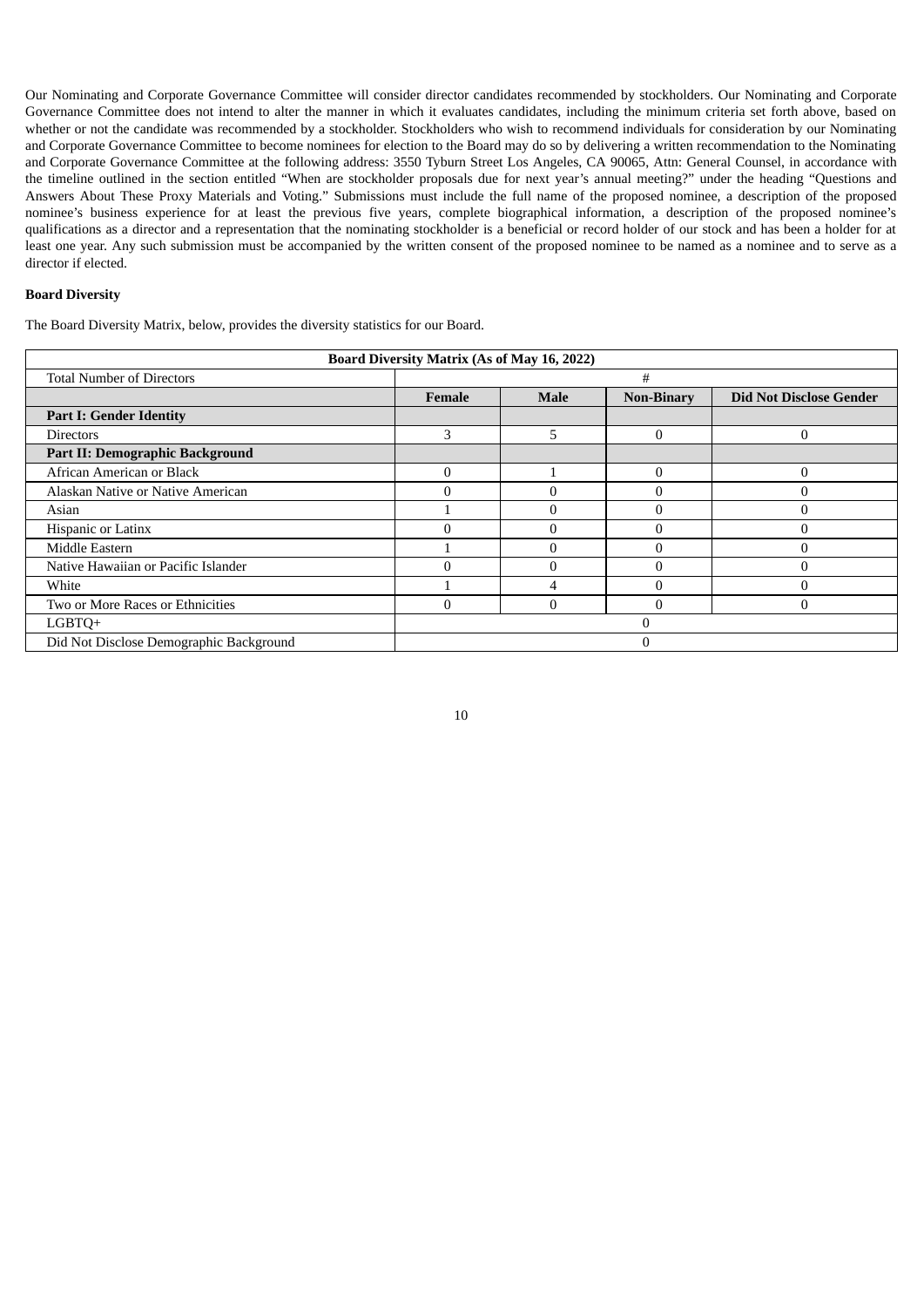## **INFORMATION REGARDING THE BOARD OF DIRECTORS AND CORPORATE GOVERNANCE**

#### <span id="page-15-0"></span>**INDEPENDENCE OF THE BOARD OF DIRECTORS**

As required under the Nasdaq Stock Market ("Nasdaq") listing standards, a majority of the members of a listed company's Board must qualify as "independent," as affirmatively determined by the Board. The Board consults with the Company's counsel to ensure that the Board's determinations are consistent with relevant securities and other laws and regulations regarding the definition of "independent," including those set forth in pertinent listing standards of Nasdaq, as in effect from time to time.

Consistent with these considerations, after review of all relevant identified transactions or relationships between each director, or any of his or her family members, and the Company, its senior management and its independent auditors, the Board has affirmatively determined that the following six directors are independent directors within the meaning of the applicable Nasdaq listing standards: Ms. Ansari, Ms. Jackson, Mr. Jordan, Ms. Mathew, Mr. Mattson, and Mr. Rapp. In making this determination, the Board considered the current and prior relationships that director has with us and all other facts and circumstances our Board deemed relevant in determining their independence, including the beneficial ownership of our shares by each director and the transactions described in the section titled "Certain Related Person Transactions" and found that none of these directors or nominees for director had a material or other disqualifying relationship with the Company.

#### <span id="page-15-1"></span>**BOARD LEADERSHIP STRUCTURE**

The Company's Board is currently chaired by the Chief Executive Officer of the Company, Mr. Semler. The Board has also appointed Mr. Mattson as lead independent director.

The Company believes that combining the positions of Chief Executive Officer and Board Chair helps to ensure that the Board and management act with a common purpose. In the Company's view, separating the positions of Chief Executive Officer and Board Chair has the potential to give rise to divided leadership, which could interfere with good decision-making or weaken the Company's ability to develop and implement strategy. Instead, the Company believes that combining the positions of Chief Executive Officer and Board Chair provides a single, clear chain of command to execute the Company's strategic initiatives and business plans. In addition, the Company believes that a combined Chief Executive Officer/Board Chair is better positioned to act as a bridge between management and the Board, facilitating the regular flow of information. The Company also believes that it is advantageous to have a Board Chair with an extensive history with and knowledge of the Company (as is the case with the Company's Chief Executive Officer) as compared to a relatively less informed independent Board Chair.

<span id="page-15-2"></span>The Board appointed Mr. Mattson as the lead independent director to help reinforce the independence of the Board as a whole. The position of lead independent director has been structured to serve as an effective balance to a combined Chief Executive Officer/Board Chair: the lead independent director is empowered to, among other duties and responsibilities, approve agendas and meeting schedules for regular Board meetings, preside over Board meetings in the absence of the Chair, preside over and establish the agendas for meetings of the independent directors, act as liaison between the Chair and the independent directors, approve information sent to the Board, preside over any portions of Board meetings at which the evaluation or compensation of the Chief Executive Officer is presented or discussed and, as appropriate upon request, act as a liaison to stockholders. In addition, it is the responsibility of the lead independent director to coordinate between the Board and management with regard to the determination and implementation of responses to any problematic risk management issues. As a result, the Company believes that the lead independent director can help ensure the effective independent functioning of the Board in its oversight responsibilities. In addition, the Company believes that the lead independent director is better positioned to build a consensus among directors and to serve as a conduit between the other independent directors and the Board Chair, for example, by facilitating the inclusion on meeting agendas of matters of concern to the independent directors. In light of the Chief Executive Officer's extensive history with and knowledge of the Company, and because the Board's lead independent director is empowered to play a significant role in the Board's leadership and in reinforcing the independence of the Board, the Company believes that it is advantageous for the Company to combine the positions of Chief Executive Officer and Board Chair.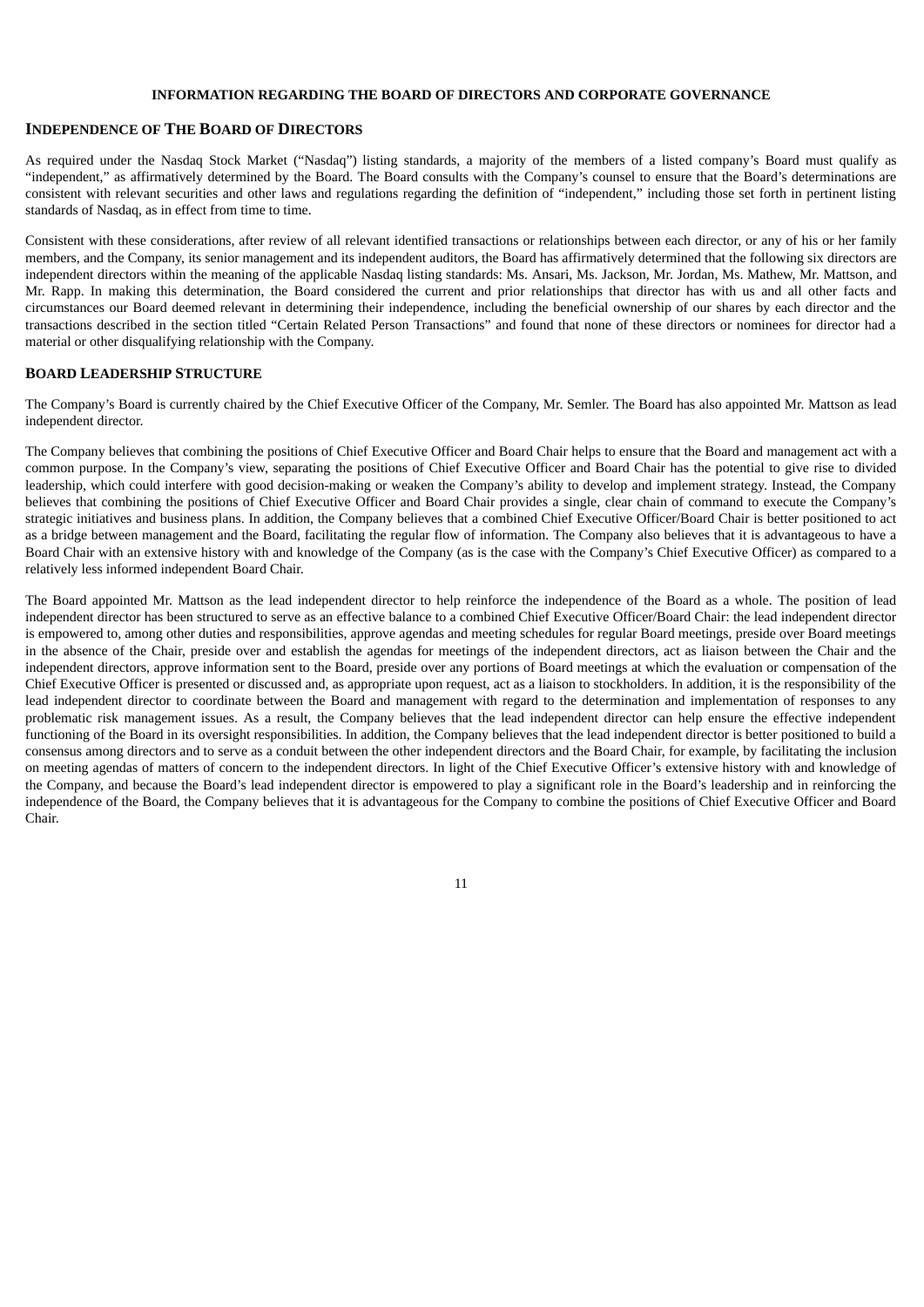## **ROLE OF THE BOARD IN RISK OVERSIGHT**

One of the key functions of our Board is informed oversight of our risk management process. Our Board does not have a standing risk management committee, but rather administers this oversight function directly through our Board as a whole, as well as through various standing committees of our Board that address risks inherent in their respective areas of oversight. In particular, our Board is responsible for monitoring and assessing strategic risk exposure, including a determination of the nature and level of risk appropriate for us, and our Audit Committee has the responsibility to consider and discuss our major financial risk exposures and the steps management will take to monitor and control such exposures, including guidelines and policies to govern the process by which risk assessment and management is undertaken. The Audit Committee also monitors compliance with legal and regulatory requirements. The compensation committee of the Board (the "Compensation Committee") assesses and monitors whether our compensation plans, policies and programs comply with applicable legal and regulatory requirements.

## <span id="page-16-0"></span>**MEETINGS OF THE BOARD OF DIRECTORS**

The Board of Directors of NextGen, our predecessor, met seven times during the last fiscal year 2021. Each member of the Board of Directors of NextGen attended 75% or more of the aggregate number of meetings of the Board and of the committees on which he or she served, held during the portion of the last fiscal year for which he or she was a director or committee member.

Following the completion of our Business Combination in August 2020, our post-merger Board met six times before the end of the fiscal year. All directors attended at least 75% of the aggregate number of meetings of the Board and of the committees on which they served, held during the portion of the last fiscal year for which they were directors or committee members, respectively.

As required under applicable Nasdaq listing standards, in fiscal 2021, the Company's post-merger independent directors met three times in regularly scheduled executive sessions at which only independent directors were present.

#### <span id="page-16-1"></span>**INFORMATION REGARDING COMMITTEES OF THE BOARD OF DIRECTORS**

The Board has three committees: an Audit Committee, a Compensation Committee and a Nominating and Corporate Governance Committee. The following table provides membership as of May 16, 2022 and meeting information for fiscal 2021 for each of the Board committees:

| Name                                         | $Audit^{(1)}$  | Compensation <sup>(2)</sup> | <b>Nominating and</b><br>Corporate<br>Governance <sup>(3)</sup> |
|----------------------------------------------|----------------|-----------------------------|-----------------------------------------------------------------|
| George N. Mattson                            | X              | X                           | $X^*$                                                           |
| Anousheh Ansari                              |                | X                           | X                                                               |
| Alice K. Jackson                             | X              |                             | X                                                               |
| Burt Jordan                                  |                | X                           | X                                                               |
| S. Sara Mathew                               | X              | $X^*$                       |                                                                 |
| Ed Rapp                                      | $\mathbf{X}^*$ | X                           |                                                                 |
| Total meetings in fiscal 2021 <sup>(4)</sup> | 3              | $\mathbf{1}$                | $\mathbf{1}$                                                    |

Committee Chairperson

 $\mathcal{L}$  and  $\mathcal{L}$  and  $\mathcal{L}$  are the set of the set of the set of the set of the set of the set of the set of the set of the set of the set of the set of the set of the set of the set of the set of the set of the se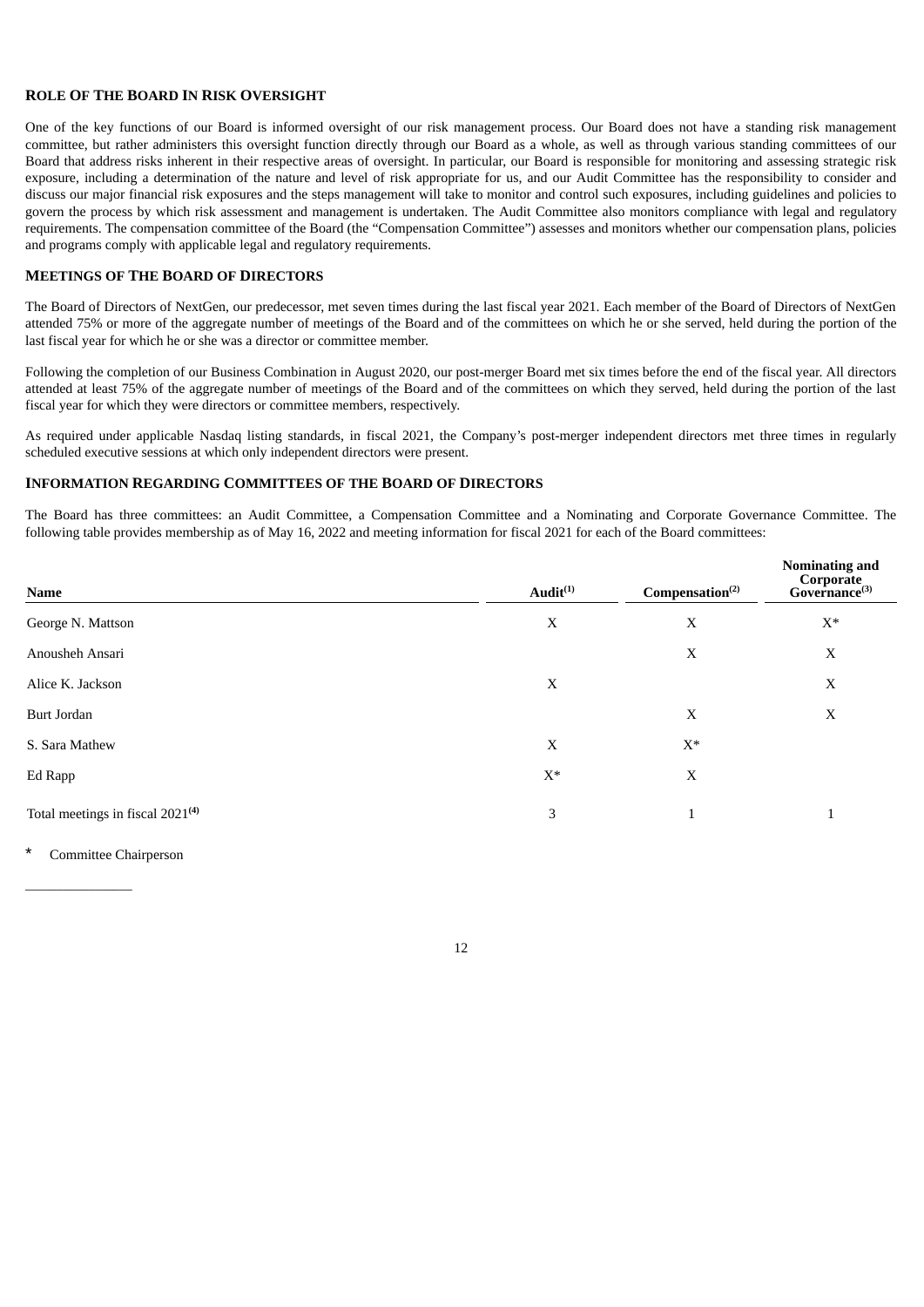- (1) Mr. Mattson, Ms. Mathew and Mr. Rapp have served on the Audit Committee since August 2021. Ms. Jackson joined the Audit Committee in December 2021 upon her appointment to the Board.
- (2) Mr. Jordan, Ms. Mathew and Mr. Rapp have served on the Compensation Committee since August 2021. Ms. Ansari joined the Audit Committee in December 2021 upon her appointment to the Board. Mr. Mattson was appointed to the Compensation Committee in March 2022.
- (3) Mr. Mattson and Mr. Jordan have served on the Nominating and Corporate Governance Committee since August 2021. Ms. Ansari and Ms. Jackson joined the Nominating and Corporate Governance Committee upon their appointment to the Board in December 2021.
- (4) Prior to the completion of our Business Combination in August 2021, NextGen, our predecessor, was a SPAC with limited operations. As a result, committees of the NextGen Board of Directors met only infrequently, as applicable. Following the completion of the Business Combination, our post-merger Board committees each met for the first time in the fourth quarter of 2021 and have met several times since, in each case attended by all members of such committee then currently serving.

#### **Board Committees**

Our Board has established the Audit Committee, the Compensation Committee and the Nominating and Corporate Governance Committee. Our Board adopted a charter for each of these committees, which complies with the applicable requirements of current Nasdaq rules. We will comply with future requirements to the extent they will be applicable to us. Copies of the charters for each committee are available on the investor relations portion of our website.

#### <span id="page-17-0"></span>**Audit Committee**

Our Audit Committee consists of Ed Rapp, Alice K. Jackson, S. Sara Mathew and George Mattson. Our Board determined that each of the members of the Audit Committee satisfies the independence requirements of Nasdaq and Rule 10A-3 under the Exchange Act. Each member of the Audit Committee can read and understand fundamental financial statements in accordance with Nasdaq Audit Committee requirements. In arriving at this determination, our Board examined each Audit Committee member's scope of experience and the nature of their prior and/or current employment.

Mr. Rapp serves as the chair of the Audit Committee. Our Board determined that Mr. Rapp and Ms. Mathew qualify as audit committee financial experts within the meaning of SEC regulations and meet the financial sophistication requirements of Nasdaq listing rules. In making this determination, our Board considered Mr. Rapp and Ms. Mathew's formal education and previous experience in financial roles. Both our independent auditors and management periodically meet privately with our Audit Committee.

Prior to completion of our Business Combination, Jeffrey M. Moslow, S. Sara Mathew and Josef H. von Rickenbach served on the Audit Committee of NextGen, our predecessor, with Jeffrey M. Moslow serving as the chair of the committee. The Audit Committee of NextGen met five times during fiscal year 2021. Our current Audit Committee, established in August 2021 after the completion of our Business Combination, met three times during fiscal year 2021 and is now actively involved in the review and oversite of the Company's financials, the development of the Company's internal controls and accounting functions, among the committee's other responsibilities.

The functions of this committee include, among other things:

- evaluating the performance, independence and qualifications of our independent auditors and determining whether to retain our existing independent auditors or engage new independent auditors;
- reviewing our financial reporting processes and disclosure controls;
- reviewing and approving the engagement of our independent auditors to perform audit services and any permissible non-audit services;
- reviewing the adequacy and effectiveness of our internal control policies and procedures, including the responsibilities, budget, staffing and effectiveness of our internal audit function;
- reviewing with the independent auditors the annual audit plan, including the scope of audit activities and all critical accounting policies and practices to be used by us;

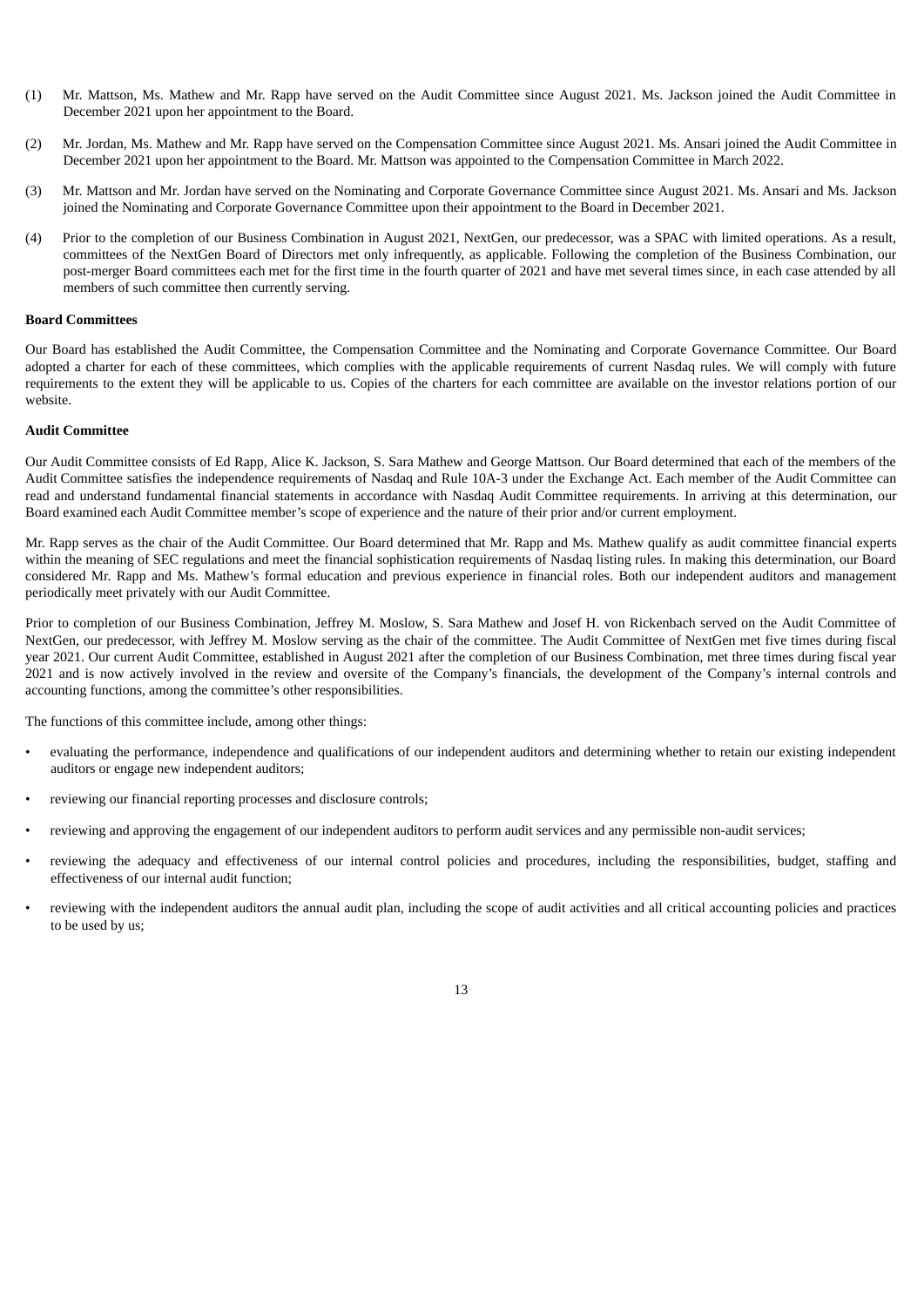- obtaining and reviewing at least annually a report by our independent auditors describing the independent auditors' internal quality control procedures and any material issues raised by the most recent internal quality-control review;
- monitoring the rotation of partners of our independent auditors on our engagement team as required by law;
- prior to engagement of any independent auditor, and at least annually thereafter, reviewing relationships that may reasonably be thought to bear on their independence, and assessing and otherwise taking the appropriate action to oversee the independence of our independent auditor;
- reviewing our annual and quarterly financial statements and reports, including the disclosures contained in "Management's Discussion and Analysis of Financial Condition and Results of Operations," and discussing the statements and reports with our independent auditors and management;
- reviewing with our independent auditors and management significant issues that arise regarding accounting principles and financial statement presentation and matters concerning the scope, adequacy and effectiveness of our financial controls and critical accounting policies;
- reviewing with management and our auditors any earnings announcements and other public announcements regarding material developments;
- establishing procedures for the receipt, retention and treatment of complaints received by us regarding financial controls, accounting, auditing or other matters;
- preparing the report that the SEC requires in our annual proxy statement;
- reviewing and providing oversight of any related party transactions in accordance with our related party transaction policy and reviewing and monitoring compliance with legal and regulatory responsibilities, including our code of ethics;
- reviewing our major financial risk exposures, including the guidelines and policies to govern the process by which risk assessment and risk management is implemented; and
- reviewing and evaluating on an annual basis the performance of the Audit Committee and the Audit Committee charter.

The Board has adopted a written Audit Committee charter that is available to stockholders on our website at https://investors.xostrucks.com.

#### **Report of the Audit Committee of the Board of Directors\***

The Audit Committee has reviewed and discussed the consolidated audited financial statements for the fiscal year ended December 31, 2021 with management of the Company. The Audit Committee has discussed with the Company's independent registered public accounting firm the matters required to be discussed by the applicable requirements of the Public Company Accounting Oversight Board ("PCAOB") and the Securities and Exchange Commission (the "SEC"). The Audit Committee has also received the written disclosures and the letter from the independent registered public accounting firm required by applicable requirements of the PCAOB regarding the independent accountants' communications with the Audit Committee concerning independence, and has discussed with the independent registered public accounting firm the accounting firm's independence. Based on the foregoing, the Audit Committee has recommended to the Board of Directors that the consolidated audited financial statements be included in the Company's Annual Report on Form 10-K for the fiscal year ended December 31, 2021.

Ed Rapp (chair) Alice K. Jackson S. Sara Mathew George N. Mattson

 $\overline{\phantom{a}}$  , where  $\overline{\phantom{a}}$ 

<span id="page-18-0"></span><sup>\*</sup>The material in this report is not "soliciting material," is not deemed "filed" with the Commission and is not to be incorporated by reference in any filing of the Company under the Securities Act or the Exchange Act, whether made before or after the date hereof and irrespective of any general incorporation *language in any such filing.*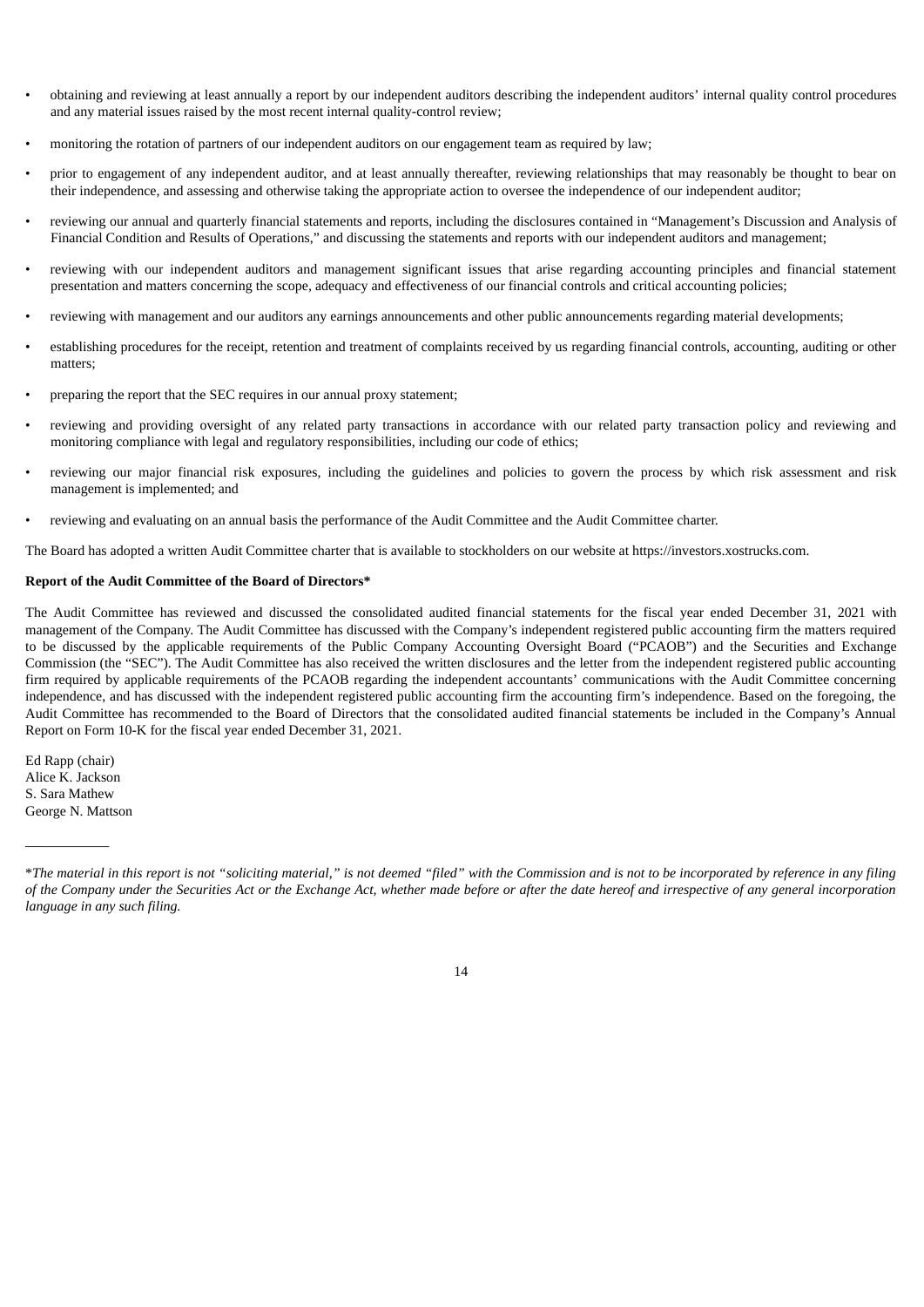#### **Compensation Committee**

Our Compensation Committee consists of S. Sara Mathew, Anousheh Ansari, Burt Jordan, George Mattson and Ed Rapp. Ms. Mathew serves as the chair of the Compensation Committee. Our Board has determined that each of the members of the Compensation Committee will be a non-employee director, as defined in Rule 16b-3 promulgated under the Exchange Act and will satisfy the independence requirements of Nasdaq.

Prior to completion of our Business Combination, Jeffrey M. Moslow, S. Sara Mathew and Josef H. von Rickenbach served on the Compensation Committee of NextGen, our predecessor, with S. Sara Mathew serving as the chair of the committee. The Compensation Committee of NextGen met one time during fiscal year 2021. Our current Compensation Committee, established in August 2021 after the completion of the Business Combination, met one time during fiscal year 2021 and is now actively involved in the Company's reviewing and defining the Company's approach to compensation, including overall and executive compensation.

The functions of the committee include, among other things:

- reviewing and approving the corporate objectives that pertain to the determination of executive compensation;
- reviewing and approving the compensation and other terms of employment of our executive officers;
- reviewing and approving performance goals and objectives relevant to the compensation of our executive officers and assessing their performance against these goals and objectives;
- making recommendations to our Board regarding the adoption or amendment of equity and cash incentive plans and approving amendments to such plans to the extent authorized by our Board;
- reviewing and making recommendations to our Board regarding the type and amount of compensation to be paid or awarded to our non-employee board members;
- reviewing and assessing the independence of compensation consultants, legal counsel and other advisors as required by Section 10C of the Exchange Act;
- administering our equity incentive plans, to the extent such authority is delegated by our Board;
- reviewing and approving the terms of any employment agreements, severance arrangements, change in control protections, indemnification agreements and any other material arrangements for our executive officers;
- reviewing with management our disclosures under the caption "Compensation Discussion and Analysis" in our periodic reports or proxy statements to be filed with the SEC, to the extent such caption is included in any such report or proxy statement;
- preparing an annual report on executive compensation that the SEC requires in our annual proxy statement; and
- reviewing and evaluating on an annual basis the performance of the Compensation Committee and recommending such changes as deemed necessary with our Board.

The composition and function of our Compensation Committee comply with all applicable requirements of the Sarbanes-Oxley Act, SEC rules and regulations and Nasdaq listing rules. We will comply with future requirements to the extent they become applicable to us.

The Board has adopted a written Compensation Committee charter that is available to stockholders on our website at https://investors.xostrucks.com/.

#### *Compensation Committee Processes and Procedures*

Typically, our Compensation Committee meets on a regular schedule several times per year. The agenda for each meeting is usually developed in coordination with the Chair of the Compensation Committee, in consultation with the Chief Executive Officer, the General Counsel and, as applicable, outside compensation consultants. Various members of management and other employees as well as outside advisors or consultants are often invited by the Compensation Committee to make presentations, to provide financial or other background information or advice or to otherwise participate in Compensation Committee meetings.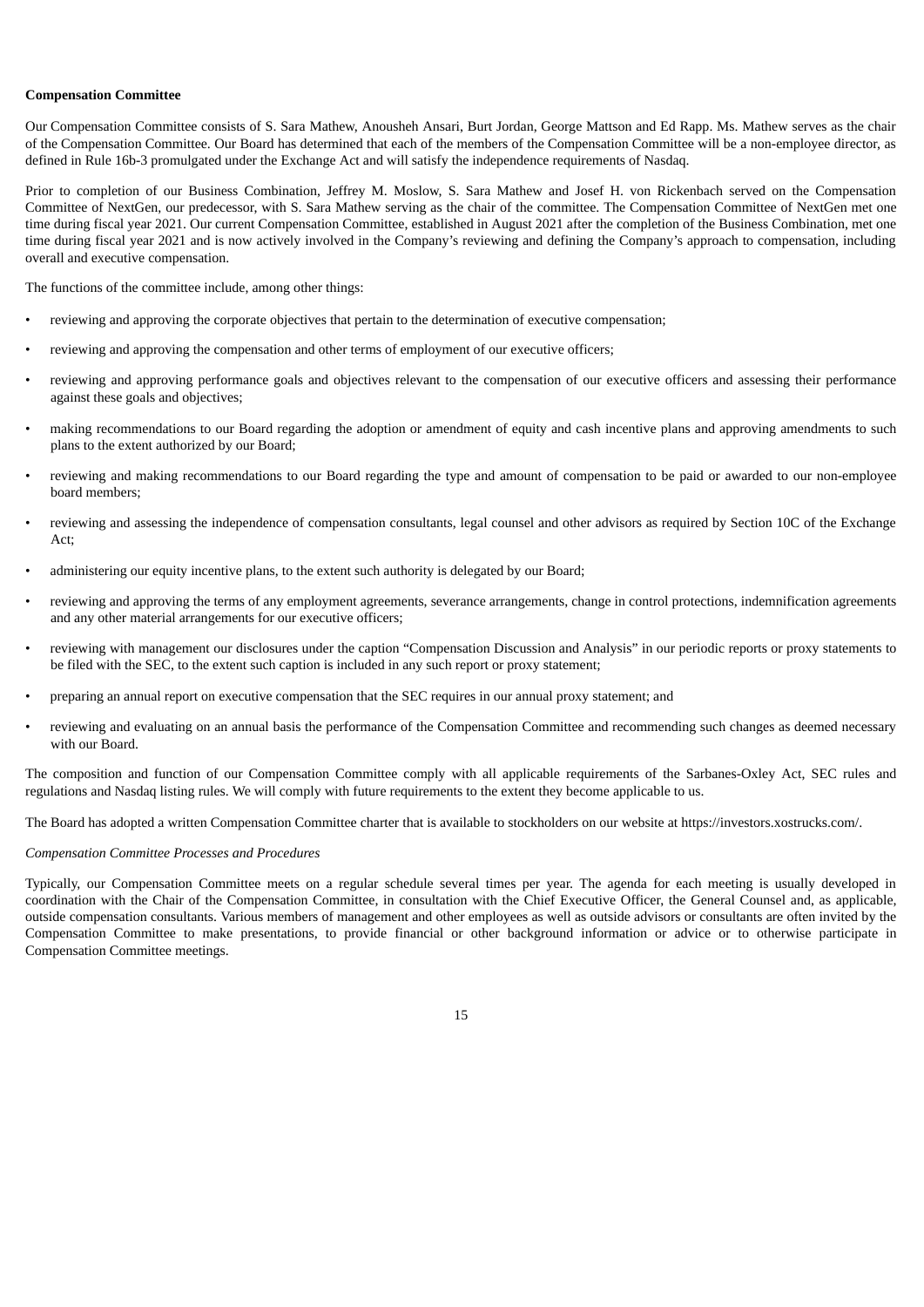The Chief Executive Officer does not participate in, and is not present during, any deliberations or determinations of the Compensation Committee regarding his compensation or individual performance objectives. The charter of the Compensation Committee grants our Compensation Committee full access to all of our books, records, facilities, and personnel. In addition, under the charter, our Compensation Committee has the authority to obtain, at our expense, advice and assistance from compensation consultants and internal and external legal, accounting or other advisors and other external resources that our Compensation Committee considers necessary or appropriate in the performance of its duties.

Generally, our Compensation Committee's process comprises two related elements: the determination of compensation levels and the establishment of performance objectives for the current year. For executives other than the Chief Executive Officer, our Compensation Committee solicits and considers evaluations and recommendations submitted to our Compensation Committee by the Chief Executive Officer. In the case of the Chief Executive Officer, the evaluation of his performance is conducted by the full Board. Our Compensation Committee determines any adjustments to his compensation as well as awards to be granted based on the performance evaluation conducted by the Board. For all executives and directors as part of its deliberations, our Compensation Committee may review and consider, as appropriate, materials such as financial reports and projections, operational data, tax and accounting information, tally sheets that set forth the total compensation that may become payable to executives and directors in various hypothetical scenarios, executive and director stock ownership information.

The Compensation Committee has the authority under its charter to retain outside consultants or advisors, as it deems necessary or advisable. In accordance with this authority, the Compensation Committee has engaged the services of Semler Brossy as its independent outside compensation consultant. During fiscal year 2021, Semler Brossy provided services to the Board of Legacy Xos, including market-based analysis of executive compensation arrangements for the new public company board and management team.

Neither Semler Brossy nor any of its affiliates maintains any other direct or indirect business relationships with the Company or any of our subsidiaries. The Compensation Committee evaluated whether any work provided by Semler Brossy raised any conflict of interest for services performed during 2021 and determined that it did not. Despite the similarity in name, there is no personal connection between Semler Brossy and the Company's Chief Executive Officer, Dakota Semler.

During 2021, Semler Brossy's services were limited to advising on executive and director compensation, employee equity plans, and other broadbased plans that do not discriminate in scope, terms, or operation, in favor of our executive officers or directors, and that are available generally to all salaried employees.

#### *Compensation Committee Interlocks and Insider Participation*

During 2021, the Compensation Committee consisted of S. Sara Mathew (chair), Alice K. Jackson, Ed Rapp and George N. Mattson. None of the members of our Compensation Committee is currently, or has been at any time, one of our officers or employees. None of our executive officers currently serves, or has served during the last year, as a member of the board or compensation committee of any entity that has one or more executive officers serving as a member of our Board or Compensation Committee.

#### <span id="page-20-0"></span>**Nominating and Corporate Governance Committee**

Our Nominating and Corporate Governance Committee consists of George Mattson, Anousheh Ansari, Alice K. Jackson, and Burt Jordan. Mr. Mattson serves as the chair of the Nominating and Corporate Governance Committee. Our Board has determined that each of the members of our Nominating and Corporate Governance Committee satisfy the independence requirements of Nasdaq.

The functions of this committee include, among other things:

- identifying, reviewing and making recommendations of candidates to serve on our Board;
- evaluating the performance of our Board, committees of our Board and individual directors and determining whether continued service on our Board is appropriate;
- evaluating nominations by stockholders of candidates for election to our Board;
- evaluating the current size, composition and organization of our Board and its committees and making recommendations to our Board for approvals;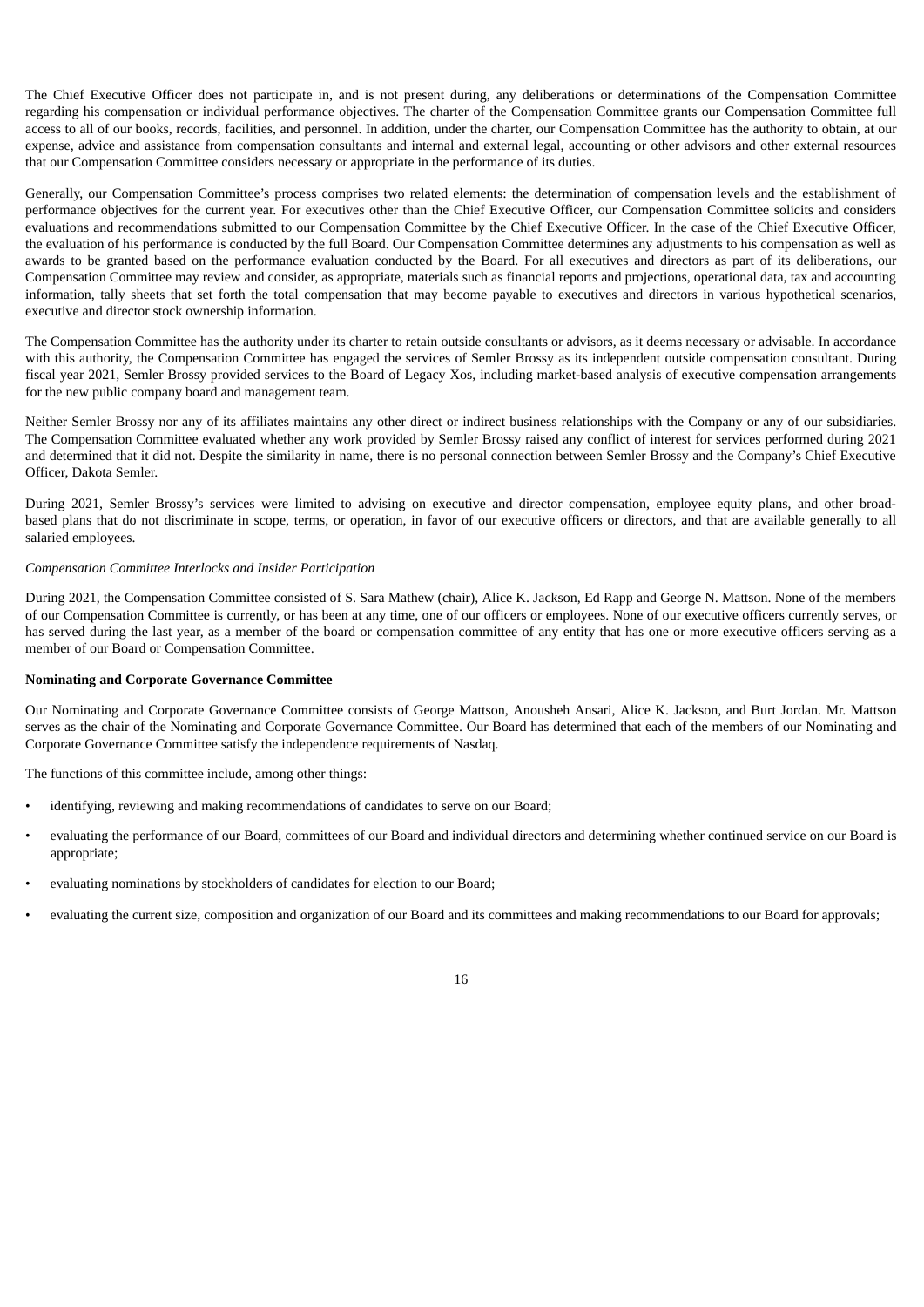- developing a set of corporate governance policies and principles and recommending to our Board any changes to such policies and principles;
- reviewing issues and developments related to corporate governance and identifying and bringing to the attention of our Board current and emerging corporate governance trends; and
- reviewing periodically the Nominating and Corporate Governance Committee charter, structure and membership requirements and recommending any proposed changes to our Board, including undertaking an annual review of its own performance.

The composition and function of our Nominating and Corporate Governance Committee comply with all applicable requirements of the Sarbanes-Oxley Act, SEC rules and regulations and Nasdaq listing rules. We will comply with future requirements to the extent they become applicable to us.

Prior to completion of our Business Combination, Jeffrey M. Moslow, S. Sara Mathew and Josef H. von Rickenbach served on the Nominating and Corporate Governance Committee of NextGen, our predecessor, with Josef H. von Rickenbach serving as the chair of the committee. The Nominating and Corporate Governance Committee of NextGen met one time during fiscal year 2021. Our current Nominating and Corporate Governance Committee, established in August 2021 after the completion of the Business Combination, met one time during fiscal year 2021 and is now actively involved in the Company's governance and operations.

The Board has adopted a written Nominating and Corporate Governance Committee charter that is available to stockholders on our website at https://investors.xostrucks.com/.

We have not formally established any specific, minimum qualifications that must be met or skills that are necessary for directors to possess. In general, in identifying and evaluating nominees for director, the board of directors considers the criteria set forth above under "Board Membership Criteria."

The Nominating and Corporate Governance Committee appreciates the value of thoughtful Board refreshment, and regularly identifies and considers qualities, skills and other director attributes that would enhance the composition of the Board. In the case of incumbent directors whose terms of office are set to expire, the Committee reviews these directors' overall service to the Company during their terms, including the number of meetings attended, level of participation, quality of performance and any other relationships and transactions that might impair the directors' independence. In the case of new director candidates, the Nominating and Corporate Governance Committee also determines whether the nominee is independent for Nasdaq purposes, which determination is based upon applicable Nasdaq listing standards, applicable SEC rules and regulations and the advice of counsel, if necessary. The Nominating and Corporate Governance Committee then uses its network of contacts to compile a list of potential candidates, but may also engage, if it deems appropriate, a professional search firm. The Nominating and Corporate Governance Committee conducts any appropriate and necessary inquiries into the backgrounds and qualifications of possible candidates after considering the function and needs of the Board. The Nominating and Corporate Governance Committee meets to discuss and consider the candidates' qualifications and then selects a nominee for recommendation to the Board by majority vote. In fiscal 2021, the Nominating and Corporate Governance Committee paid a fee to Spencer Stuart to assist in the process of identifying or evaluating director candidates.

At this time, the Nominating and Corporate Governance Committee does not have a policy with regard to the consideration of director candidates recommended by stockholders. The Nominating and Corporate Governance Committee believes that it is in the best position to identify, review, evaluate and select qualified candidates for Board membership, based on the comprehensive criteria for Board membership approved by the Board.

## <span id="page-21-0"></span>**COMMUNICATIONS WITH THE BOARD OF DIRECTORS**

<span id="page-21-1"></span>Any stockholder or any other interested party who desires to communicate with our Board, or any specified individual director, may do so by directing such correspondence to the attention of the General Counsel at our offices at 3550 Tyburn Street, Los Angeles, California 90065. All communications will be compiled by the General Counsel of the Company and submitted to the Board or the individual directors on a periodic basis, as appropriate.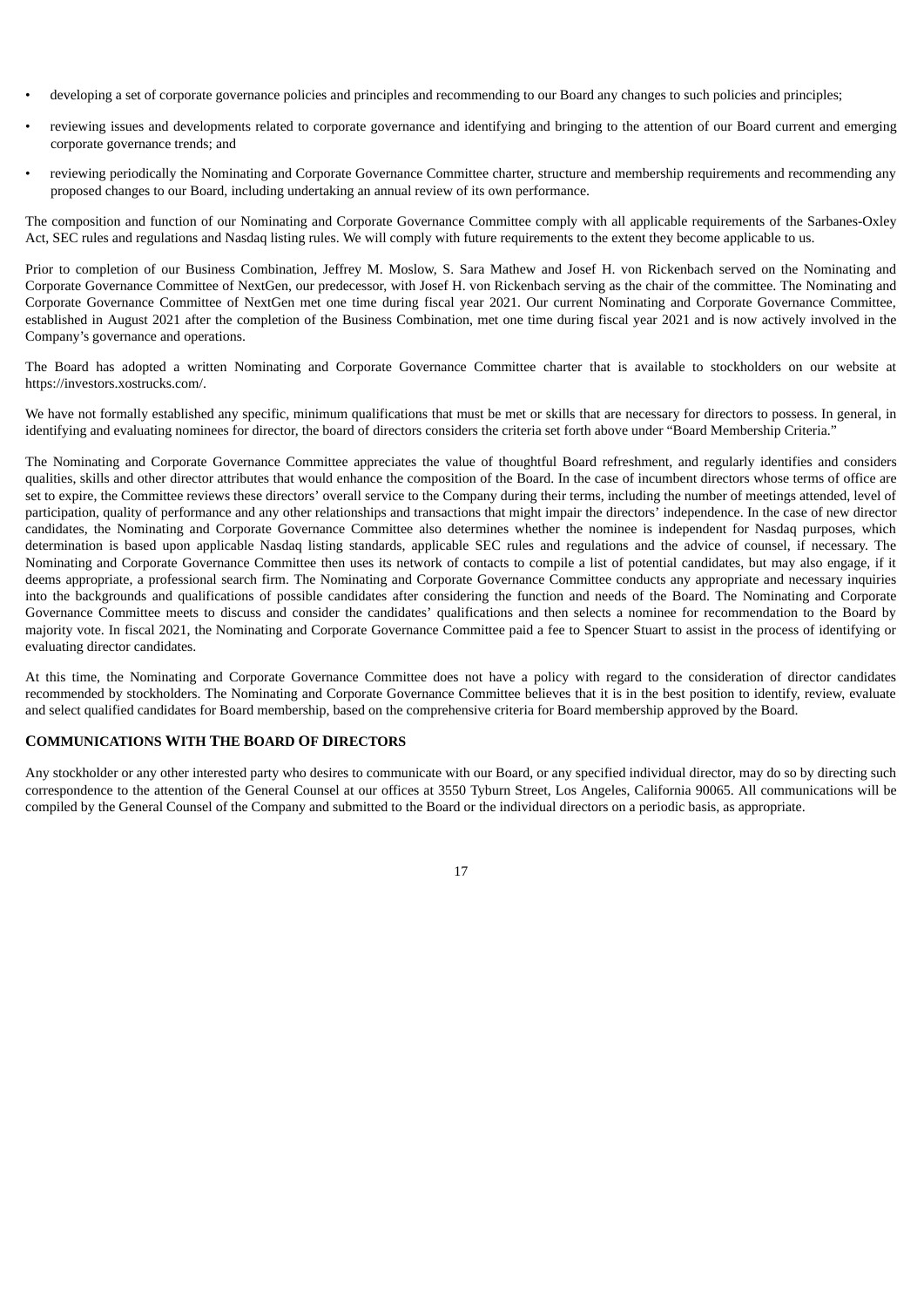## **CODE OF CONDUCT FOR EMPLOYEES, EXECUTIVE OFFICERS AND DIRECTORS**

Our Board adopted a Code of Business Conduct and Ethics (the "Code of Conduct"), applicable to all of our employees, executive officers and directors. The Code of Conduct is available on our website at *https://investors.xostrucks.com*. The Nominating and Corporate Governance Committee of our Board is responsible for overseeing the Code of Conduct and must approve any waivers of the Code of Conduct for employees, executive officers and directors. Any amendments to the Code of Conduct, or any waivers of its requirements, will be disclosed on our website.

#### <span id="page-22-0"></span>**CORPORATE GOVERNANCE GUIDELINES**

In August 2021, the Board documented the governance practices followed by the Company by adopting Corporate Governance Guidelines to assure that the Board will have the necessary authority and practices in place to review and evaluate the Company's business operations as needed and to make decisions that are independent of the Company's management. The guidelines are also intended to align the interests of directors and management with those of the Company's stockholders. The Corporate Governance Guidelines set forth the practices the Board intends to follow with respect to board composition and selection including diversity, board meetings and involvement of senior management, Chief Executive Officer performance evaluation and succession planning, and board committees and compensation. The Corporate Governance Guidelines, as well as the charters for each committee of the Board, may be viewed on our website at https://investors.xostrucks.com/.

## <span id="page-22-1"></span>**HEDGING POLICY**

<span id="page-22-2"></span>As part of our insider trading policy, all of our directors, officers, employees and certain designated independent contractors and consultants are prohibited from engaging in short sales of our securities, establishing margin accounts, trading in derivative securities, including buying or selling puts or calls on our securities, or otherwise engaging in any form of hedging or monetization transactions (such as prepaid variable forwards, equity swaps, collars and exchange funds) involving our securities. The Company does allow pledging our securities as collateral for a loan with prior approval.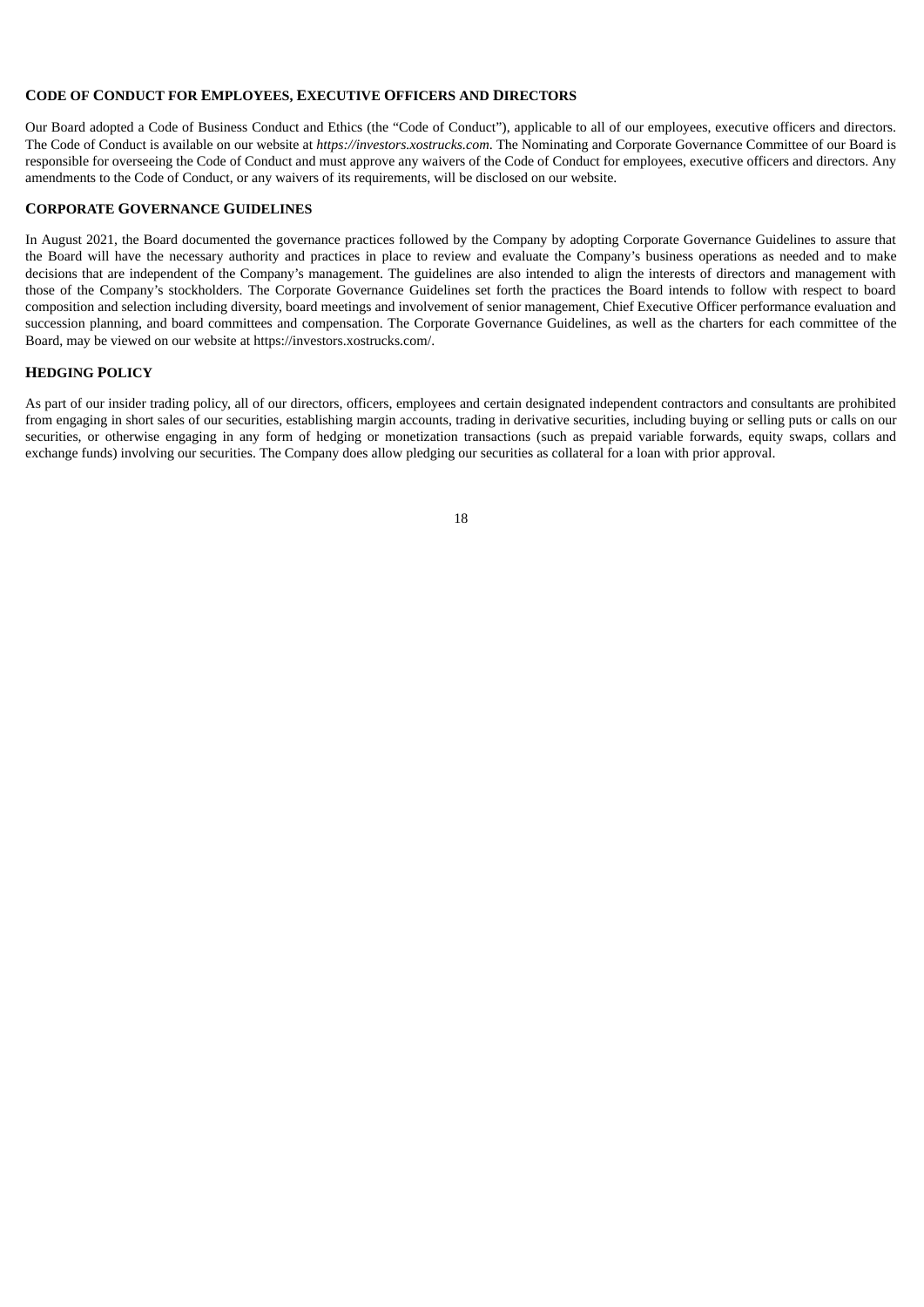#### **PROPOSAL 2**

#### **RATIFICATION OF SELECTION OF INDEPENDENT REGISTERED PUBLIC ACCOUNTING FIRM**

The Audit Committee of the Board has selected Grant Thornton LLP ("Grant Thornton") as the Company's independent registered public accounting firm for the fiscal year ending December 31, 2022 and has further directed that management submit the selection of its independent registered public accounting firm for ratification by the stockholders at the Annual Meeting. Grant Thornton has audited the Company's financial statements since May 2022. Representatives of Grant Thornton are expected to be present at the Annual Meeting. They will have an opportunity to make a statement if they so desire and will be available to respond to appropriate questions.

Neither the Company's Bylaws nor other governing documents or law require stockholder ratification of the selection of Grant Thornton as the Company's independent registered public accounting firm. However, the Audit Committee of the Board is submitting the selection of Grant Thornton to the stockholders for ratification as a matter of good corporate practice. If the stockholders fail to ratify the selection, the Audit Committee of the Board will reconsider whether or not to retain that firm. Even if the selection is ratified, the Audit Committee of the Board in its discretion may direct the appointment of different independent auditors at any time during the year if they determine that such a change would be in the best interests of the Company and its stockholders.

The affirmative vote of the holders of a majority of the shares present by remote communication or represented by proxy and entitled to vote on the matter at the Annual Meeting will be required to ratify the selection of Grant Thornton.

#### **Pre-Approval Policies and Procedures.**

The charter of the Audit Committee provides that the Committee will approve all audit and non-audit related services that the Company's independent registered public accounting firm provides to the Company before the engagement begins, unless applicable law and stock exchange listing requirements allow otherwise. The charter also provides that the Committee may establish pre-approval policies and procedures or delegate pre-approval authority to one or more Committee members as permitted by applicable law and stock exchange listing requirements.

#### **Change in Independent Registered Accounting Firm.**

As previously disclosed, on August 20, 2021, the Audit Committee of the Board approved the engagement of WithumSmith+Brown, PC ("Withum") as the Company's independent registered public accounting firm to audit the Company's consolidated financial statements for the year ending December 31, 2021, subject to execution of the engagement letter. Withum served as the independent registered public accounting firm of Legacy Xos prior to the Business Combination. Accordingly, Marcum LLP ("Marcum"), NextGen's independent registered public accounting firm prior to the Business Combination, was informed on the Closing Date that it would be dismissed and replaced by Withum as the Company's independent registered public accounting firm.

Marcum's report on NextGen's financial statements as of December 31, 2020, and for the period from July 29, 2020 (inception) through December 31, 2020, and the related notes to the financial statements (collectively, the "financial statements"), did not contain any adverse opinion or disclaimer of opinion, nor were they qualified or modified as to uncertainty, audit scope or accounting principles, except for the substantial doubt about the Company's ability to continue as a going concern.

During the period from July 29, 2020 (inception) through December 31, 2020, and the subsequent period through August 20, 2021, there were no: (i) disagreements with Marcum on any matter of accounting principles or practices, financial statement disclosures or audited scope or procedures, which disagreements if not resolved to Marcum's satisfaction would have caused Marcum to make reference to the subject matter of the disagreement in connection with its report or (ii) reportable events as defined in Item 304(a)(1)(v) of Regulation S-K under the Exchange Act, except for the control deficiency disclosed as a material weakness in NextGen's Annual Report on Form 10-K/A.

The Company has provided Marcum with a copy of the disclosures made by us and received from Marcum a letter addressed to the SEC stating whether it agrees with the statements made by the Company in response to this Item 4.01 and, if not, stating the respects in which it does not agree. The letter from Marcum was filed as Exhibit 16.1 to the Company's Current Report on Form 8-K filed with the SEC on August 26, 2021.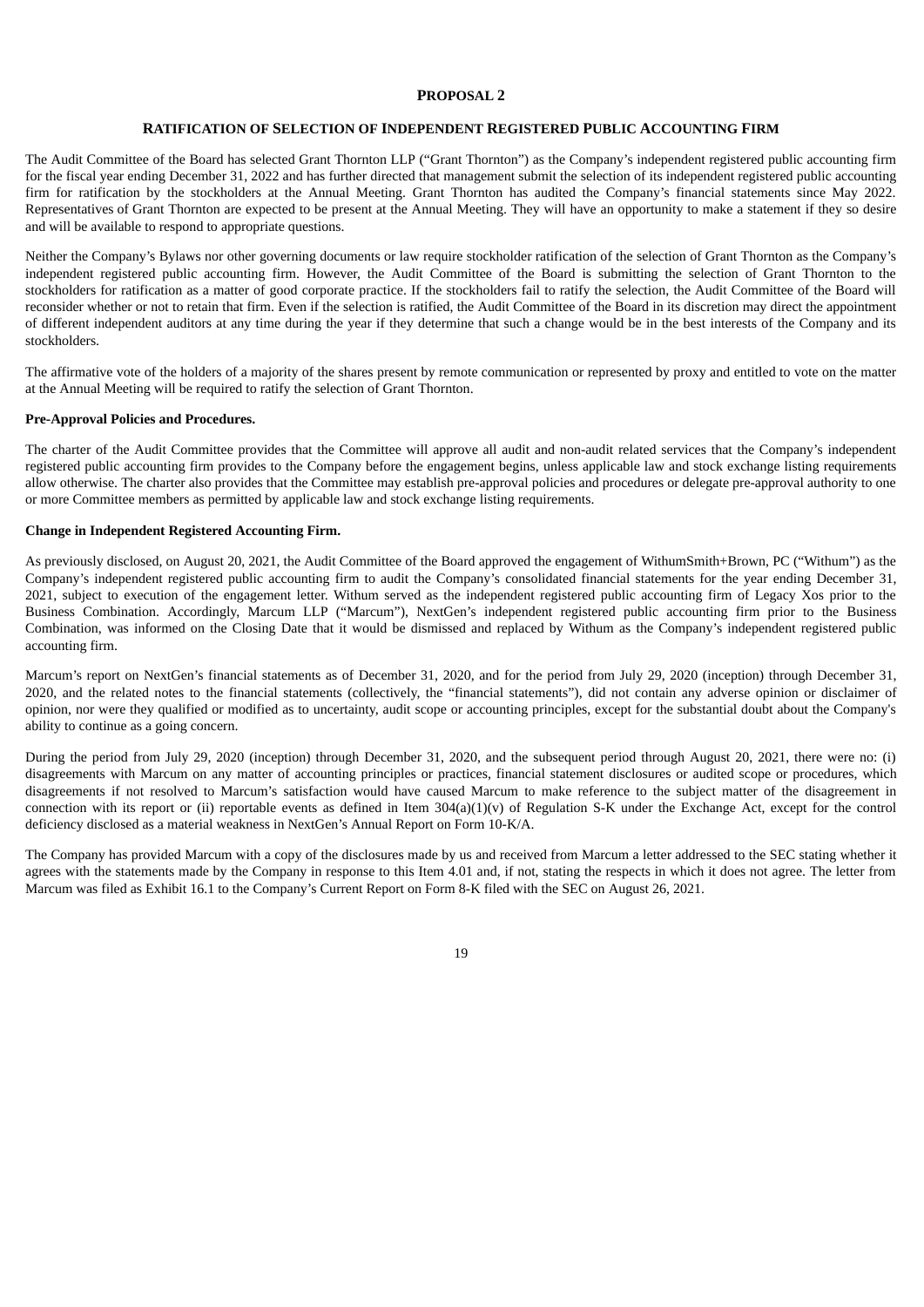On May 24, 2022, we dismissed Withum as our independent registered public accounting firm and appointed Grant Thornton as our independent registered public accounting firm. Our Audit Committee participated in and approved the decision to change our independent registered public accounting firm.

Withum's report of independent registered public accounting firm, dated March 30, 2022, on the consolidated balance sheets of the Company and its subsidiaries as of December 31, 2021 and 2020, and the related consolidated statements of operations and comprehensive income (loss), the preferred stock and stockholders' equity (deficit), and cash flows for each of the years then ended, and the related consolidated notes to the financial statements did not contain any adverse opinion or disclaimer of opinion, nor were they qualified or modified as to uncertainty, audit scope or accounting principles.

During the fiscal years ended December 31, 2021 and 2020, there were no "disagreements" (as such term is defined in Item 304(a)(1)(iv) of Regulation S-K and the related instructions) with Withum on any matter of accounting principles or practices, financial statement disclosure, or auditing scope or procedures, which disagreements, if not resolved to the satisfaction of Withum, would have caused Withum to make reference thereto in its reports on the Company's consolidated financial statements for such years. During the fiscal years ended December 31, 2021 and 2020, there have been no "reportable events" (as such term is defined in Item  $304(a)(1)(v)$  of Regulation S-K).

The Company previously provided Withum with a copy of the foregoing disclosures regarding the dismissal reproduced in this Proxy Statement and received a letter from Withum addressed to the SEC stating that they agree with the above statements. This letter was filed as Exhibit 16.1 to the Company's Current Report on Form 8-K, filed with the SEC on May 26, 2022.

#### **Principal Accountant Fees and Services**

As described above, Withum was appointed as our independent registered accounting firm in August 2021, upon the dismissal of Marcum. Withum has audited the financial statements of Legacy Xos since 2020. The fees of Withum for the fiscal year ended December 31, 2020 and for part of 2021 presented below are not representative of the fees to be billed by Withum for the Company as a public company but are presented solely to provide our stockholders with a basis to understand our historical relationship with Withum.

The following table summarizes the aggregate fees billed by Withum and Marcum to us (including Legacy Xos in the case of Withum) for services performed for the Company for the fiscal year ended December 31, 2021 and 2020, respectively (in thousands):

#### **WithumSmith+Brown, PC**

|                                   |   | December 31,<br>2021 | December 31,<br>2020 |
|-----------------------------------|---|----------------------|----------------------|
| Audit Fees <sup>(1)</sup>         | Ψ | 269                  | 49                   |
| Audit-Related Fees <sup>(2)</sup> |   | 83                   | __                   |
| <b>Tax Fees</b>                   |   |                      | 14                   |
| All Other Fees                    |   |                      |                      |
| <b>Total</b>                      |   | 352                  | 63                   |

 $<sup>(1)</sup>$  Audit Fees include actual fees for the audit of our annual consolidated financial statements and the reviews of interim financial statements included in</sup> our Quarterly Reports on Form 10-Q.

 $(2)$  Audit-Related fees for 2021 consist of fees for due diligence in connection with the Business Combination.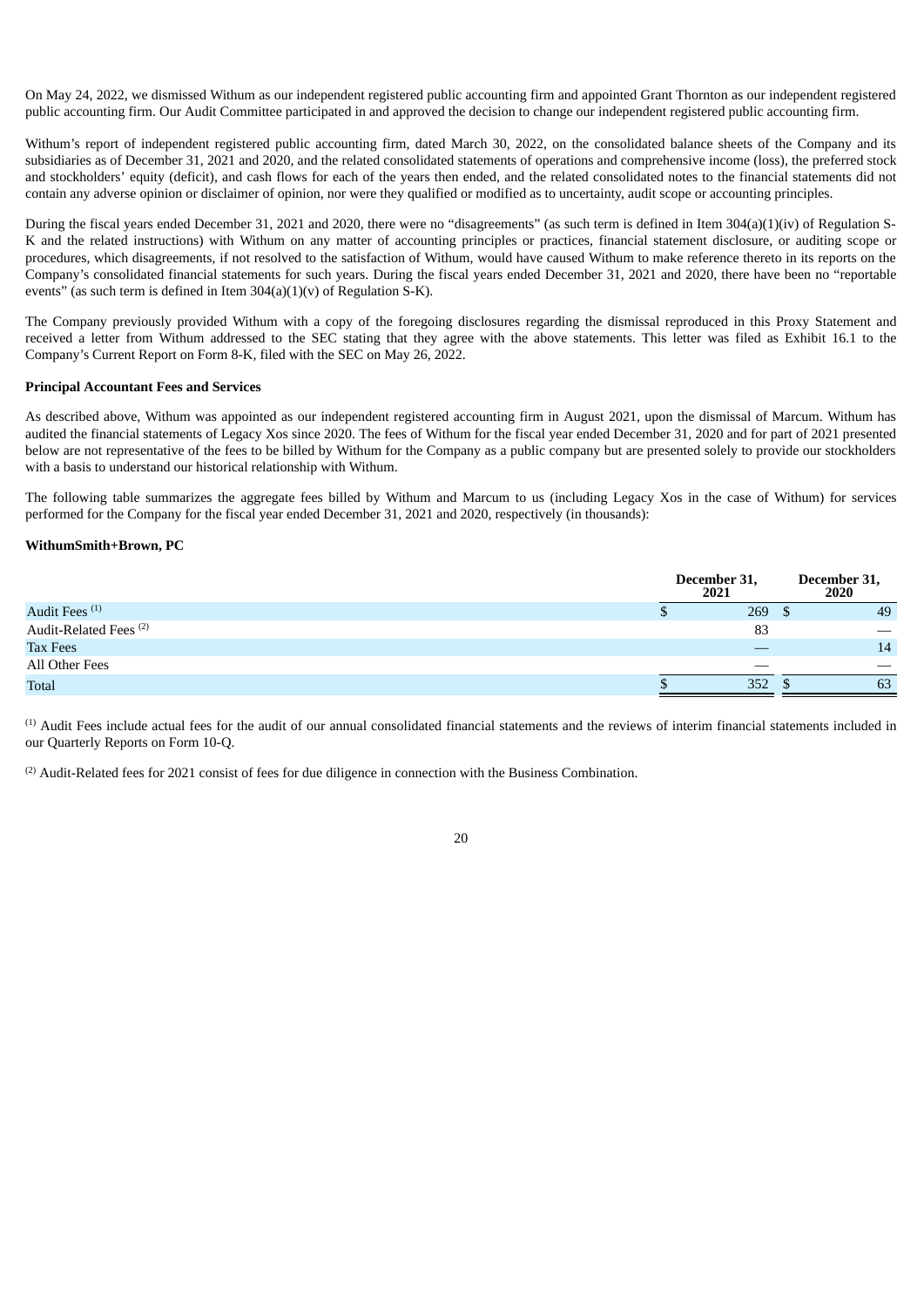## **Marcum LLP**

|                               | December 31,<br>2021 |     | December 31,<br>2020     |
|-------------------------------|----------------------|-----|--------------------------|
| Audit Fees <sup>(1)</sup>     |                      | 25  | 77                       |
| Audit-Related Fees            |                      | 44  |                          |
| Tax Fees                      |                      |     |                          |
| All Other Fees <sup>(2)</sup> |                      |     | $\overline{\phantom{m}}$ |
| <b>Total</b>                  |                      | 121 | 77                       |
|                               |                      |     |                          |

 $<sup>(1)</sup>$  Audit Fees include actual fees for the audit of our annual consolidated financial statements (including the restatement of the Company's 2020 financials)</sup> and the reviews of interim financial statements included in our Quarterly Reports on Form 10-Q.

 $^{(2)}$  The "All Other Fees" related to due diligence work that Marcum performed for NextGen in relation to the Business Combination.

All fees incurred subsequent to the closing of the Business Combination were pre-approved by the Audit Committee**.**

## **THE BOARD OF DIRECTORS RECOMMENDS**

## **A VOTE IN FAVOR OF PROPOSAL 2.**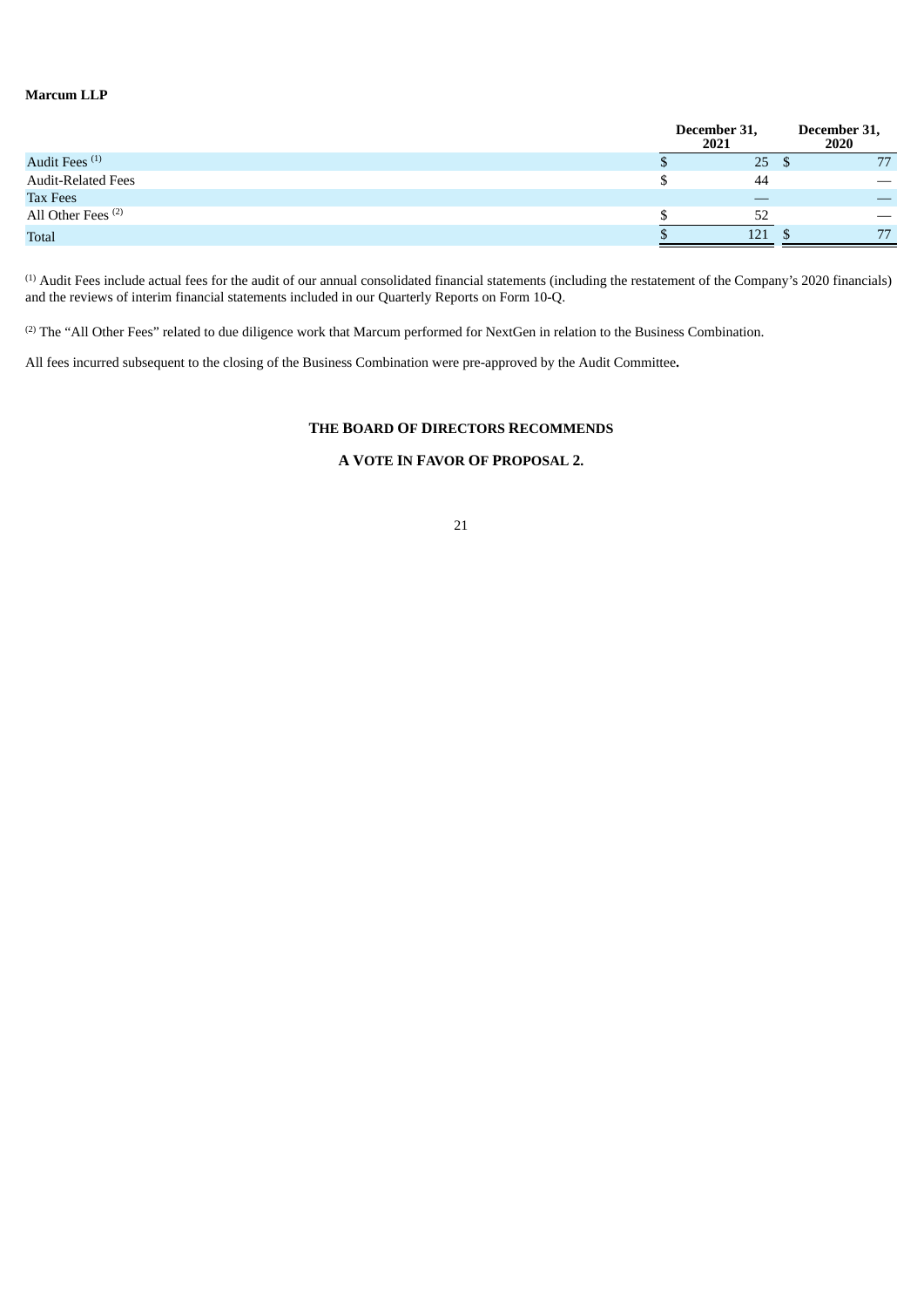#### **EXECUTIVE OFFICERS**

The following table sets forth the name, age and position of each of our directors and executive officers as of May 16, 2022:

| Name                      | Age | <b>Position</b>                                          |  |
|---------------------------|-----|----------------------------------------------------------|--|
| <b>Executive Officers</b> |     |                                                          |  |
| Dakota Semler             | 30  | Chief Executive Officer, Chair of the Board of Directors |  |
| Giordano Sordoni          | 30  | Chief Operating Officer, Director                        |  |
| Robert Ferber             | 53  | <b>Chief Technology Officer</b>                          |  |
| Kingsley Afemikhe         | 38  | Chief Financial Officer                                  |  |
| Christen Romero           | 36  | General Counsel and Secretary                            |  |
| Jose Castañeda            | 41  | Vice President of Business Development                   |  |
|                           |     |                                                          |  |

Biographical information for Messrs. Semler and Sordoni are included above with the director biographies under the caption "Proposal No. 1 Election of Directors."

*Dakota Semler*. Mr. Semler has served as our Chief Executive Officer and Chair of our Board of Directors since August 2021.

*Giordano Sordoni*. Mr. Sordoni has served as our Chief Operating Officer and a member of our Board since August 2021.

*Robert Ferber*. Mr. Ferber has served as our Chief Technology Officer since August 2021. Mr. Ferber served as Chief Technology Officer of Legacy Xos from April 2019 to August 2021. Prior to Xos, Mr. Ferber served in multiple roles at Virgin Hyperloop One, a transportation technology company, from November 2016 to November 2018, including Vice President, Chief Engineer. Mr. Ferber was Chief Technology Officer at KLD Energy Technologies, an electric vehicle propulsion company, from March 2009 to February 2016 and Chief Executive Officer of ElectronVault, a battery systems company, from January 2005 to April 2017. Mr. Ferber also served as Science Director at Tesla, an electric vehicle company, from September 2003 to November 2004. Prior to completing his B.S. at the California Institute of Technology, Mr. Ferber was directly admitted to the Ph.D. program at the California Institute of Technology, but later joined eToys, an Idealab company, as Chief Technical Officer prior to completion of his degree.

*Kingsley Afemikhe*. Mr. Afemikhe has served as our Chief Financial Officer since August 2021. Mr. Afemikhe served as Chief Financial Officer of Legacy Xos from July 2020 to August 2021. Prior to Xos, Mr. Afemikhe led Strategy and M&A at MET Group, an integrated energy company, with operations in infrastructure assets, energy sales, and commodity wholesale and trading from June 2017 to July 2019. Previously, Mr. Afemikhe was at UBS, an investment bank, from October 2007 to January 2017 where he served in a variety of positions before becoming Executive Director of EMEA Investment Banking, and prior to that worked at Deutsche Bank, an investment bank, in the same role. Mr. Afemikhe holds a Master of Engineering in Chemical Engineering with Business Management from the University of Birmingham and a Master of Science in Management for Experienced Leaders from the Stanford University Graduate School of Business (where he was a Robert Joss Scholar).

*Christen Romero*. Mr. Romero has served as our General Counsel and Secretary since August 2021. Mr. Romero served as Senior Commercial Counsel of Legacy Xos from December 2020 to July 2021. Prior to Xos, Mr. Romero was the Co-Founder, Lead Counsel and Director of Operations for Revolving Kitchen, a cloud kitchen lease and incubation concept, from April 2018 to July 2021. Previously, Mr. Romero was a corporate associate at Vinson & Elkins LLP from August 2014 to April 2018. Mr. Romero holds a Bachelor of Arts in Political Science from Louisiana State University and a Juris Doctor from Yale Law School.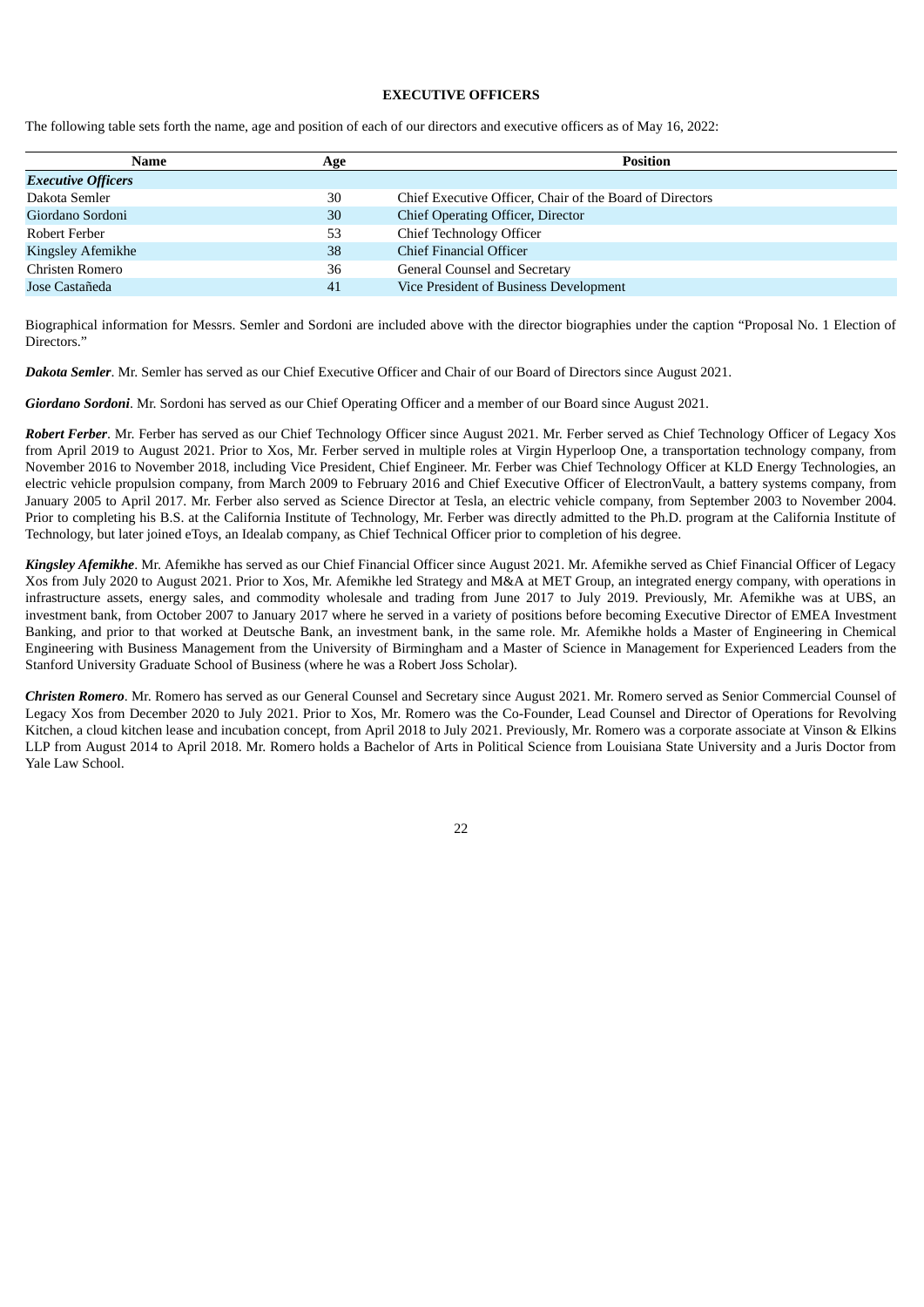<span id="page-27-0"></span>*Jose Castañeda*. Mr. Castañeda has served as our Vice President of Business Development since August 2021. Mr. Castañeda served as Vice President of Business Development of Legacy Xos from April 2020 to August 2021. Mr. Castañeda has also served as an Advisor and Investor to Lane Capital since September 2021 and served as an Advisor and Investor to Build Capital Partners from September 2020 to August 2021. Prior to Xos, Mr. Castañeda served as the Vice President Sales and Marketing at VIAIR Corporation, a manufacturer of air compressors and accessories. From September 2017 to June 2018, Mr. Castañeda served as the GM North America Aftermarket & Global Performance of Honeywell. Mr. Castañeda also served in various roles at Cummins Inc. from June 2010 to September 2017, most recently as the Director of Marketing and Business Development. Mr. Castañeda holds a Bachelor of Arts in Political Science from Southern Methodist University and a Master of Business Administration from Thunderbird School of Global Management.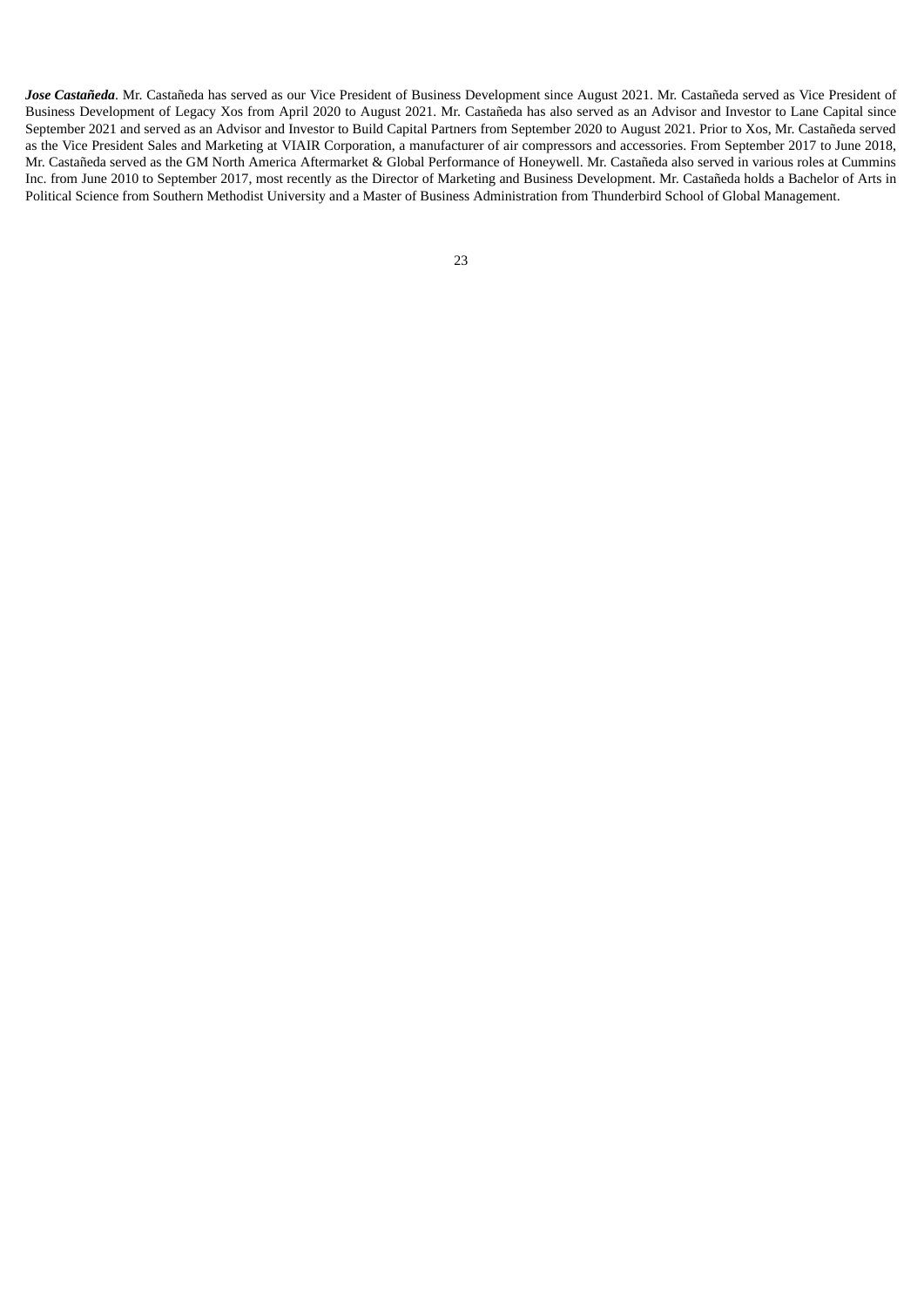#### **SECURITY OWNERSHIP OF CERTAIN BENEFICIAL OWNERS AND MANAGEMENT**

The following table sets forth information known to us regarding the beneficial ownership of the Common Stock as of May 16, 2022, by:

- each person who is known by us to be the beneficial owner of more than 5% of the outstanding shares of the Common Stock;
- each of our current named executive officers and directors; and
- all of our current executive officers and directors, as a group.

Beneficial ownership is determined according to the rules of the SEC, which generally provide that a person has beneficial ownership of a security if he, she or it possesses sole or shared voting or investment power over that security, including options and warrants that are currently exercisable or exercisable within 60 days.

The beneficial ownership percentages set forth in the table below are based on 163,828,393 shares of Common Stock issued and outstanding as of May 16, 2022 and do not take into account the issuance of any shares of Common Stock upon the exercise of the Warrants to purchase 18,833,298 shares of Common Stock, the exercise of options to purchase 1,838,759 shares of Common Stock (the "Options") or the vesting of 3,771,837 RSUs, in each case subject to any applicable vesting conditions. Unless otherwise noted in the footnotes to the following table, and subject to applicable community property laws, the persons and entities named in the table have sole voting and investment power with respect to their beneficially owned Common Stock.

| Name and Address of Beneficial Owner <sup>(1)</sup>                                   | <b>Number of Shares of Common Stock</b><br><b>Beneficially Owned</b> | Percentage of<br>Outstanding<br>Common<br><b>Stock</b> |
|---------------------------------------------------------------------------------------|----------------------------------------------------------------------|--------------------------------------------------------|
| <b>Directors and Named Executive Officers:</b>                                        |                                                                      |                                                        |
| Dakota Semler <sup>(2)</sup>                                                          | 57, 132, 178                                                         | 34.9%                                                  |
| Giordano Sordoni                                                                      | 23,266,737                                                           | 14.2%                                                  |
| Robert Ferber <sup>(3)</sup>                                                          | 794,801                                                              | ∗                                                      |
| Kingsley Afemikhe <sup>(4)</sup>                                                      | 508,603                                                              | $\ast$                                                 |
| Christen Romero <sup>(5)</sup>                                                        | 187,782                                                              | $\ast$                                                 |
| Jose Castañeda <sup>(6)</sup>                                                         | 48,466                                                               | $\ast$                                                 |
| Anousheh Ansari <sup>(7)</sup>                                                        | 48,922                                                               | $\ast$                                                 |
| Burt Jordan <sup>(8)</sup>                                                            | 31,794                                                               | $\ast$                                                 |
| Alice K. Jackson $(9)$                                                                | 48,922                                                               | $\ast$                                                 |
| S. Sara Mathew <sup>(10)</sup>                                                        | 528,581                                                              | $\ast$                                                 |
| George N. Mattson <sup>(11)</sup>                                                     | 6,745,349                                                            | 4.1                                                    |
| Ed Rapp $(12)$                                                                        | 368,437                                                              | $\ast$                                                 |
|                                                                                       |                                                                      |                                                        |
| All Directors and Executive Officers of the Company as a Group (eight<br>individuals) | 89,710,552                                                           | 54.6%                                                  |
|                                                                                       |                                                                      |                                                        |
| <b>Five Percent Holders:</b>                                                          |                                                                      |                                                        |
| Aljomaih Automotive Co. <sup>(13)</sup>                                               | 19,301,251                                                           | 11.8%                                                  |
| Emerald Green Trust <sup>(14)</sup>                                                   | 53,745,903                                                           | 32.8%                                                  |

\*Less than one percent.

\_\_\_\_\_\_\_\_\_\_\_\_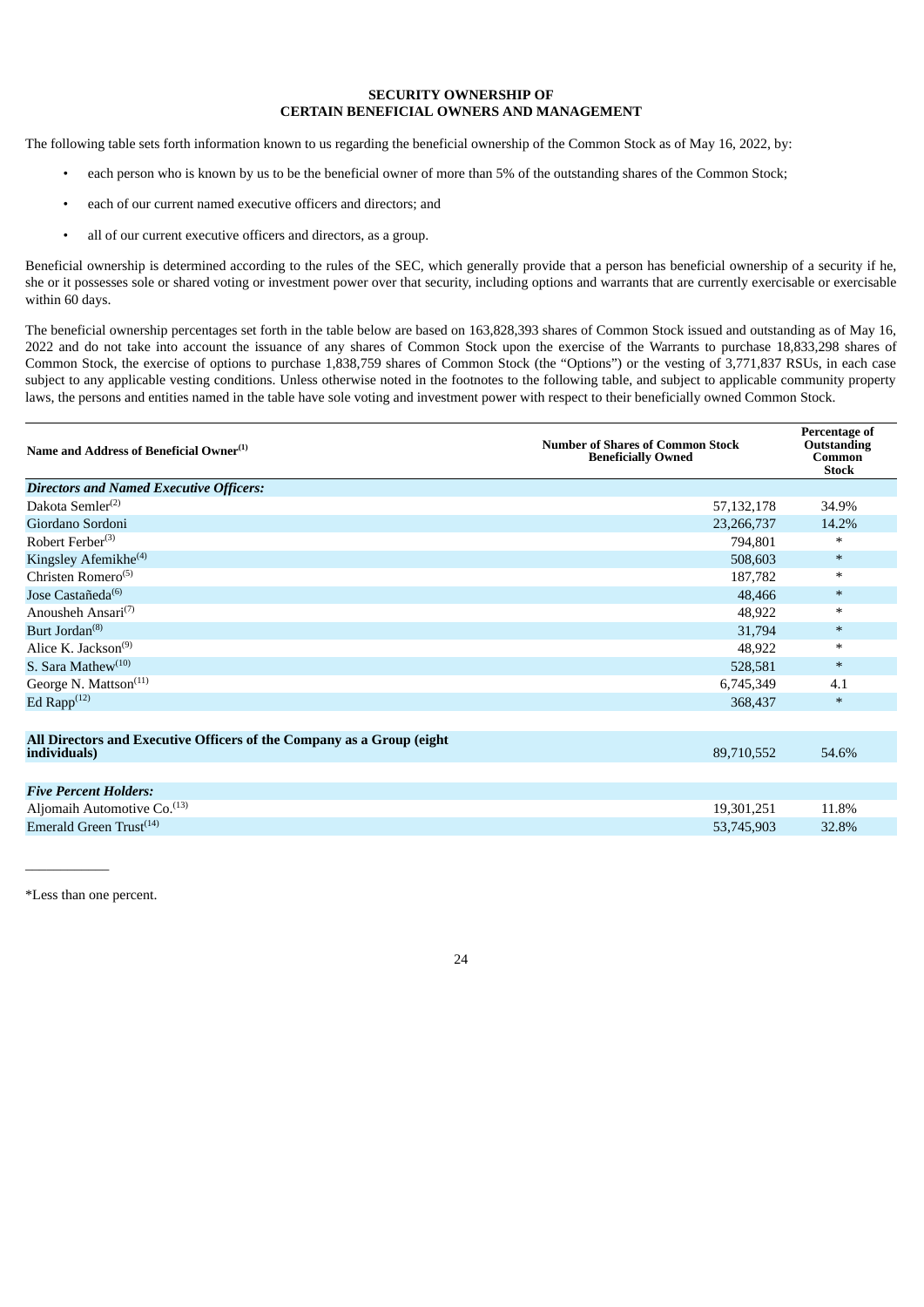$<sup>(1)</sup>$  Unless otherwise noted, the business address of those listed in the table above is 3550 Tyburn Street, Los Angeles, California 90065.</sup>

<sup>(2)</sup> Consists of (i) 2,884,155 shares of Common Stock held directly by Mr. Semler, (ii) 53,745,903 shares of Common Stock held by Emerald Green Trust, and (iii) 502,120 shares of Common Stock held by GenFleet, LLC. Mr. Semler is deemed to beneficially own securities held by Emerald Green Trust and GenFleet, LLC by virtue of his shared control over such entities.

<sup>(3)</sup> Consists of (i) 427,971 shares of Common Stock held by Mr. Ferber and (ii) 366,830 shares of Common Stock issuable upon the exercise of Options within 60 days of May 16, 2022.

<sup>(4)</sup> Consists of 271,536 shares of Common Stock held by Mr. Afemikhe and 237,067 shares of Common Stock issuable upon the exercise of Options within 60 days of May 16, 2022.

 $<sup>(5)</sup>$  Consists of 140,907 shares of Common Stock held by Mr. Romero and 46,875 shares of Common Stock that may be acquired upon the settlement of</sup> outstanding RSUs within 60 days of May 16, 2022.

 $^{(6)}$  Consists of (i) 23,388 shares of Common Stock held by Mr. Castañeda, (ii) 19,808 shares of Common Stock issuable upon the exercise of Options within 60 days of May 16, 2022, and (iii) 5,250 shares of Common Stock that may be acquired upon the settlement of outstanding RSUs within 60 days of May 16, 2022.

( $7$ ) Consists of 48,922 shares of Common Stock that may be acquired by Ms. Ansari upon the settlement of outstanding RSUs within 60 days of May 16, 2022.

 $^{(8)}$  Consists of 31,794 shares of Common Stock that may be acquired by Mr. Jordan upon the settlement of outstanding RSUs within 60 days of May 16, 2022.

 $^{(9)}$  Consists of 48,922 shares of Common Stock that may be acquired by Ms. Jackson upon the settlement of outstanding RSUs within 60 days of May 16, 2022.

<sup>(10)</sup> Consists of (i) 296,053 shares of Common Stock and 199,997 Public Warrants held by the Jacob Mathew 2020 Irrevocable Trust, (ii) 737 shares held directly by Ms. Mathew, and (iii) 31,794 shares of Common Stock that may be acquired upon the settlement of outstanding RSUs within 60 days of May 16, 2022.

<sup>(11)</sup> Consists of (i) 3,937,525 shares of Common Stock and 2,660,020 Public Warrants held by NGAC GNM Feeder LLC ("NGAC"), which Mr. Mattson may be deemed to beneficially own by virtue of his shared control over NGAC, (ii) 116,010 shares are held directly by Mr. Mattson, and (iii) 31,794 shares of Common Stock that may be acquired upon the settlement of outstanding RSUs within 60 days of May 16, 2022.

 $(12)$  Consists of (i) 335,169 shares of Common Stock held by Edward Joseph Rapp TTEE U/A DTD 02/07/2005, (ii) 1,474 shares held directly by Mr. Rapp, and (iii) 31,794 shares of Common Stock that may be acquired upon the settlement of outstanding RSUs within 60 days of May 16, 2022.

<sup>(13)</sup> Based solely on information obtained from a Schedule 13G filed with the SEC on February 11, 2022 on behalf of Aljomaih Automotive Co. ("Aljomaih Automotive"). Aljomaih Automotive is wholly owned by Aljomaih Holding Co. ("Aljomaih"). The board of directors of Aljomaih has the power to dispose of and the power to vote the shares of Common Stock beneficially owned by Aljomaih Automotive. Mohammed Al-Abdullah Aljomaih, Mohammed Abdulaziz Aljomaih, Abdulrahman Abdulaziz Aljomaih, Hamad Abdulaziz Aljomaih are each a stockholder and a director of Aljomaih and may be deemed to beneficially own securities held by Aljomaih Automotive. The business address of the reporting person is P.O Box 224, Dammam Postal Code 31411, Saudi Arabia.

<span id="page-29-0"></span> $(14)$  Mr. Semler is deemed to beneficially own securities held by Emerald Green Trust by virtue of his shared control over Emerald Green Trust and thus such securities are included above for Mr. Semler's ownership. The business address of the reporting person is 32111 Mulholland Hwy, Malibu, CA 90265.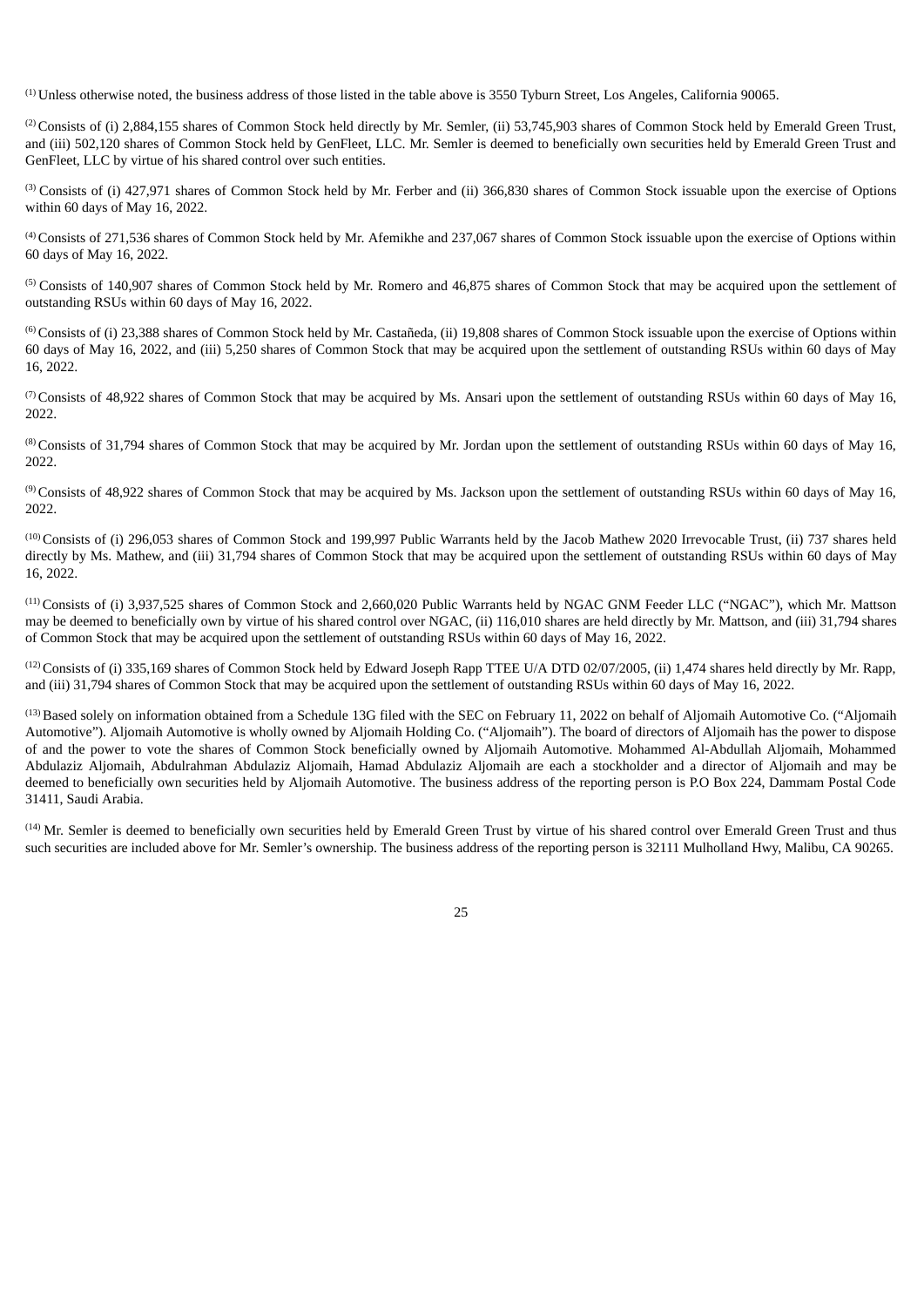### **DELINQUENT SECTION 16(A) REPORTS**

<span id="page-30-0"></span>Section 16(a) of the Exchange Act requires that our executive officers and directors, and persons who own more than 10% of a registered class of our equity securities, file reports of ownership and changes in ownership on Forms 3, 4 and 5 with the SEC. We seek to assist our directors and executives by monitoring transactions and completing and filing reports on their behalf. Based solely on our review of Section 16 reports prepared by or furnished to us, we believe that all Section 16(a) SEC filing requirements applicable to our directors and executive officers the fiscal year ended December 31, 2021 were timely met, except Ed Rapp's beneficial ownership of 20,000 Warrants that was inadvertently omitted from a Form 3 filing and a late in filing a Form 4, related to an award of restricted shares of Common Stock on August 20, 2021.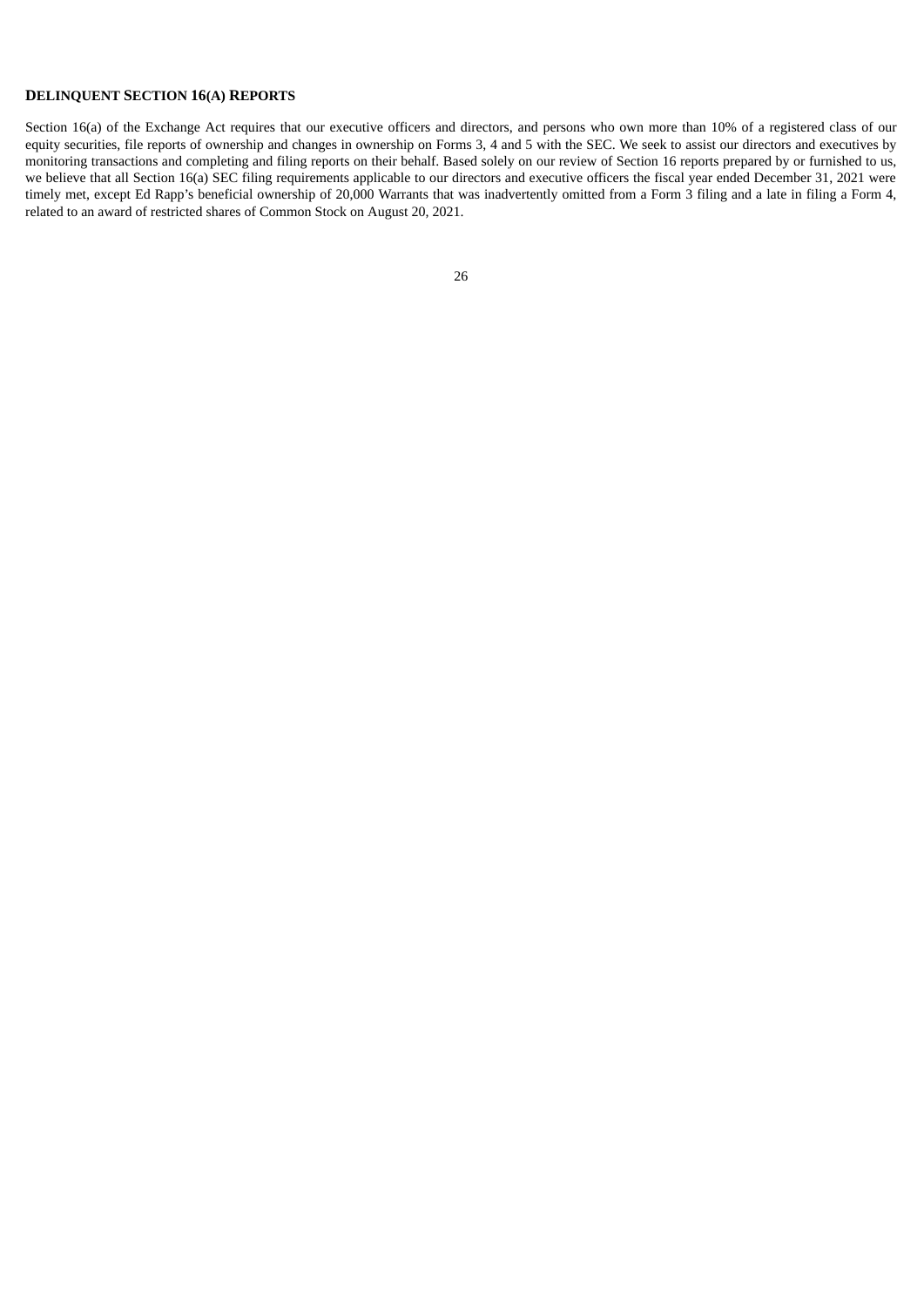#### **EXECUTIVE COMPENSATION**

The following disclosure concerns the compensation arrangements of our named executive officers for the fiscal years ended December 31, 2020 and 2021. As an "emerging growth company" as defined in the JOBS Act, we are not required to include a Compensation Discussion and Analysis section and have elected to comply with the scaled disclosure requirements applicable to emerging growth companies.

To achieve our goals, we have designed, and intend to modify as necessary, our compensation and benefits program to attract, retain, incentivize and reward deeply talented and qualified executives who share our philosophy and desire to work towards achieving our goals.

We believe our compensation programs should promote the success of the Company and align executive incentives with the long-term interests of our stockholders.

Legacy Xos' board of directors, with input from its Chief Executive Officer, has historically determined the compensation for Legacy Xos' named executive officers. For the year ended December 31, 2021, Xos' named executive officers were:

Dakota Semler — Chief Executive Officer

Christen Romero — General Counsel and Secretary

Jose Castañeda — VP of Business Development

#### **Summary Compensation Table**

The following table sets forth information concerning the compensation of the named executive officers for the fiscal years ended December 31, 2020 and 2021.

|                                                                                                   | Year | Salary $(5)^{(1)}$ | <b>Bonus</b> (\$) | <b>Stock</b><br>Awards <sup>(2)</sup> | Option<br>Awards <sup><math>(2)</math></sup> | <b>All Other</b><br>Compensation (\$) | Total $($ ) |
|---------------------------------------------------------------------------------------------------|------|--------------------|-------------------|---------------------------------------|----------------------------------------------|---------------------------------------|-------------|
| Dakota Semler Chief Executive<br><b>Officer</b>                                                   | 2021 | \$75,000           | $S-$              | $_{-}$                                | $_{-}$                                       | $s-$                                  | \$75,000    |
|                                                                                                   | 2020 | \$34,615           |                   | $_{-}$                                | $_{-}$                                       | $s-$                                  | \$34,615    |
| $Romero^{(3)}$<br>Christen<br>General<br>Counsel and Secretary                                    | 2021 | \$176,923          | \$100,000         | (4)<br>(5)<br>\$2,482,500             | $_{-}$                                       | \$—                                   | \$2,759,423 |
| $\text{Casta\tilde{n}eda}^{(3)}$<br><b>VP</b><br>Jose<br>$\circ$ f<br><b>Business Development</b> | 2021 | \$206,538          | $_{-}$            | (6)<br>\$278,040                      | $s-$                                         | $s-$                                  | \$484,578   |

 $<sup>(1)</sup>$  Salary amounts represent actual amounts paid during 2020 and 2021.</sup>

 $^{(2)}$  Amounts reported represent the aggregate grant-date fair value of awards granted to our named executive officers during 2020 and 2021, computed in accordance with FASB ASC Topic 718 Compensation—Stock Compensation, or ASC 718. The assumptions used in calculating the grant-date fair value of the awards reported in this column are set forth in the notes to our consolidated financial statements included elsewhere in this prospectus. The amount does not reflect the actual economic value that may be realized by the named executive officer.

Mr. Romero and Mr. Castañeda were not NEOs for the year ended December 31, 2020. (3)

 $^{(4)}$  On March 25, 2022, Mr. Romero received a cash bonus of \$100,000 for his performance in 2021, including his assumption of additional responsibilities in connection with the Business Combination.

<sup>(5)</sup> On December 10, 2021, Mr. Romero was granted 750,000 restricted stock units ("RSUs") under our 2021 Equity Incentive Plan (the "2021 Plan"), with a vesting commencement date of December 10, 2020. Twenty-five percent (25%) of the RSUs vested on the one-year anniversary of the vesting commencement date, and the remainder will vest ratably over the twelve quarters immediately thereafter, subject to continued service.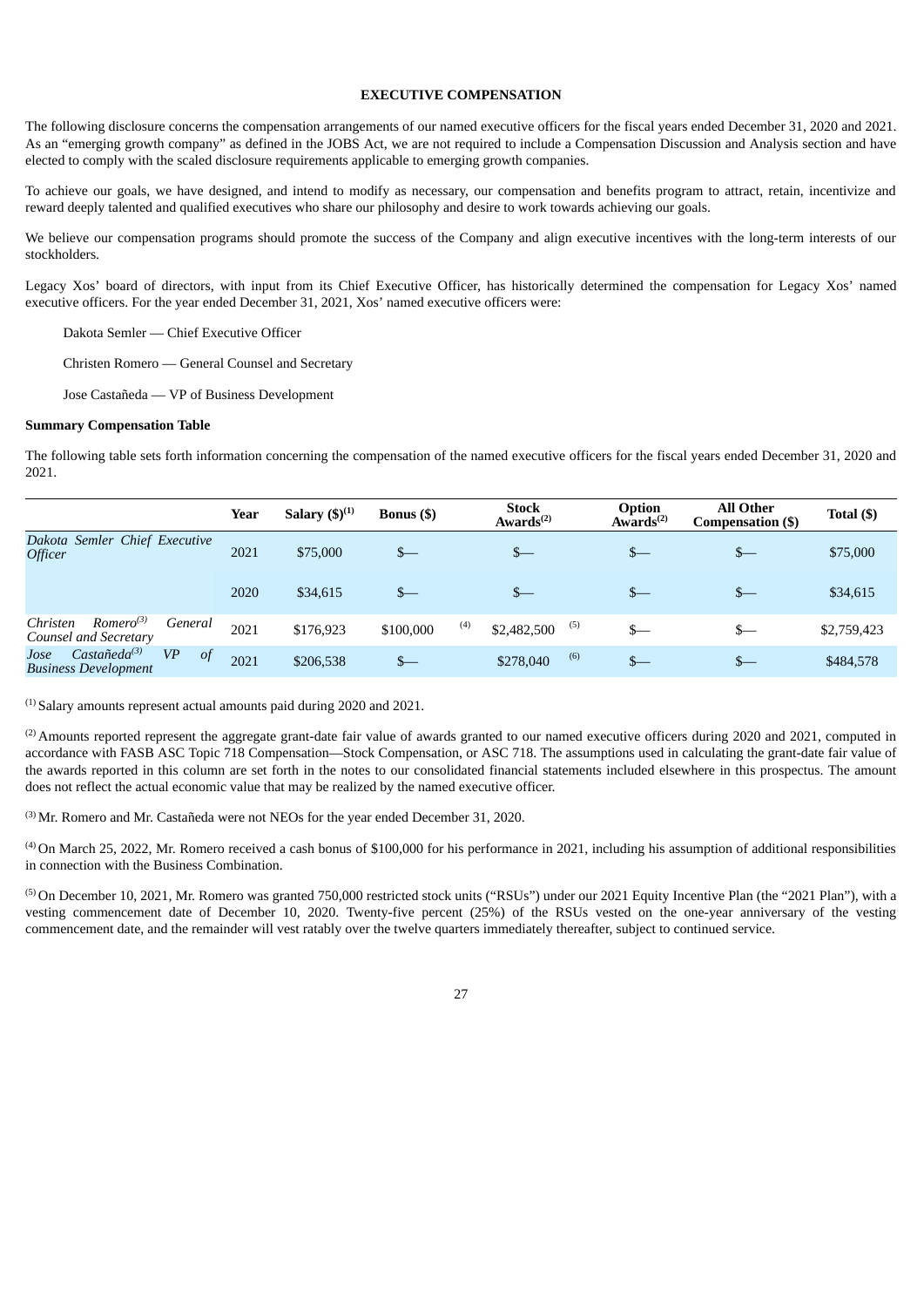<sup>(6)</sup> On December 10, 2021, Mr. Castañeda was granted 84,000 RSUs under the 2021 Plan, with a vesting commencement date of June 10, 2020. Thirtyseven and one-half percent (37.5%) of the RSUs vested on the grant date, and the remainder will vest ratably over the ten quarters immediately thereafter, subject to continued service.

#### **Narrative Disclosure to Summary Compensation Table**

This section provides a narrative description of the material factors necessary to understand the information disclosed in the summary compensation table above. We have developed an executive compensation program that is designed to align compensation with our business objectives and the creation of stockholder value, while enabling us to attract, retain, incentivize and reward individuals who contribute to our long-term success.

Our policies with respect to the compensation of our executive officers are administered by our Board in consultation with our Compensation Committee. Our compensation policies are designed to provide for compensation that is sufficient to attract, motivate and retain our executives and to establish an appropriate relationship between executive compensation and the creation of stockholder value.

#### *Base Salary*

Base salary is generally set at a level that is commensurate with the executive's duties and authorities, contributions, prior experience and sustained performance and prior to the Business Combination, also accounted for Xos operating as a start-up with limited funds. A significant portion of total compensation has traditionally been in the form of equity awards with respect to Mr. Romero and Mr. Castañeda.

#### *Cash Bonus*

From time to time, the Board or its Compensation Committee, in its discretion, may approve bonuses for our named executive officers based on individual performance, company performance or as otherwise determined to be appropriate.

#### *Equity Awards*

Prior to the Business Combination, we issued options to purchase Legacy Xos common stock to employees and nonemployees, including named executive officers under our 2018 Stock Plan (the "2018 Plan"). Following the Business Combination, we issued and plan to issue RSUs to our employees and nonemployees, including our named executive officers, under the 2021 Plan. See our registration statement on Form S-1 that we filed with the SEC on September 14, 2021 for a description of the 2018 Plan and the 2021 Plan.

## *Benefits and Perquisites*

We provide benefits to our named executive officers on the same basis as provided to all of our employees, including health, dental and vision insurance; life insurance; accidental death and dismemberment insurance; employee assistance program; life planning, financial and legal resources; and worldwide emergency travel assistance. We do not maintain any executive-specific benefit or executive perquisite programs other than as provided in the agreements described in the section immediately below.

Other than the director and officer indemnity insurance coverage we maintain for our directors and officers, we do not maintain any executive-specific health and welfare benefit or perquisites.

#### *Health and Welfare Benefits and Perquisites*

We provide benefits to our named executive officers on the same basis as provided to all of our employees, including: health, dental and vision insurance; life insurance; accidental death and dismemberment insurance; life planning financial and legal resources; and worldwide emergency travel assistance.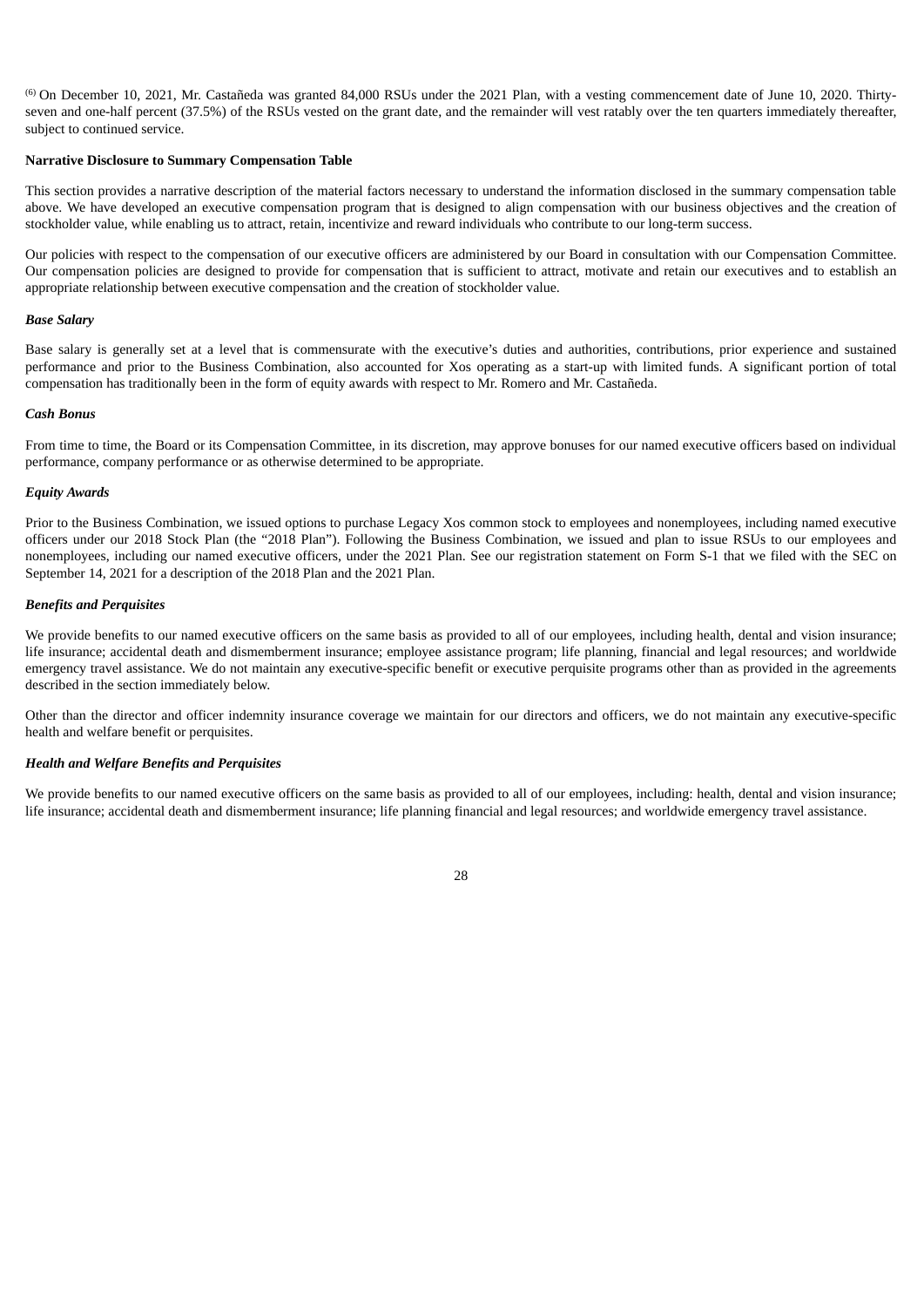#### *Agreements with Xos Named Executive Officers*

We currently maintain offer letter agreements with Dakota Semler, Christen Romero, and Jose Castañeda, as summarized below.

#### *Offer letter agreement with Dakota Semler*

On September 6, 2016, Dakota Semler entered into an offer letter agreement with Legacy Xos to serve as Chief Executive Officer. Mr. Semler's employment will continue until terminated in accordance with the terms of the offer letter agreement. Pursuant to the offer letter agreement, Mr. Semler accepted a below-market base salary of \$1.00 annually at the time of the offer letter execution. Mr. Semler's base salary was increased in 2020 to \$75,000 per year and increased again in March 2022 to \$350,000.

#### *Offer letter agreement with Christen Romero*

On December 6, 2020, Christen Romero entered into an offer letter agreement with Legacy Xos to serve as Senior Commercial Counsel. Mr. Romero's employment will continue until terminated in accordance with the terms of the offer letter agreement. Pursuant to the offer letter agreement, Mr. Romero accepted a below-market salary of \$50,000 annually at the time of the offer letter execution, which would increase to \$100,000 following the closing of Legacy Xos' Series A preferred stock financing. In connection with Mr. Romero's promotion to General Counsel and Secretary in July 2021 his base salary was increased to \$175,000 per year and increased again in March 2022 to \$300,000 to account for market salary figures. The offer letter agreement also provided that Mr. Romero was eligible to receive 200,000 RSUs, which was subsequently increased to 750,000 RSUs and granted to Mr. Romero in full in December 2021.

#### *Offer letter agreement with Jose Castañeda*

<span id="page-33-0"></span>On March 31, 2020, Jose Castañeda entered into an offer letter agreement with Legacy Xos to serve as VP of Business Development. Mr. Castañeda's employment will continue until terminated in accordance with the terms of the offer letter agreement. Pursuant to the offer letter agreement, Mr. Castañeda accepted a below-market salary of \$60,000 annually at the time of the offer letter execution. Mr. Castañeda's salary was subsequently increased to \$150,000 annually in August 2020 to account for his increased responsibilities and increased again in April 2021 to \$220,000 to account for market salary figures.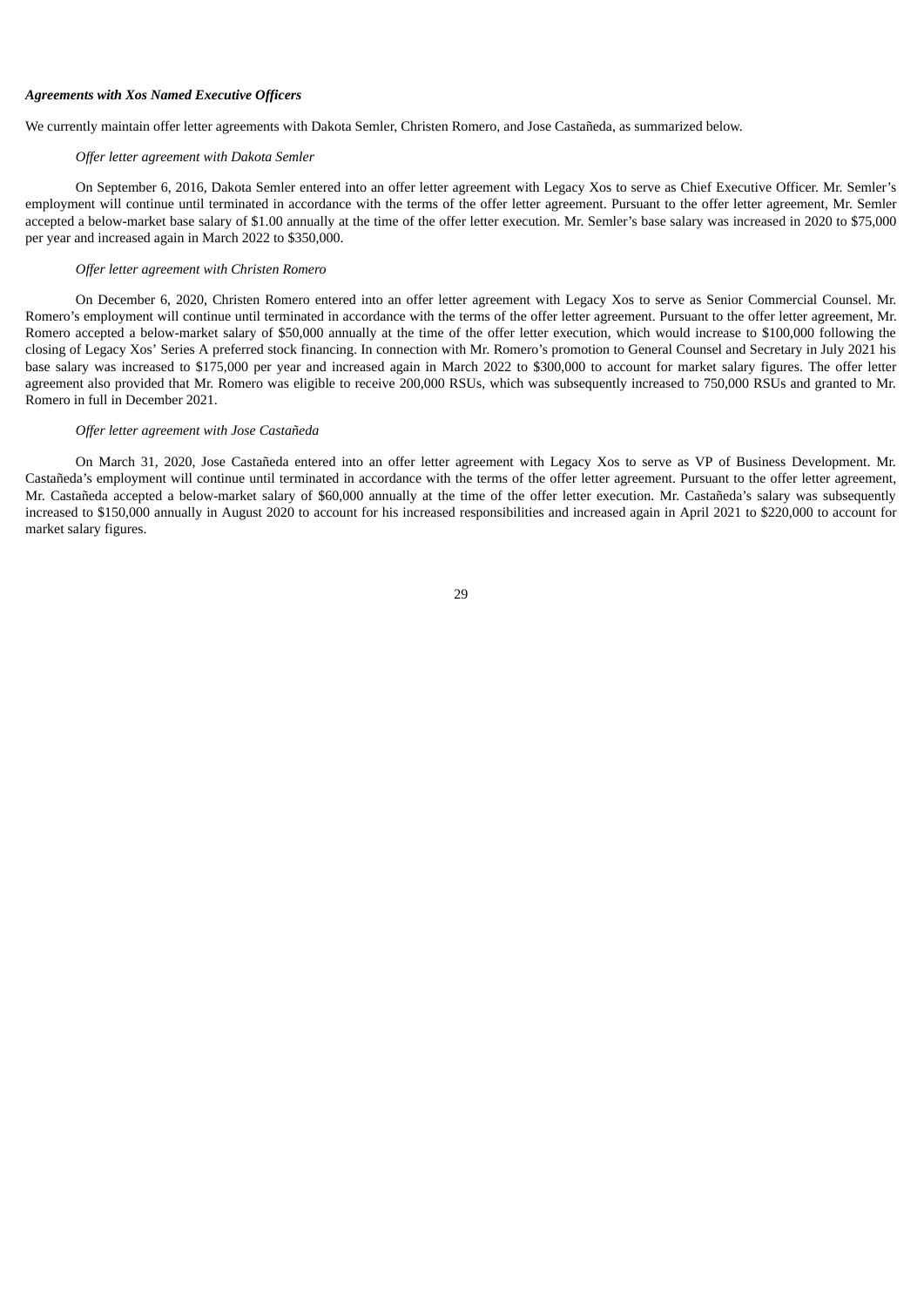## **OUTSTANDING EQUITY AWARDS AT 2021 FISCAL YEAR-END**

 $\overline{\phantom{a}}$  , where  $\overline{\phantom{a}}$ 

The following table presents information regarding outstanding equity awards held by our named executive officers as of December 31, 2021.

|                 |               |                                                                                                                 | <b>Stock Awards</b>                                                                                         |                                         |                              |                                                                             |                                                                                                 |
|-----------------|---------------|-----------------------------------------------------------------------------------------------------------------|-------------------------------------------------------------------------------------------------------------|-----------------------------------------|------------------------------|-----------------------------------------------------------------------------|-------------------------------------------------------------------------------------------------|
| Name            | Grant<br>Date | Number of<br><b>Securities</b><br><b>Underlying</b><br>Unexercised<br><b>Options</b><br>Exercisable<br>$^{(#)}$ | Number of<br><b>Securities</b><br>Underlying<br>Unexercised<br><b>Options</b><br>Unexercisable $(\#)^{(1)}$ | Option<br><b>Exercise</b><br>Price (\$) | Option<br>Expiration<br>Date | Number of<br>shares or<br>units of stock<br>that have not<br>vested<br>(# ) | <b>Market value</b><br>of shares or<br>units of stock<br>that have not<br>vested<br>$(5)^{(2)}$ |
| Christen Romero | 12/10/2021    |                                                                                                                 |                                                                                                             |                                         |                              | $562,500^{(3)}$                                                             | 1,771,875                                                                                       |
| Jose Castañeda  | 12/10/2021    |                                                                                                                 |                                                                                                             |                                         |                              | 52,500 $^{(4)}$                                                             | 165,375                                                                                         |
| Jose Castañeda  | 5/28/2020     | (5)<br>8,151                                                                                                    | 11,413                                                                                                      | 0.015                                   | 5/27/2030                    |                                                                             |                                                                                                 |
| Jose Castañeda  | 7/22/2020     | $6,521$ <sup>(5)</sup>                                                                                          | 9,130                                                                                                       | 0.015                                   | 7/21/2030                    |                                                                             |                                                                                                 |

 $(1)$  All of the option awards were granted with a per share exercise price equal to the fair market value of one share of Legacy Xos' common stock on the date of grant, as determined in good faith by Legacy Xos' board of directors.

(2) Market value reflects the number of RSUs multiplied by \$3.15 per share, which was the closing price of the Common Stock on December 31, 2021.

 $(3)$  Twenty-five percent (25%) of the RSUs vested on the one-year anniversary of the vesting commencement date (December 10, 2020), and the remainder will vest ratably over the twelve quarters immediately thereafter, subject to continued service.

Thirty-seven and one-half percent (37.5%) of the RSUs vested on the grant date, and the remainder will vest ratably over the ten quarters immediately (4) thereafter, subject to continued service.

 $^{(5)}$ Twenty-five percent (25%) of the shares subject to the option vested on April 1, 2021 and thereafter one-forty-eighth of the shares subject to the option vest monthly, subject to continued service.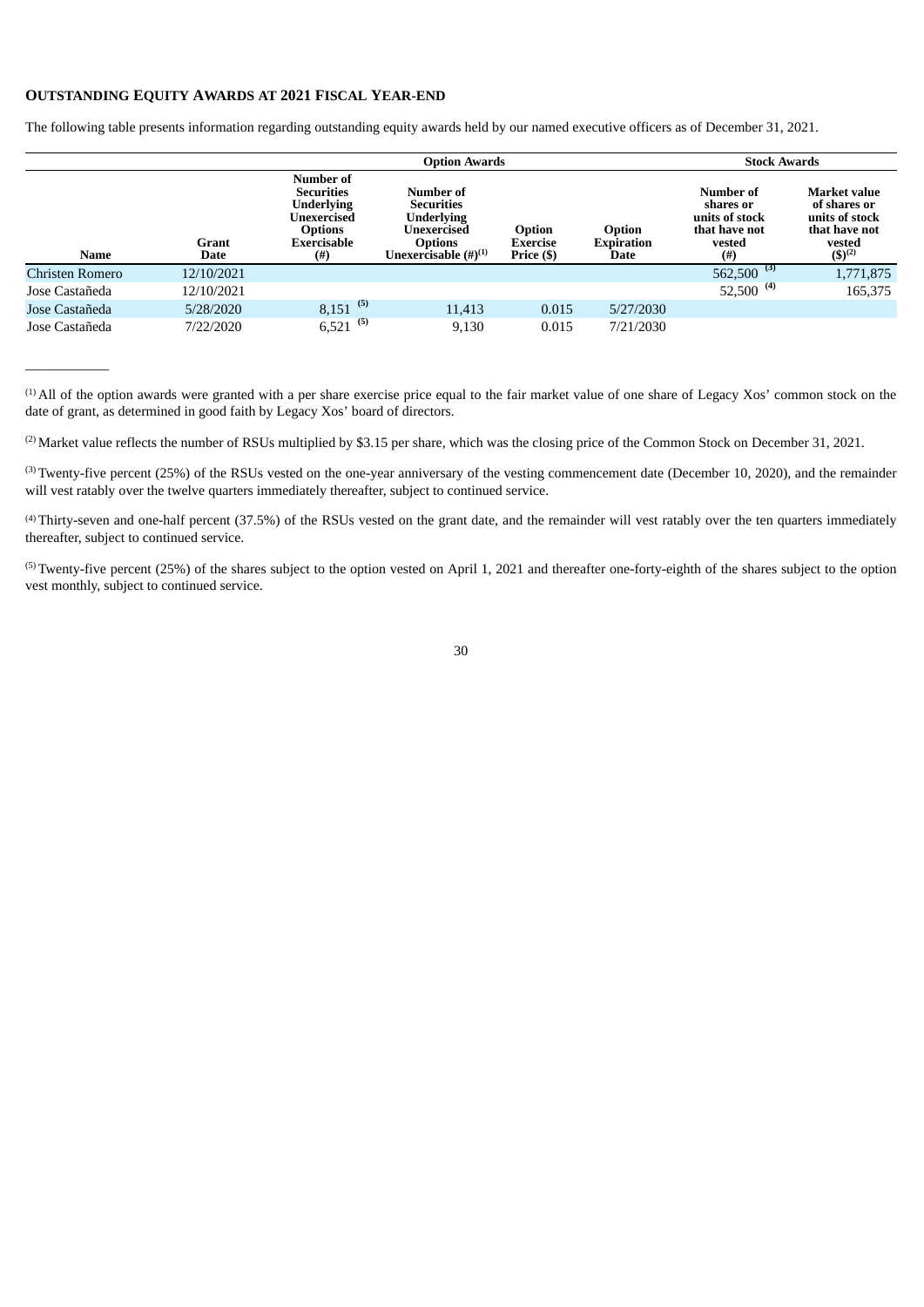#### <span id="page-35-0"></span>**DIRECTOR COMPENSATION**

Prior to the Business Combination, no director received cash retainers, equity or other compensation for service on NextGen's or Legacy Xos' boards of directors.

On November 8, 2021, our Board adopted the Xos, Inc. Second Amended and Restated Non-Employee Director Compensation Policy (the "Director Compensation Policy"). Pursuant to this policy, each member of our Board who is not our employee receives the following equity compensation for his or her service as a member of our Board:

- For non-employee directors that joined our Board before December 31, 2021, an initial restricted stock unit award with a value equal to \$270,000, which vests ratably over a three-year period, with one-third vesting on each anniversary of the grant date, subject to the individual's continued service through each applicable vesting date (the "Initial Grant");
- For non-employee directors that joined our Board before December 31, 2021, an restricted stock unit award with a value equal to \$150,000 for their partial service prior to our 2022 Annual Meeting, which fully vests on the earlier of (i) the first anniversary of the applicable grant date and (ii) the day before the next annual meeting of our stockholders, following the applicable grant date, subject to the individual's continued service through the vesting date (the "2021 Pro-Rated Annual Grant"); and
- Following each annual meeting of our stockholders if the non-employee director remains in service through the applicable grant date, an annual restricted stock unit award with a value equal to \$200,000, which fully vests on the earlier of (i) the first anniversary of the applicable grant date and (ii) the day before the next annual meeting of our stockholders, following the applicable grant date, subject to the individual's continued service through the vesting date.

If a change in control (as defined in the 2021 Plan) occurs, each non-employee director's then-outstanding equity awards granted under the policy will vest in full immediately prior to the change in control so long as the non-employee director continues to provide service to us through such time.

Commencing on October 1, 2021, the lead independent director receives an annual cash retainer of \$25,000 for his or her service in that role. The chairs of the Audit Committee, Compensation Committee and Nominating and Corporate Governance Committee receive annual cash retainers of \$20,000, \$10,000 and \$10,000, respectively, for their respective committee service. The annual cash retainers are payable in equal quarterly installments in arrears on the last day of each fiscal quarter in which service occurred, prorated for any partial quarter of service.

In January 2022, the Compensation Committee approved a program pursuant to which non-employee directors may elect to receive their annual cash retainers and any other cash compensation they become entitled to receive for serving on the Board in the form of a fully vested restricted stock unit award(s) rather than in cash by executing a form of election and timely delivering the same to the Company.

Our policy is to reimburse directors for reasonable and necessary out-of-pocket expenses incurred in connection with attending board and committee meetings or performing other services in their capacities as directors.

Messrs. Semler and Sordoni do not receive additional compensation for their services as directors.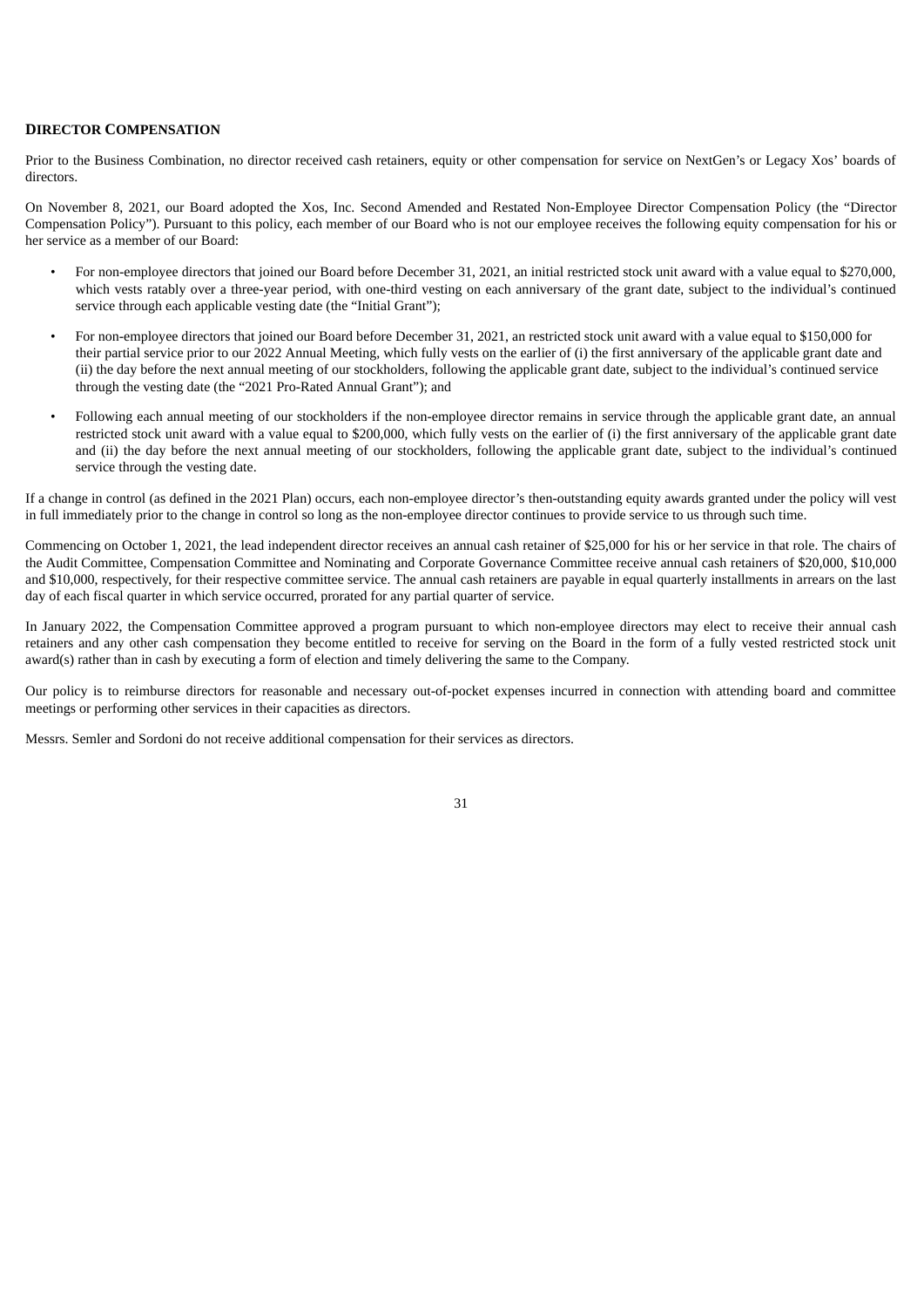The following table contains information concerning the compensation of our non-employee directors in fiscal year 2021:

| <b>Name</b>                    | <b>Fees Earned or Paid</b><br>in Cash $($ ) |     | <b>Stock Awards</b><br>$(5)^{(1)(2)(3)}$ |     | <b>All Other</b><br>Compensation (\$) | Total $($ ) |  |
|--------------------------------|---------------------------------------------|-----|------------------------------------------|-----|---------------------------------------|-------------|--|
| Anousheh Ansari <sup>(4)</sup> |                                             |     |                                          |     |                                       |             |  |
| Alice K. Jackson $(4)$         | __                                          |     |                                          |     |                                       |             |  |
| <b>Burt Jordan</b>             |                                             |     | 420,000                                  |     |                                       | 420,000     |  |
| S. Sara Mathew                 | 2,500                                       | (5) | 420,000                                  | (5) |                                       | 422,500     |  |
| George N. Mattson              | 8,750                                       | (6) | 420,000                                  | (6) |                                       | 428,750     |  |
| Ed Rapp                        | 5,000                                       | (7) | 420,000                                  | (7) | __                                    | 425,000     |  |

 $^{(1)}$  Amounts reported represent the aggregate grant date fair value of the RSUs granted to our non-employee directors during 2021 under the 2021 Plan, in each case computed in accordance with ASC 718. The assumptions used in calculating the grant-date fair value of the RSUs reported in this column are set forth in the notes to our consolidated financial statements included elsewhere in this prospectus. This amount does not reflect the actual economic value that may be realized by the director.

(2) On November 10, 2021, pursuant to the Director Compensation Policy, Mr. Jordan, Ms. Mathew, Mr. Mattson and Mr. Rapp were each granted (i) 57,229 RSUs as an Initial Grant, and (ii) 31,794 RSUs as a 2021 Pro-Rated Annual Grant.

(3) The table below shows the aggregate number of shares of Common Stock subject to equity awards outstanding for each of our non-employee directors as of December 31, 2021:

| Name               | <b>Stock Awards #</b>    |
|--------------------|--------------------------|
| Anousheh Ansari    | –                        |
| Alice K. Jackson   | $\overline{\phantom{a}}$ |
| <b>Burt Jordan</b> | 89,023                   |
| S. Sara Mathew     | 89,023                   |
| George N. Mattson  | 89,023                   |
| Ed Rapp            | 89,023                   |

 $<sup>(4)</sup>$  Ms. Ansari and Ms. Jackson were appointed to the Board effective December 17, 2021.</sup>

 $\overline{\phantom{a}}$  , where  $\overline{\phantom{a}}$ 

<sup>(5)</sup> On December 31, 2021, Ms. Mathew was granted 737 RSUs in lieu of her cash retainer for the last quarter of our fiscal year ended December 31, 2021 for serving as chairperson of the Compensation Committee of the Board, which vested immediately upon the date of the grant.

 $^{(6)}$  On December 31, 2021, Mr. Mattson was granted 1,843 RSUs and 737 RSUs in lieu of his cash retainer for the last quarter of our fiscal year ended December 31, 2021 for serving as Lead Independent Director and chairperson of the Nominating and Corporate Governance Committee of the Board, which vested immediately upon the date of the grant.

( $7$ ) On December 31, 2021, Mr. Rapp was granted 1,474 RSUs in lieu of his cash retainer for the last quarter of our fiscal year ended December 31, 2021 serving as chairperson of the Audit Committee of the Board, which vested immediately upon the date of the grant.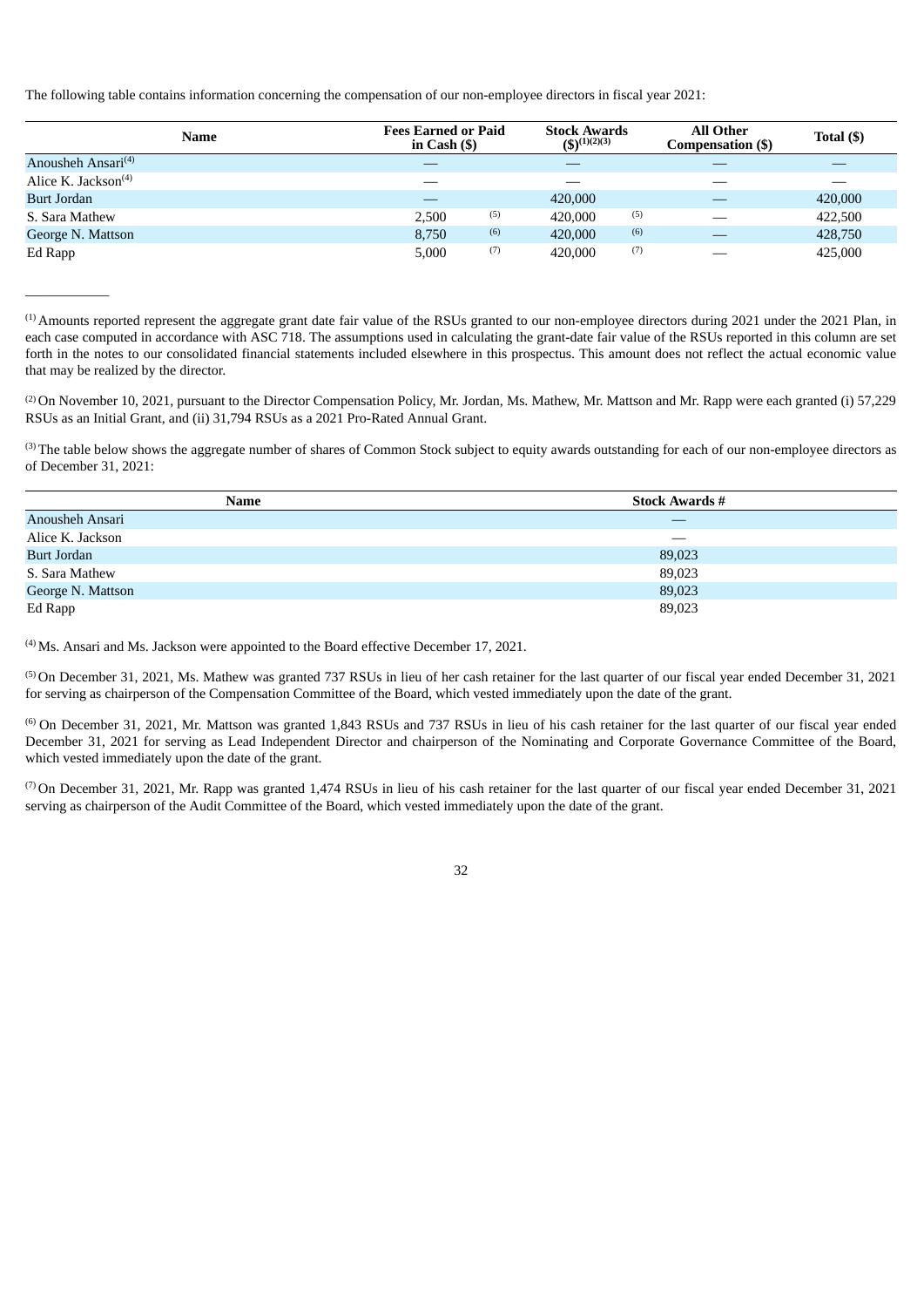## <span id="page-37-0"></span>**EQUITY COMPENSATION PLAN INFORMATION**

The following table provides certain information with respect to all of the Company's equity compensation plans in effect as of December 31, 2021.

| Plan category                                                 | Number of securities to be issued<br>upon exercise of outstanding<br>options, warrants and rights | Weighted-average exercise<br>price of outstanding options,<br>warrants and rights $(1)$ | Number of securities remaining<br>available for future issuance under<br>equity compensation plans<br>(excluding securities reflected in<br>column (a)) |  |  |
|---------------------------------------------------------------|---------------------------------------------------------------------------------------------------|-----------------------------------------------------------------------------------------|---------------------------------------------------------------------------------------------------------------------------------------------------------|--|--|
|                                                               | (a)                                                                                               | (b)                                                                                     | $\left( 0\right)$                                                                                                                                       |  |  |
| Equity compensation plans approved by security<br>holders     | (2)<br>3,683,579                                                                                  | \$0.01920                                                                               | (3)<br>19,706,302                                                                                                                                       |  |  |
| Equity compensation plans not approved by<br>security holders |                                                                                                   |                                                                                         |                                                                                                                                                         |  |  |
| Total                                                         | 3,683,579                                                                                         | \$0.01920                                                                               | 19,706,302                                                                                                                                              |  |  |

(1) The weighted average exercise price is calculated based solely on outstanding stock options. It does not take into account the 1,838,759 shares issuable upon vesting of outstanding RSU awards without any cash consideration payable for those shares.

(2) Consists of outstanding RSU awards under the 2021 Plan and 1,838,759 shares of Common Stock underlying Options previously granted under the 2018 Plan. The 2018 Plan was terminated in connection with the Business Combination and no additional awards may be granted under the 2018 Plan. Excludes purchase rights (if any) accruing under the Xos, Inc. 2021 Employee Stock Purchase Plan (the "ESPP").

<span id="page-37-1"></span>(3) As of December 31, 2021, 16,421,919 shares of Common Stock remained available for future issuance under the 2021 Plan, and 3,284,383 shares of Common Stock remained available for future issuance under the ESPP. The number of shares remaining available for future issuance under the 2021 Plan automatically increases on January 1st each year, through and including January 1, 2031 in an amount equal to 5% of the total number of shares of the Company's outstanding on December 31st of the preceding year, or a lesser number of shares as determined by the Board of Directors prior to January 1st of a given year. On January 1, 2022, the number of shares available for issuance under the 2021 Plan automatically increased by 8,156,854 shares. The number of shares remaining available for future issuance under the ESPP automatically increases on January 1st of each year through and including January 1, 2031, in an amount equal to the least of (i) 1.5% of the total number of shares of the Company's outstanding on December 31st of the preceding calendar year, (ii) 6,000,000 shares of Common Stock, or (iii) a number of shares as determined by the Board of Directors prior to January 1st of a given year. On January 1, 2022, the number of shares available for issuance under the ESPP automatically increased by 2,447,056 shares.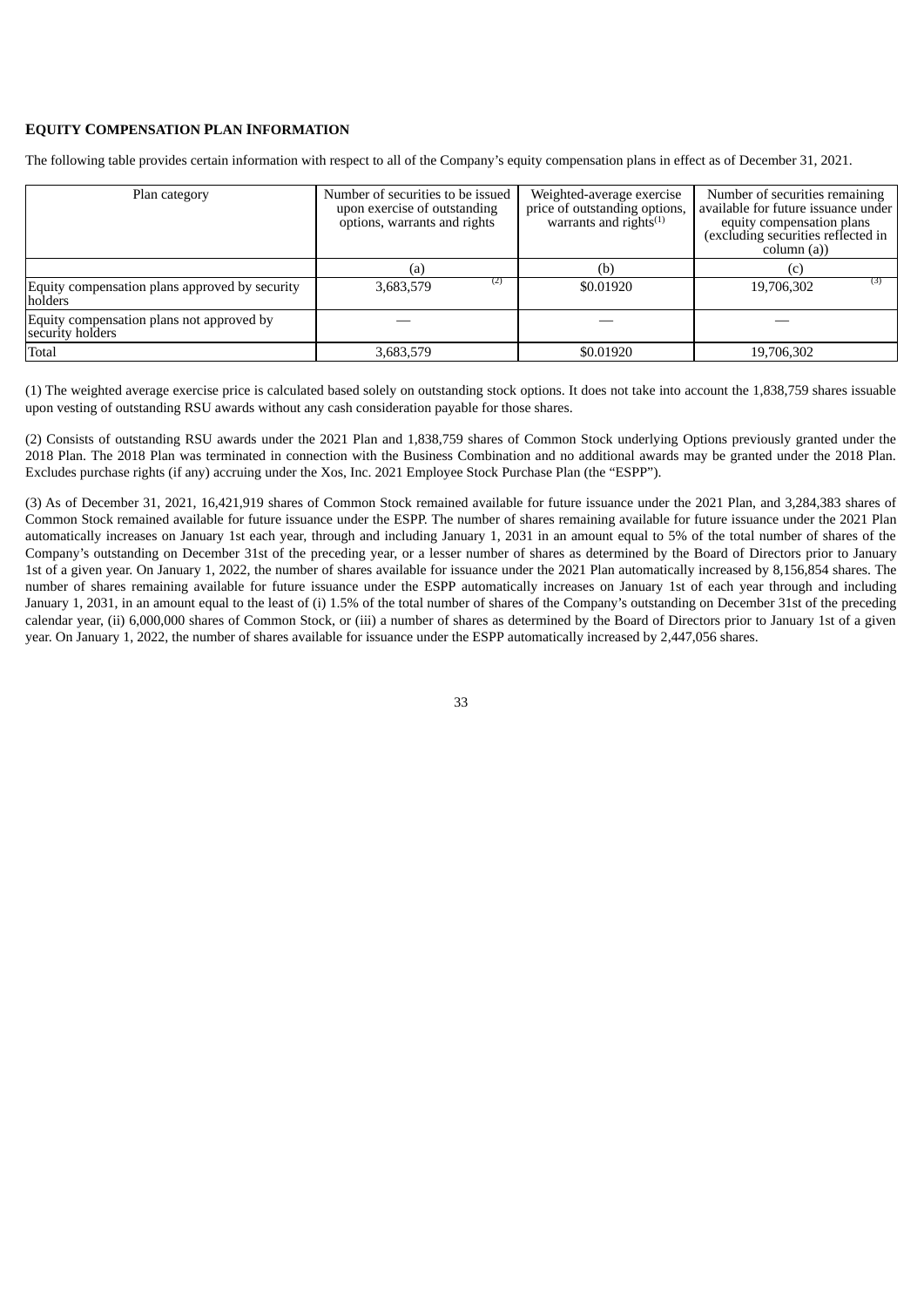#### **TRANSACTIONS WITH RELATED PERSONS AND INDEMNIFICATION**

## <span id="page-38-0"></span>**RELATED PERSON TRANSACTIONS POLICY AND PROCEDURES**

Our Board adopted a written Related Person Transactions Policy that sets forth our policies and procedures regarding the identification, review, consideration and oversight of related-person transactions. For purposes of our policy, a related-person transaction is a transaction, arrangement or relationship (or any series of similar transactions, arrangements or relationships) in which we and any related person are, were or will be participants, in which the amount involved exceeds \$120,000. Transactions involving compensation for services provided to us as an employee, consultant or director will not be considered related-person transactions under this policy.

Under the policy, a related person is any executive officer, director, nominee to become a director or a security holder known by us to beneficially own more than 5% of any class of our voting securities (a "significant stockholder"), including any of their immediate family members and affiliates, including entities controlled by such persons or such person has a 5% or greater beneficial ownership interest.

Each director and executive officer shall identify, and we shall request each significant stockholder to identify, any related-person transaction involving such director, executive officer or significant stockholder or his, her or its immediate family members and inform our Audit Committee pursuant to this policy before such related person may engage in the transaction.

In considering related-person transactions, our Audit Committee takes into account the relevant available facts and circumstances, which may include, but are not limited to:

- the risk, cost and benefits to us;
- the impact on a director's independence in the event the related person is a director, immediate family member of a director or an entity with which a director is affiliated;
- the terms of the transaction; and
- the availability of other sources for comparable services or products.

Our Audit Committee shall approve only those related-party transactions that, in light of known circumstances, are in, or are not inconsistent with, the best interests of the Company and our stockholders, as our Audit Committee determines in the good faith exercise of its discretion.

## <span id="page-38-1"></span>**CERTAIN RELATED PERSON TRANSACTIONS**

#### **Registration Rights Agreement**

In connection with the Business Combination, Xos, NextGen Sponsor and certain other parties entered into the Amended and Restated Registration Rights Agreement (the "A&R Registration Rights Agreement"), pursuant to which we agreed to register for resale, pursuant to Rule 415 under the Securities Act, certain shares of Common Stock and other equity securities of Xos that are held by the parties thereto from time to time, subject to the restrictions on transfer therein. The A&R Registration Rights Agreement amends and restates that certain Registration Rights Agreement by and among NextGen, NextGen Sponsor and the other parties thereto, dated October 6, 2020 and entered into in connection with NextGen's initial public offering and that certain Investor Rights Agreement by and among Legacy Xos and the other parties thereto, dated December 31, 2020. The A&R Registration Rights Agreement will terminate on the earlier of (i) the tenth anniversary of the date of the A&R Registration Rights Agreement or (ii) with respect to any party thereto, on the date that such party no longer holds any Registrable Securities (as defined therein).

#### **Lock-Up Agreements**

In connection with the Business Combination, certain stockholders, officers and directors of Legacy Xos entered into lock-up agreements pursuant to which they will be contractually restricted from selling or transferring any of (i) their shares of our Common Stock held immediately following the Closing and (ii) any of their Lock-up Shares. Such restrictions began at Closing and ended on February 16, 2022.

Additionally, the Founders agreed to additional lock-up restrictions beyond those described above. During the term beginning on February 16, 2022 and ending two years following the Closing Date, the Founders are only permitted to sell their Lock-Up Shares via written trading plans in compliance with Rule 10b5-1 under the Exchange Act.

-34-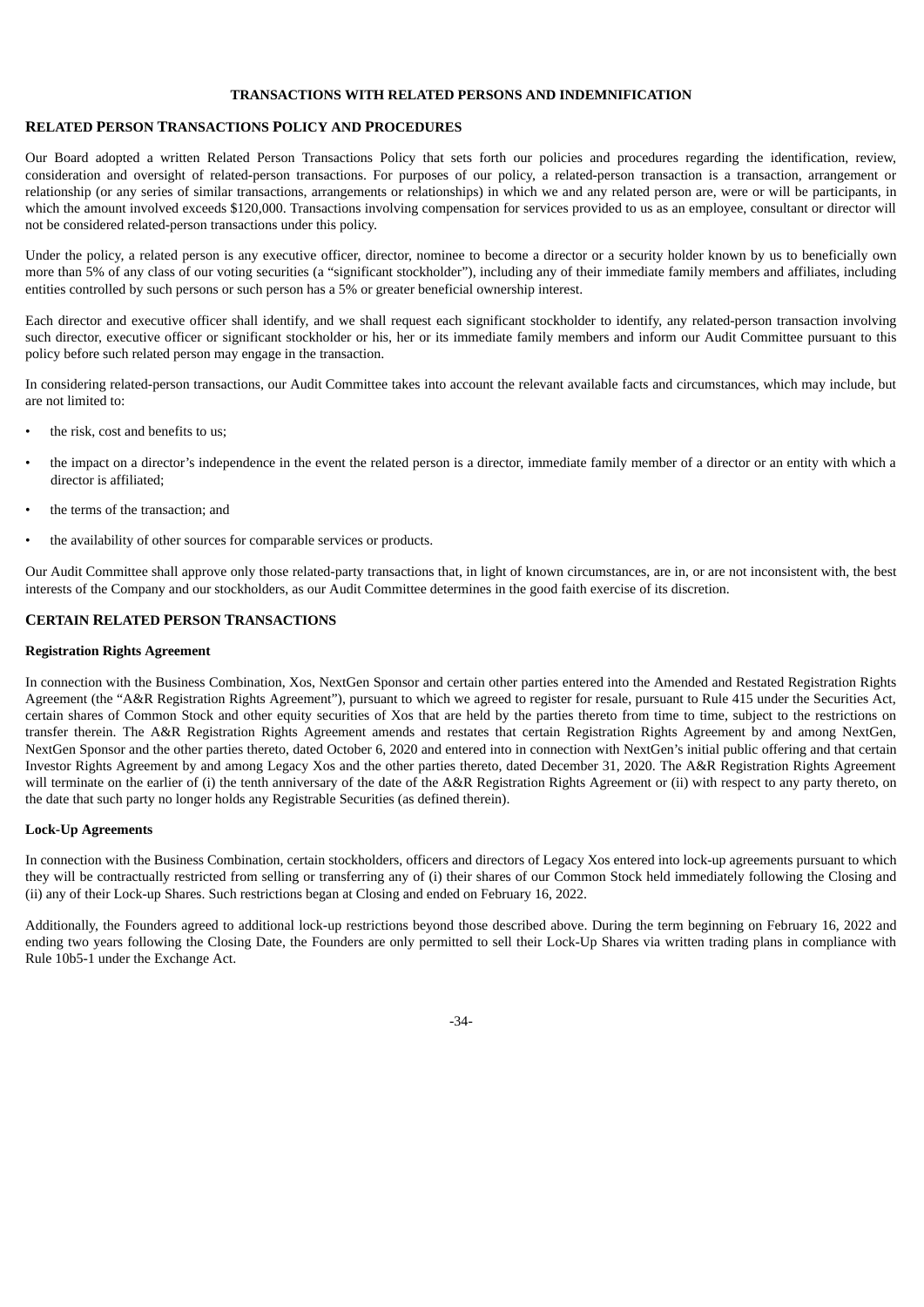NextGen Sponsor entered into a letter agreement, dated October 6, 2020, by and among NextGen, NextGen Sponsor and the other parties thereto, pursuant to which NextGen Sponsor is subject to a lock-up ending on the earlier of (i) the date that is one year after the Closing Date and (ii) the date on which the last reported sale price of Common Stock equals or exceeds \$12.00 per share for any 20 trading days within any 30-trading day period commencing at least 150 days after the Closing Date.

However, following the expiration of such lock-ups, NextGen Sponsor and the holders subject to lock-up agreements will not be restricted from selling shares of our Common Stock held by them, other than by applicable securities laws. As such, sales of a substantial number of shares of our Common Stock in the public market could occur at any time. These sales, or the perception in the market that the holders of a large number of shares intend to sell shares, could reduce the market price of our Common Stock. As of March 23, 2022, approximately 21.8% of the outstanding shares of our Common Stock were subject to lock-up agreements.

#### **NextGen Related Transactions and Agreements**

#### *Founder Shares*

In July 2020, NextGen Sponsor purchased 10,062,500 NextGen Class B ordinary shares for an aggregate purchase price of \$25,000, or approximately \$0.0025 per share (the "founder shares"). NextGen Sponsor agreed to forfeit up to an aggregate of 1,312,500 founder shares, on a pro rata basis, to the extent that the option to purchase additional units is not exercised in full by the underwriters of NextGen's initial public offering, so that the founder shares will represent 20% of NextGen's issued and outstanding shares after NextGen's initial public offering. On November 17, 2020, the underwriters partially exercised the over-allotment option to purchase an additional 2,500,000 NextGen units and forfeited the remaining option; thus, an aggregate of 687,500 shares of founder shares were forfeited accordingly. In connection with the Business Combination, upon the Domestication, 9,375,000 founder shares converted automatically, on a one-for-one basis, into a share of our Common Stock.

#### *Private Placement Warrants*

Simultaneously with the consummation of the initial public offering of NextGen, NextGen Sponsor purchased 6,000,000 Private Placement Warrants at a price of \$1.50 per warrant, or \$9.0 million in the aggregate, in a private placement. On November 13, 2020, the underwriters partially exercised the overallotment option and on November 17, 2020, simultaneously with the closing of the over-allotment, NextGen consummated the second closing of the private placement, resulting in the purchase of an aggregate of an additional 333,334 Private Placement Warrants by NextGen Sponsor, generating gross proceeds to the NextGen of \$500,000. Each Private Placement Warrant entitles the holder to purchase one share of our Common Stock for \$11.50 per share. A portion of the proceeds from the sale of the Private Placement Warrants was placed in the trust account of NextGen. The Private Placement Warrants may not be redeemed by us so long as they are held by NextGen Sponsor or its permitted transferees. If the Private Placement Warrants are held by holders other than NextGen Sponsor or its permitted transferees, the Private Placement Warrants will be redeemable by us and exercisable by the holders on the same basis as the Public Warrants. NextGen Sponsor, or its permitted transferees, has the option to exercise the Private Placement Warrants on a cashless basis.

The Private Placement Warrants are identical to the Public Warrants except that the Private Placement Warrants: (i) are not redeemable by NextGen, (ii) may be exercised for cash or on a cashless basis so long as they are held by NextGen Sponsor or any of its permitted transferees and (iii) are entitled to registration rights (including the ordinary shares issuable upon the exercise of the Private Placement Warrants). Additionally, the purchasers have agreed not to transfer, assign or sell any of the Private Placement Warrants, including the shares of our Common Stock issuable upon the exercise of the Private Placement Warrants (except to certain permitted transferees), until 30 days after the Closing.

## *Subscription Agreements*

Concurrently with the execution of the Merger Agreement, NextGen entered into subscription agreements (the "Subscription Agreements") with certain investors (collectively, the "PIPE Investors"), pursuant to, and on the terms and subject to the conditions of which, the PIPE Investors have collectively subscribed for 22,000,000 shares of the NextGen Common Stock for an aggregate purchase price equal to \$220,000,000 (the "PIPE Investment"). Stuart Bernstein, an advisor to NextGen and the sole PIPE Investor that is an affiliate of NextGen Sponsor, entered into one of the Subscription Agreements pursuant to which he subscribed for shares of our Common Stock in connection with the PIPE Investment. Mr. Bernstein funded \$500,000 of the PIPE Investment, for which he received 50,000 shares of our Common Stock.

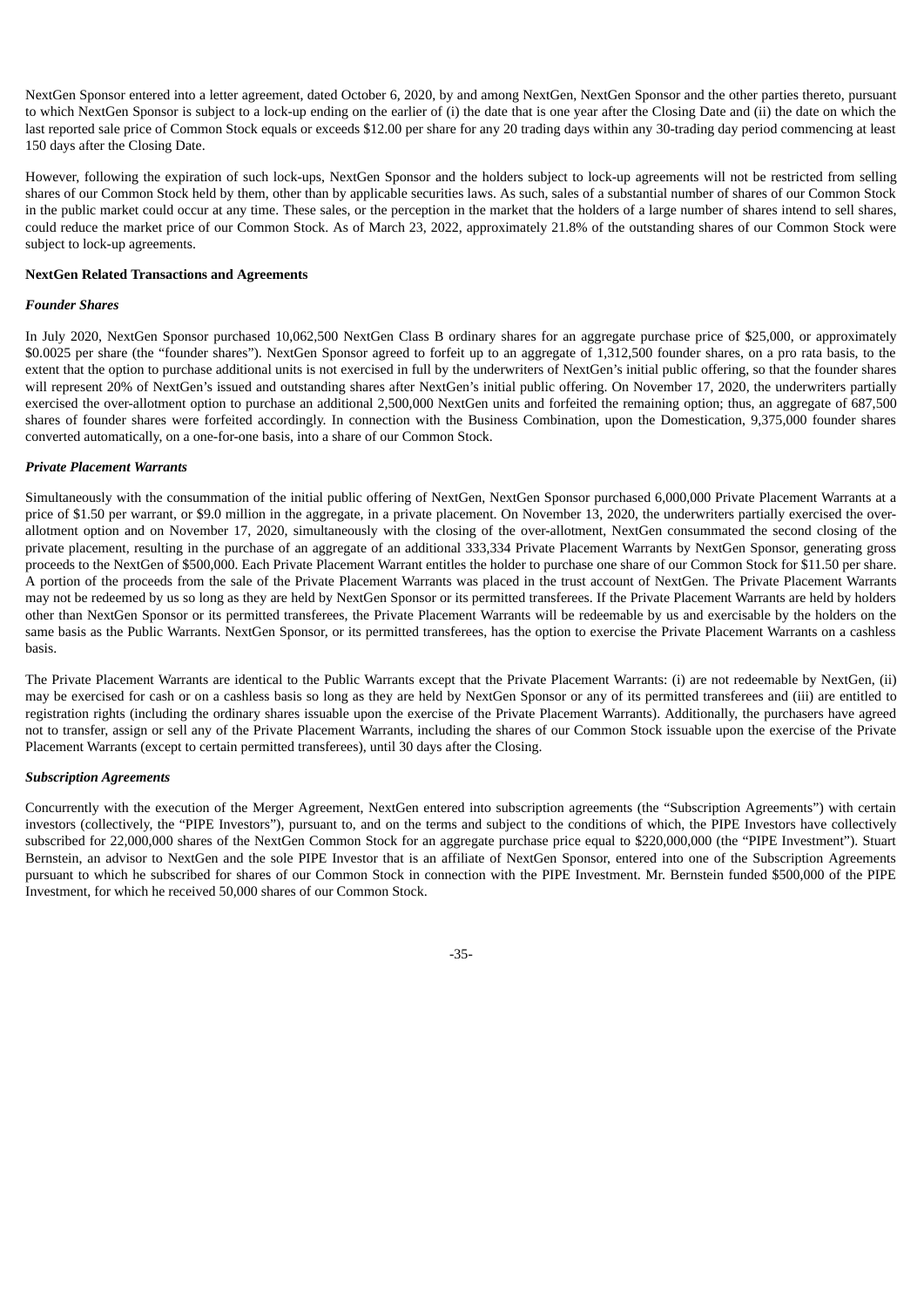#### *Related Party Note and Advances*

On March 29, 2021, NextGen issued a promissory note, pursuant to which NextGen may borrow up to an aggregate principal amount of \$1,000,000. The promissory note is non-interest bearing and payable on the earlier of (i) October 9, 2022 and (ii) the completion of our initial business combination. The promissory note was repaid in full at the Closing.

#### *Administrative Services Agreement*

NextGen entered into an agreement whereby, commencing on October 7, 2020 through the earlier of the consummation of a business combination or NextGen's liquidation, NextGen will pay an affiliate of NextGen Sponsor a monthly fee of \$10,000 for office space, administrative and support services. As of the Closing, NextGen incurred \$110,000 of such fees. All fees were paid in connection with the Closing.

#### **Legacy Xos Transactions and Agreements**

#### *Related Party Promissory Note*

In June 2019, Legacy Xos recorded a note receivable for \$364,300 (the "Note") due from Giordano Sordoni, who is the Chief Operating Officer, Co-Founder and director of Legacy Xos and one of Legacy Xos' greater than 5% stockholders. The Note was entered into with Mr. Sordoni in connection with his exercise of an option to purchase 12,390,023 shares of Legacy Xos common stock at a purchase price of \$0.03 per share. Interest on the unpaid principal of the Note accrued at a rate of 2.38% per annum, compounded annually and was to be paid annually in arrears, starting on June 24, 2020. As of December 31, 2020, the outstanding balance of the Note included principal of approximately \$364,000 and total accrued unpaid interest of approximately \$15,000. All of the principal and interest under the Note was forgiven by Legacy Xos on March 25, 2021.

#### *Related Party Financings*

#### *Series A Financing*

In December 2020, Legacy Xos completed the initial closing of its Series A Financing (the "Series A Financing") and issued an aggregate of 16,172,793 shares of series of the Legacy Xos' Series A Preferred Stock to Dakota Semler, Giordano Sordini, the Emerald Green Trust, one of Xos' greater than 5% stockholders, The Sunseeker Trust and Aljomaih Automotive Co. ("Aljomaih"), one of Xos' greater than 5% stockholders, as well as a warrant exercisable for 319,411 shares of Series A Preferred Stock (the "Series A Warrant") to Aljomaih for an aggregate purchase price of \$18.8 million. In connection with the Series A Financing, Legacy Xos received \$5.0 million in cash from Aljomaih and converted \$11.8 million aggregate principal amount of Convertible Notes (as defined below) held by Dakota Semler, Giordano Sordini, the Emerald Green Trust, The Sunseeker Trust and Aljomaih. In August 2021, the Series A Warrant was exercised for shares of Legacy Xos Series A Preferred Stock at a per-share price of \$8.50.

#### *Convertible Notes*

In 2019 and 2020, Xos issued convertible promissory notes to Giordano Sordini, the Emerald Green Trust, The Sunseeker Trust and Aljomaih for an aggregate purchase price of \$11.8 million (the "Convertible Notes"). The Convertible Notes converted into an aggregate of 10,768,799 shares of series of Series A Preferred Stock in connection with the Series A Financing.

#### *Related Party Lease*

<span id="page-40-0"></span>In April 2018, Legacy Xos entered into a lease for Legacy Xos' headquarters in North Hollywood, California, with Valley Industrial Properties, Inc., which is owned by The Sunseeker Trust who was a stockholder of Legacy Xos. The Sunseeker Trust is an irrevocable trust whose beneficiary is the mother of Dakota Semler, a Co-Founder, Chief Executive Officer and director of Legacy Xos. This lease term is three years commencing on April 1, 2018 and expired on April 1, 2021. The lease had a monthly fixed rent of \$7,600 per month until December 2019 when it was increased to \$11,740 per month in connection with an increase in the square footage leased and remained at \$11,740 for the remainder of the term of the lease. The lease has continued on a month-to-month basis from April 1, 2021 to December 21, 2021 at a fixed monthly rent of \$11,740.

-36-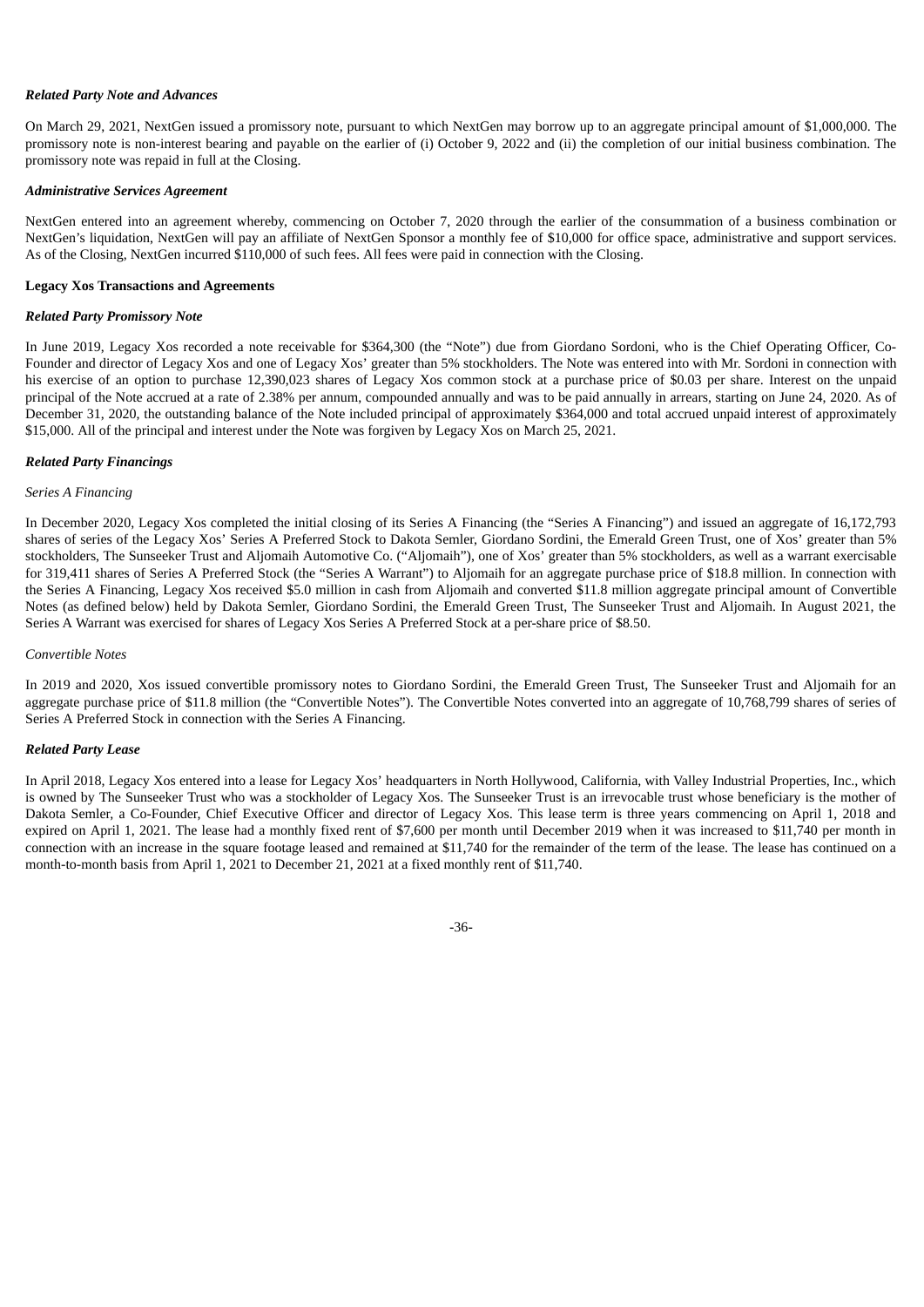## **INDEMNIFICATION**

<span id="page-41-0"></span>We have entered into indemnification agreements with each of our executive officers and directors. The indemnification agreements require us to indemnify our executive officers and directors to the fullest extent permitted by Delaware law.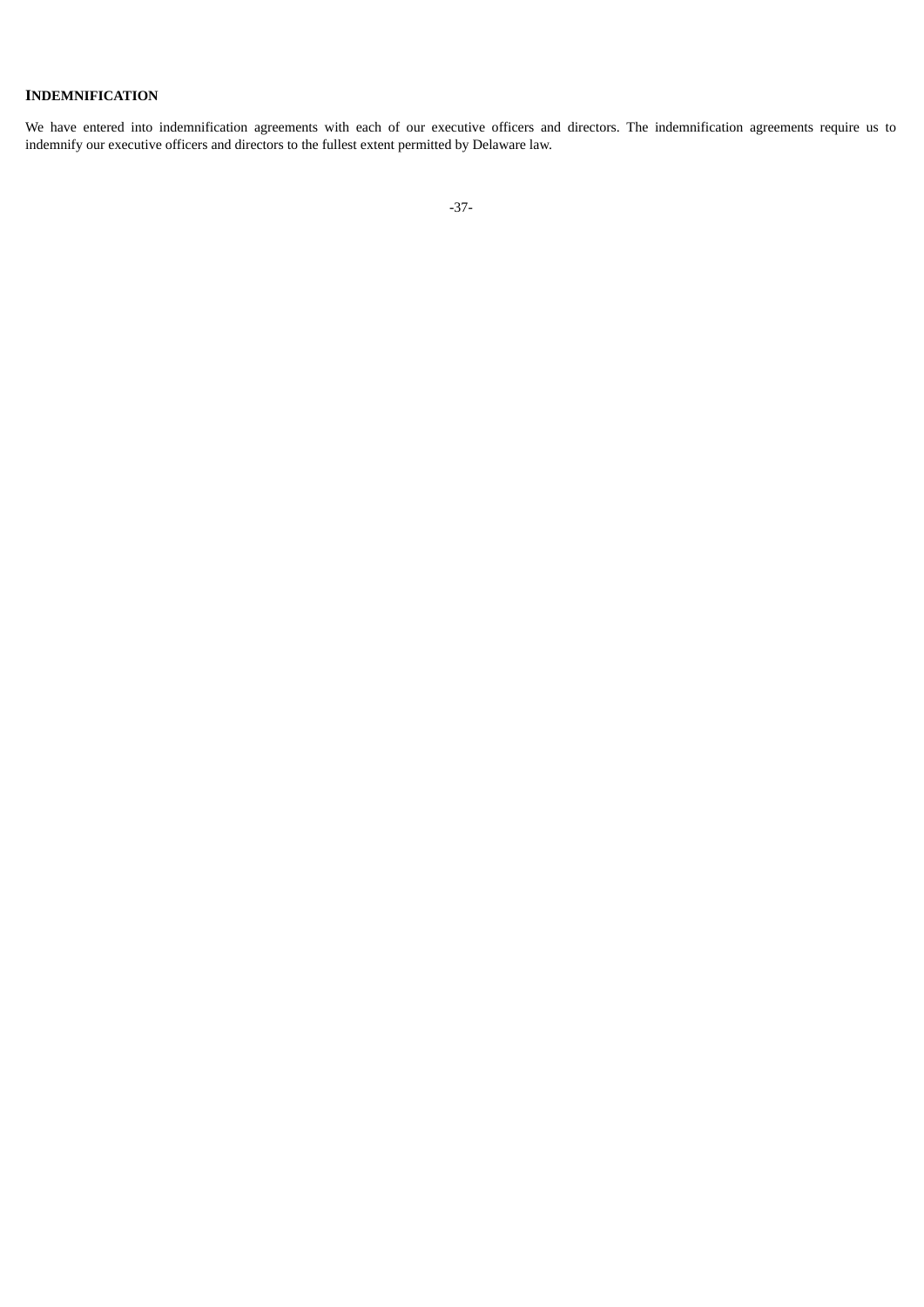#### **HOUSEHOLDING OF PROXY MATERIALS**

The SEC has adopted rules that permit companies and intermediaries (e.g., brokers) to satisfy the delivery requirements for Notices of Internet Availability of Proxy Materials or other Annual Meeting materials with respect to two or more stockholders sharing the same address by delivering a single Notice of Internet Availability of Proxy Materials or other Annual Meeting materials addressed to those stockholders. This process, which is commonly referred to as "householding," potentially means extra convenience for stockholders and cost savings for companies.

<span id="page-42-0"></span>This year, a number of brokers with account holders who are Xos stockholders will be "householding" the Company's proxy materials. A single Notice of Internet Availability of Proxy Materials will be delivered to multiple stockholders sharing an address unless contrary instructions have been received from the affected stockholders. Once you have received notice from your broker that they will be "householding" communications to your address, "householding" will continue until you are notified otherwise or until you revoke your consent. If, at any time, you no longer wish to participate in "householding" and would prefer to receive a separate Notice of Internet Availability of Proxy Materials, please notify your broker or Xos. Direct your written request to Xos, Inc., General Counsel, at 3550 Tyburn Street, Los Angeles, California 90065 or contact Christen Romero, General Counsel, at (818) 316-1890. Stockholders who currently receive multiple copies of the Notices of Internet Availability of Proxy Materials at their addresses and would like to request "householding" of their communications should contact their brokers.

$$
-38-
$$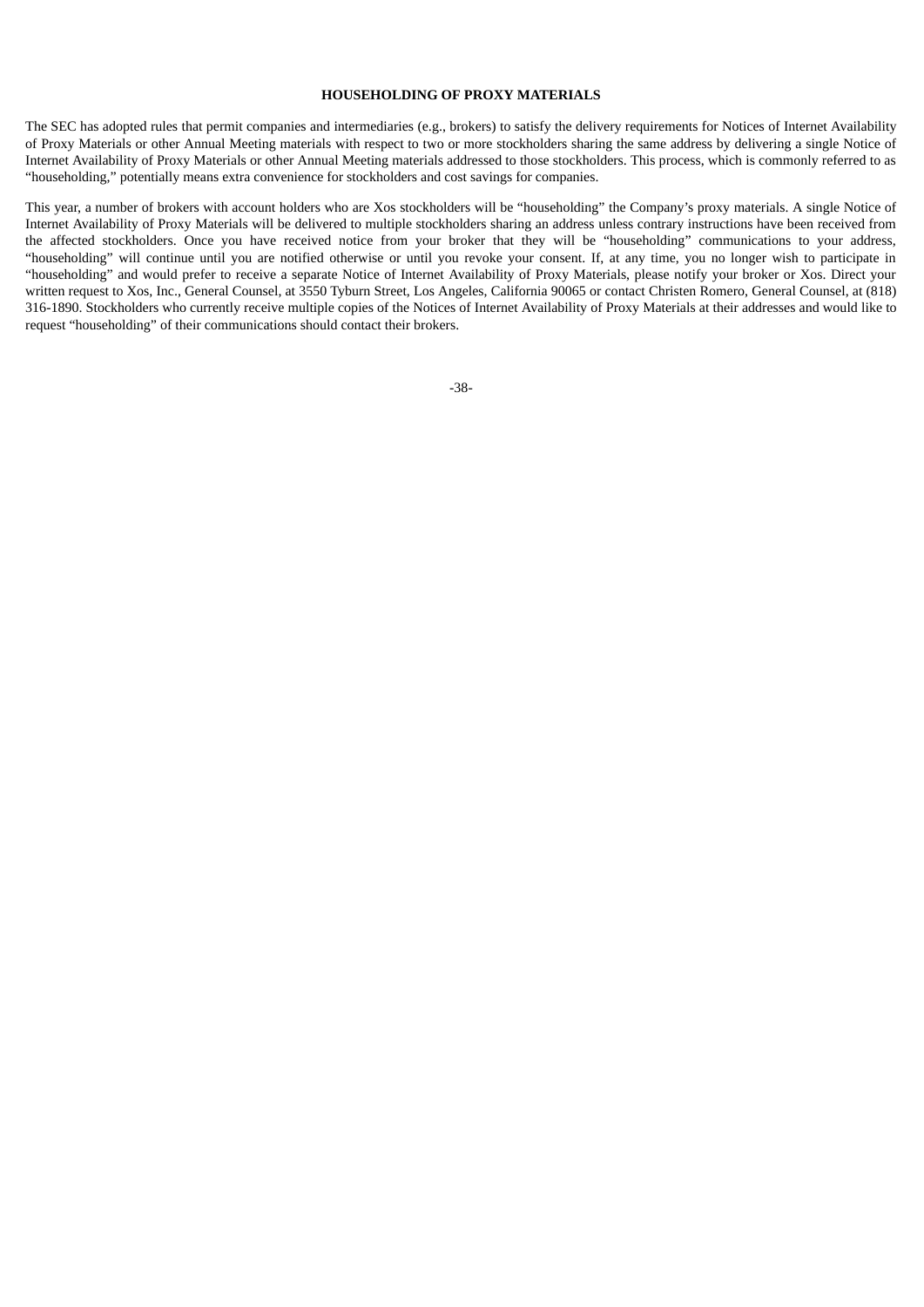## **OTHER MATTERS**

The Board of Directors knows of no other matters that will be presented for consideration at the Annual Meeting. If any other matters are properly brought before the Annual Meeting, it is the intention of the persons named in the accompanying proxy to vote on such matters in accordance with their best judgment.

By Order of the Board of Directors

Nut Ro

Christen Romero

General Counsel and Secretary

May 27, 2022

A copy of the Company's Annual Report to the U.S. Securities and Exchange Commission on Form 10-K for the fiscal year ended December 31, 2021 is available without charge upon written request to: General Counsel, Xos, Inc., 3550 Tyburn Street, Los Angeles, California 90065.

-39-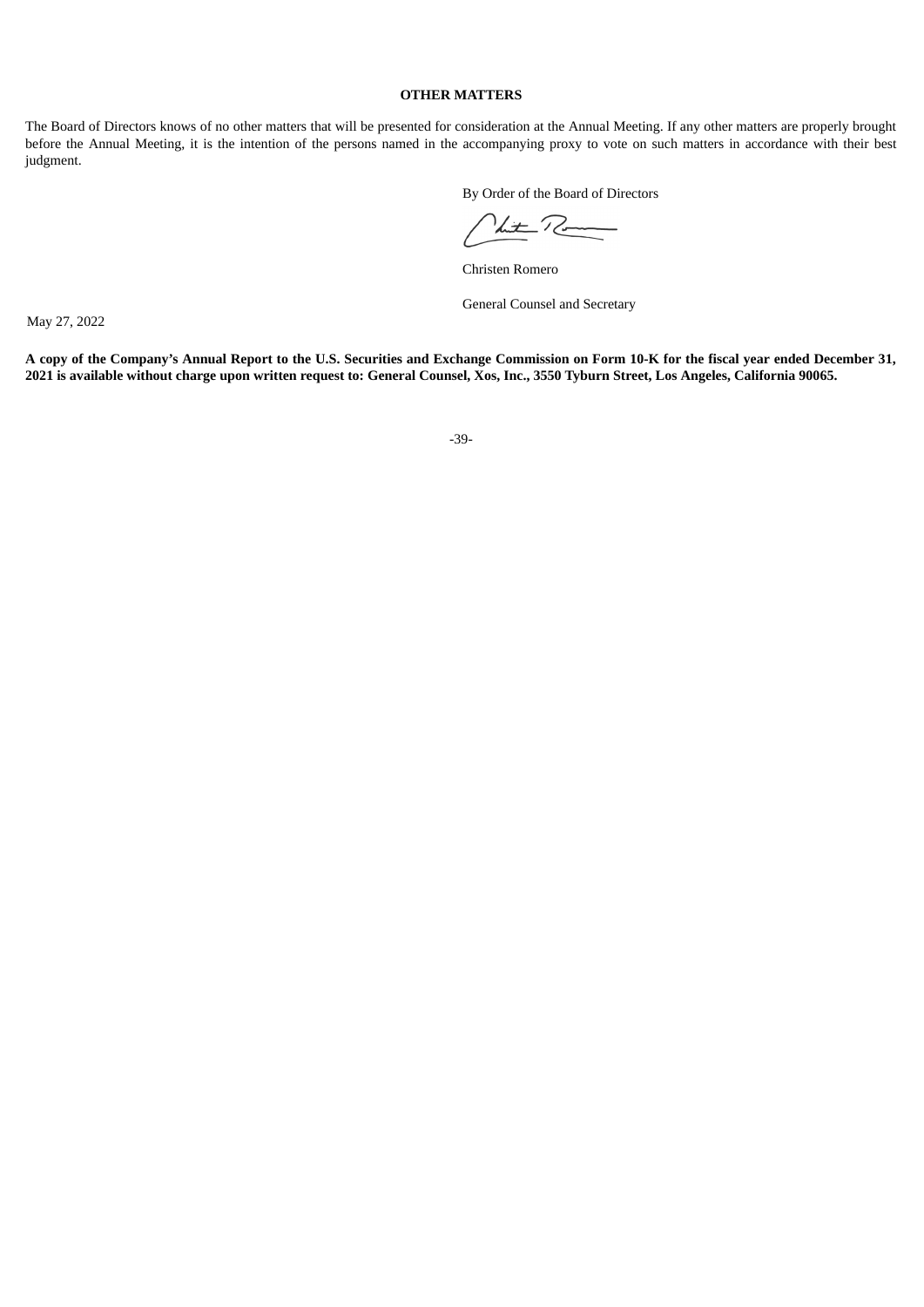



**VOTE BY INTERNET**<br>Before The Meeting - Go to www.proxyvote.com or scan the QR Barcode above

Use the Internet to transmit your voting instructions and for electronic delivery of information. Vote by 8:59 p.m. Pacific Time on July 11, 2022. Have your proxy card in hand when you access the web site and follow the in

During The Meeting - Go to www.virtualshareholdermeeting.com/XOS2022

You may attend the meeting via the Internet and vote during the meeting. Have the information<br>that is printed in the box marked by the arrow available and follow the instructions.

VOTE BY PHONE - 1-800-690-6903<br>Use any touch-tone telephone to transmit your voting instructions. Vote by 8:59 p.m.<br>Pacific Time on July 11, 2022. Have your proxy card in hand when you call and then follow<br>the instructions

VOTE BY MAIL<br>Mark, sign and date your proxy card and return it in the postage-paid envelope we<br>have provided or return it to Vote Processing, c/o Broadridge, 51 Mercedes Way,<br>Edgewood, NY 11717.

TO VOTE, MARK BLOCKS BELOW IN BLUE OR BLACK INK AS FOLLOWS:

|                |                                                                                                                                                                                                                                                                                                                                                  |     |                             |        | D87010-P75561                                                                                                                                         | KEEP THIS PORTION FOR YOUR RECORDS |  |                                     |
|----------------|--------------------------------------------------------------------------------------------------------------------------------------------------------------------------------------------------------------------------------------------------------------------------------------------------------------------------------------------------|-----|-----------------------------|--------|-------------------------------------------------------------------------------------------------------------------------------------------------------|------------------------------------|--|-------------------------------------|
|                | THIS PROXY CARD IS VALID ONLY WHEN SIGNED AND DATED.                                                                                                                                                                                                                                                                                             |     |                             |        |                                                                                                                                                       |                                    |  | DETACH AND RETURN THIS PORTION ONLY |
| XOS, INC.      | The Board of Directors recommends you vote FOR all of<br>the following nominees:                                                                                                                                                                                                                                                                 | All | For Withhold For All<br>All | Except | To withhold authority to vote for any individual<br>nominee(s), mark "For All Except" and write the<br>number(s) of the nominee(s) on the line below. |                                    |  |                                     |
| 1 <sub>z</sub> | Election of Directors                                                                                                                                                                                                                                                                                                                            | Ο   | O                           | 0      |                                                                                                                                                       |                                    |  |                                     |
|                | Nominees:                                                                                                                                                                                                                                                                                                                                        |     |                             |        |                                                                                                                                                       |                                    |  |                                     |
|                | Burt R. Jordan<br>01)<br>Ed Rapp<br>02)                                                                                                                                                                                                                                                                                                          |     |                             |        |                                                                                                                                                       |                                    |  |                                     |
|                | The Board of Directors recommends you vote FOR the following proposal:                                                                                                                                                                                                                                                                           |     |                             |        |                                                                                                                                                       |                                    |  | For Against Abstain                 |
| 2.             | Ratification of Grant Thornton LLP as independent registered public accounting firm of Xos, Inc. for its fiscal year ending December 31, 2022.                                                                                                                                                                                                   |     |                             |        |                                                                                                                                                       |                                    |  | П                                   |
|                | NOTE: The proxies are authorized to vote in their discretion on such other business as may properly come before the meeting or any adjournment thereof.                                                                                                                                                                                          |     |                             |        |                                                                                                                                                       |                                    |  |                                     |
|                |                                                                                                                                                                                                                                                                                                                                                  |     |                             |        |                                                                                                                                                       |                                    |  |                                     |
|                |                                                                                                                                                                                                                                                                                                                                                  |     |                             |        |                                                                                                                                                       |                                    |  |                                     |
|                |                                                                                                                                                                                                                                                                                                                                                  |     |                             |        |                                                                                                                                                       |                                    |  |                                     |
|                |                                                                                                                                                                                                                                                                                                                                                  |     |                             |        |                                                                                                                                                       |                                    |  |                                     |
|                |                                                                                                                                                                                                                                                                                                                                                  |     |                             |        |                                                                                                                                                       |                                    |  |                                     |
|                |                                                                                                                                                                                                                                                                                                                                                  |     |                             |        |                                                                                                                                                       |                                    |  |                                     |
|                |                                                                                                                                                                                                                                                                                                                                                  |     |                             |        |                                                                                                                                                       |                                    |  |                                     |
|                |                                                                                                                                                                                                                                                                                                                                                  |     |                             |        |                                                                                                                                                       |                                    |  |                                     |
|                | Please sign exactly as your name(s) appear(s) hereon. When signing as attorney, executor,<br>administrator, or other fiduciary, please give full title as such. Joint owners should each sign<br>personally. All holders must sign. If a corporation or partnership, please sign in full corporate<br>or partnership name by authorized officer. |     |                             |        |                                                                                                                                                       |                                    |  |                                     |
|                |                                                                                                                                                                                                                                                                                                                                                  |     |                             |        |                                                                                                                                                       |                                    |  |                                     |
|                | Signature [PLEASE SIGN WITHIN BOX]<br>Date                                                                                                                                                                                                                                                                                                       |     |                             |        | Signature (Joint Owners)                                                                                                                              | Date                               |  |                                     |
|                |                                                                                                                                                                                                                                                                                                                                                  |     |                             |        |                                                                                                                                                       |                                    |  |                                     |